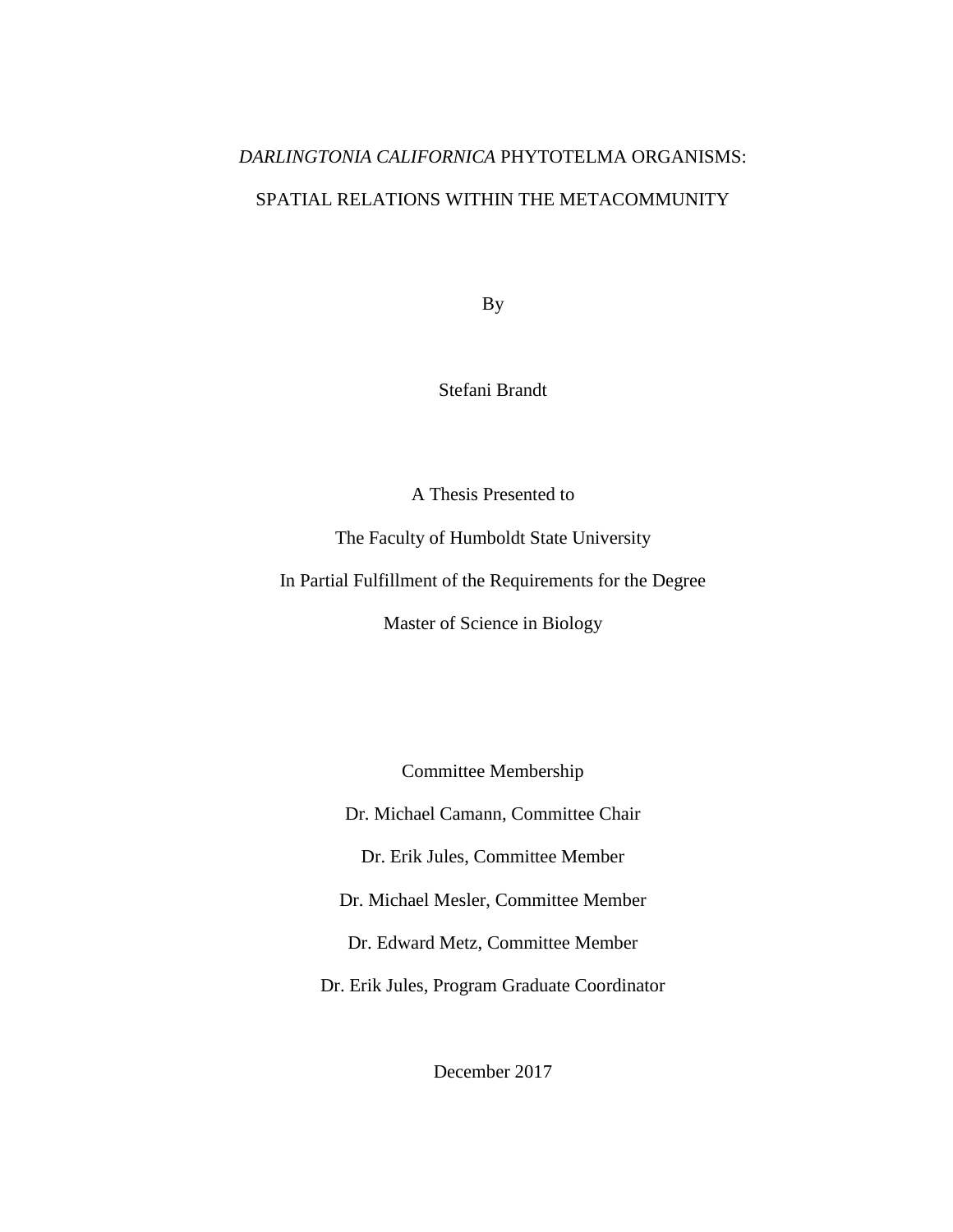#### ABSTRACT

## <span id="page-1-0"></span>DARLINGTONIA CALIFORNICA PHYTOTELMA ORGANISMS: SPATIAL RELATIONS WITHIN THE METACOMMUNITY

## Stefani Brandt

The California pitcher plant, *Darlingtonia californica*, provides a unique setting to research community ecology because it harbors small ponds of water, or phytotelmata, in its modified leaves. Each phytotelma hosts a unique community of various invertebrates who live among carcasses of drowned plant prey. These pitchers and their inquiline communities are relatively small yet abundant in the wild, resulting in an ideal natural setup for community composition comparisons. There have been no previous studies that research *D. californica* inquiline communities across multiple geographic regions concurrently. This study sought to survey phytotelma communities throughout the range of *D. californica* at three spatial scales- regions (the largest geographic scale), fens (a more localized scale), and pitchers (the smallest scale). Community composition metrics were calculated to compare richness, evenness, diversity, and abundance among the four regions. Seven taxa and 14,358 individuals were recorded in the 93 pitchers sampled in National Forests throughout southern Oregon and northern California. Non-metric multidimensional scaling ordination showed slight groupings of samples within regions. Community composition of pitchers was more similar within regions than between regions and within fens than between fens. Statistical analyses showed that region predicted variance between pitchers, and that all of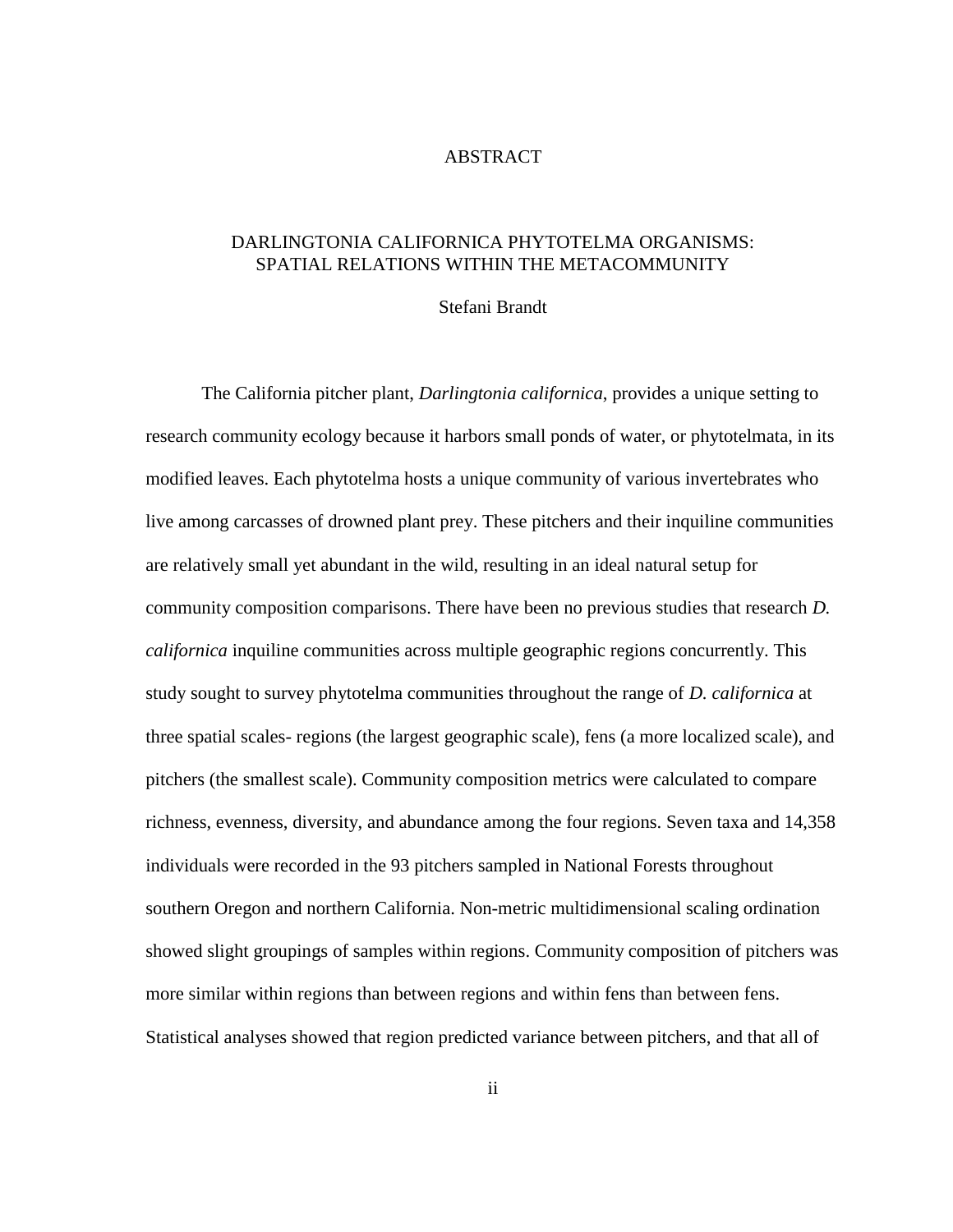the paired combinations of regions were significantly different from one another except for the two highest elevation regions. Further tests showed some significant differences in individual species' abundance between regions, but not in univariate community composition metrics. The *D. californica* phytotelma communities were then compared to those of other pitcher plant species.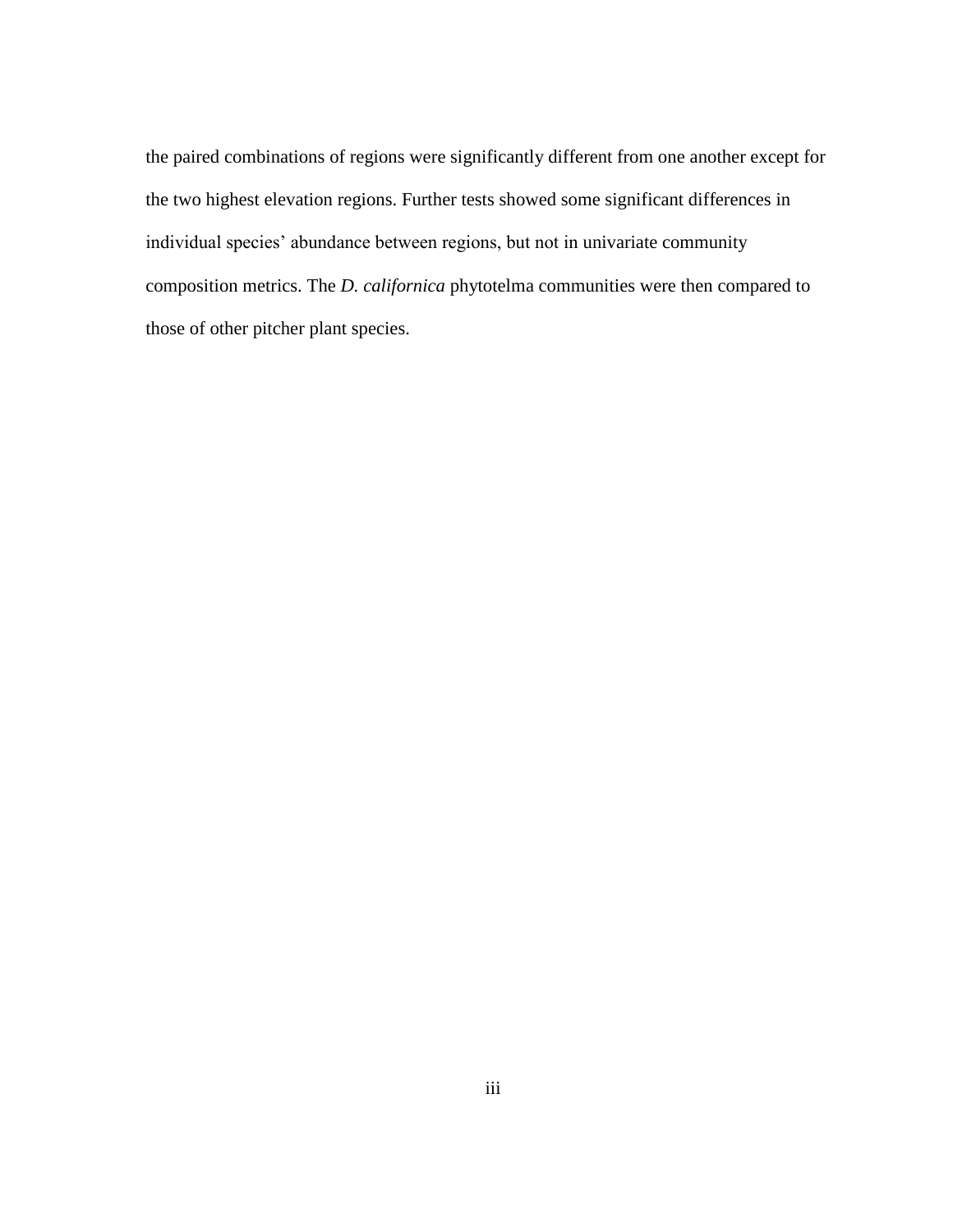#### ACKNOWLEDGEMENTS

<span id="page-3-0"></span>Thank you to the California Native Plant Society and the Humboldt State University Biology Graduate Student Association for granting research funding towards my project. I appreciate the permission to collect these beautiful plants from the Rogue River-Siskiyou, Six Rivers, Shasta-Trinity, and Plumas National Forests. Many thanks to my advisor Michael Camann for providing guidance and advice throughout the entire process of my Graduate experience. A special thank you to my committee members - Dr. Jules, Dr. Mesler, and Dr. Metz- who have provided direction with my project, compelling and entertaining conversations (often unrelated to *Darlingtonia*), and companionship in the Biology Department. The most rewarding part of this Master's degree has been my teaching experience, so a major thank you to all of my teaching supervisors - Courtney Otto, Michael Camann, Kristine Brenneman, Mihai Tomescu, Edward Metz, Michael Mesler, and Robin Bencie - and to the 668 students I've been lucky enough to share a classroom with. I would not have been able to get by without the academic consultations and social experiences with some of my fellow graduate students- Erin Alvey, Melissa DeSiervo, Mason London, and especially Jay Jackson and Kate Ludwig. The unconditional support from Taylor Strawn and Jay Jackson have been a grounding and inspirational force throughout the entirety of this research project. This report is dedicated to the memory of my friend and fellow HSU Biology graduate student, Zach Badaoui.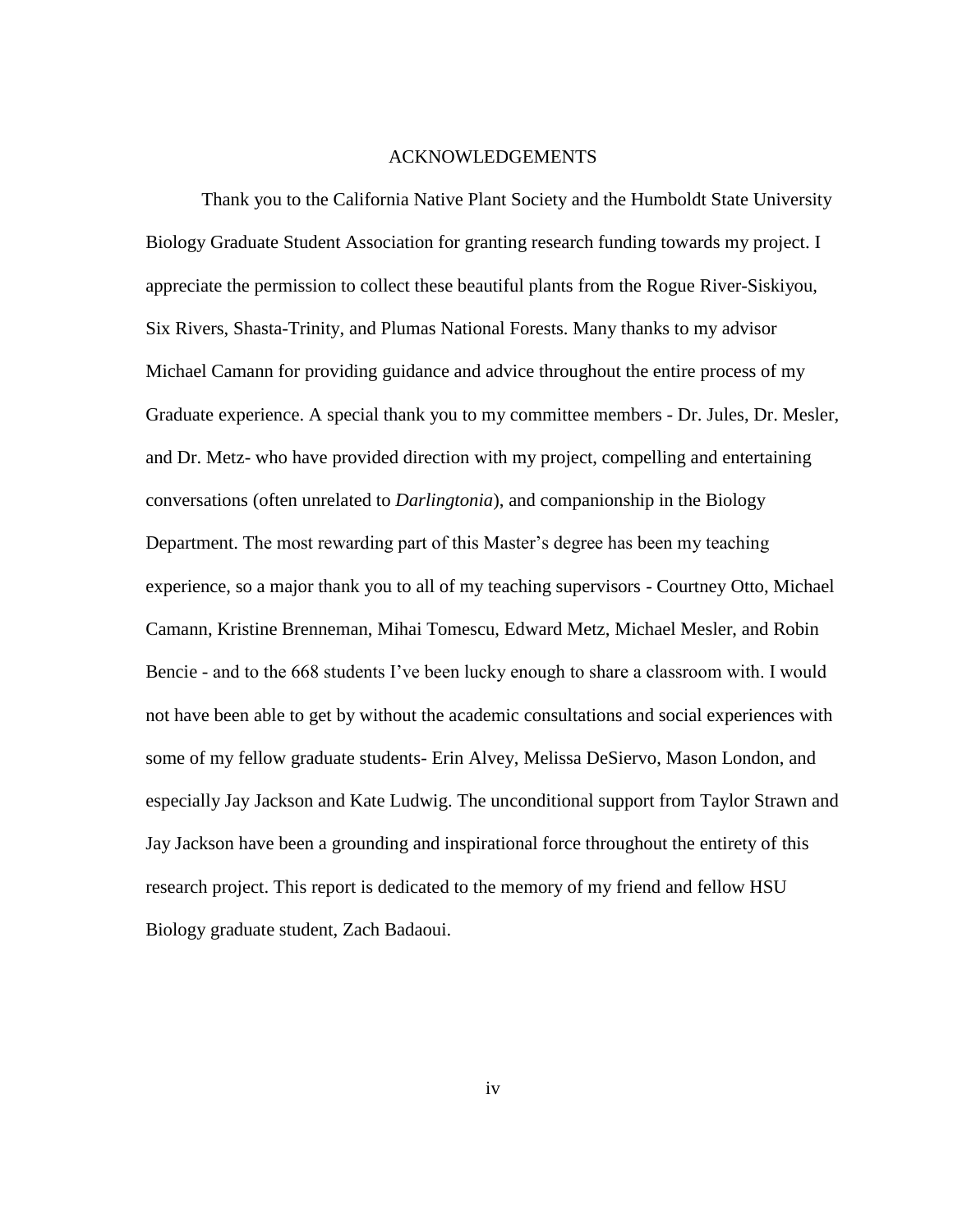# TABLE OF CONTENTS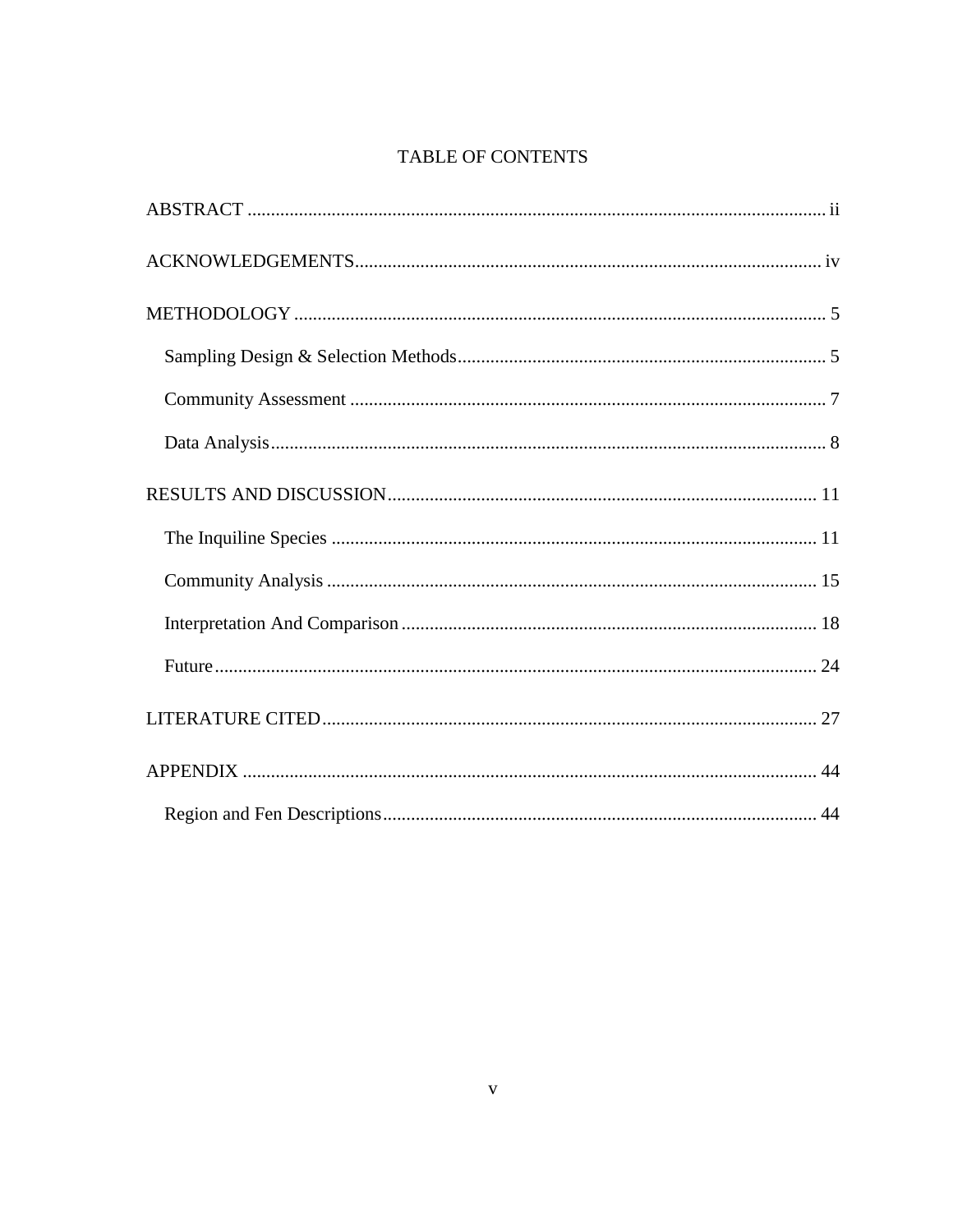# LIST OF TABLES

| Table 1. Species abundances organized by region. The last row is the proportion of total<br>abundance found at each region. The last column represents the species' abundance out of |
|--------------------------------------------------------------------------------------------------------------------------------------------------------------------------------------|
| Table 2. Values organized by the four regions and each of their three fens. (Top and bottom                                                                                          |
| Table 3. P-values of pairwise comparisons. Each column represents the pair of regions from<br>the first and second rows. Dashes present when both regions had a value of zero.  34   |
| Table 4. Mean number of inquilines per pitcher ( $\pm$ standard error). Df=3. Chi squared and p-                                                                                     |
| Table 5. Correlation coefficients for covariates in NMDS ordination space and the two                                                                                                |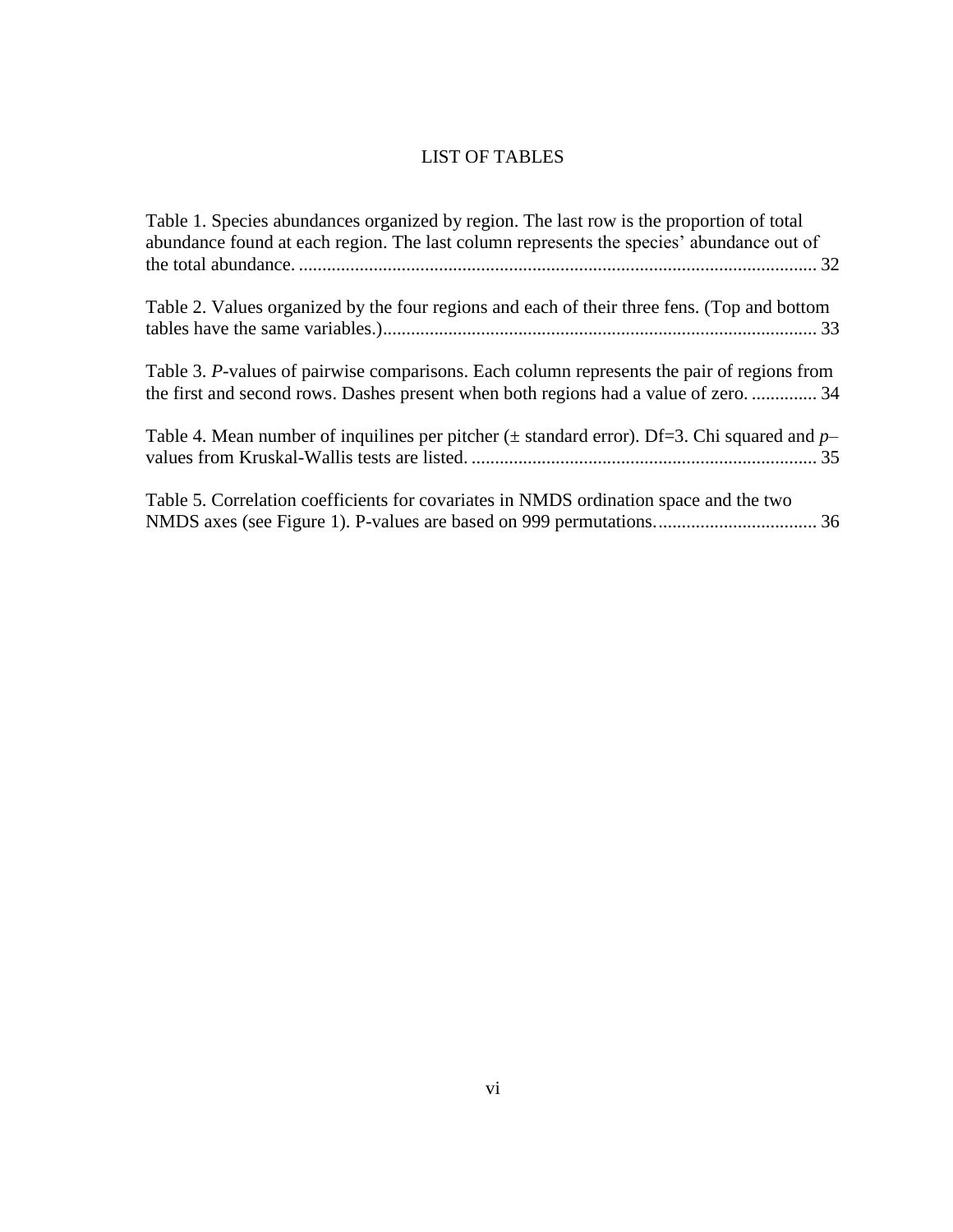## LIST OF FIGURES

[Figure 1. Map of study area in Northwestern California and Southwestern Oregon. Red stars](#page-43-0)  [represent the four regions, in order from Northwest to Southeast: Rogue River-Siskiyou](#page-43-0)  [National forest near Gold Beach, OR; Six Rivers National Forest near Gasquet,](#page-43-0) ................ 37

[Figure 2. A typical Darlingtonia californica habitat growing in and around a small stream.](#page-44-0) 38

[Figure 3. Mean heights of pitchers and depth of pitcher fluid shown proportionate to one](#page-45-0)  [another with standard error bars. Pitcher height correlated to elevation, which is shown in](#page-45-0)  [grey behind bars.....................................................................................................................](#page-45-0) 39

[Figure 4. Total abundances of all taxa combined grouped by region and stratified by fen](#page-46-0)  [within regions. Although abundances were significantly different from one another, the](#page-46-0)  [differences did not correlate to elevation. \(Sample sizes \(n= number of pitchers sampled\)](#page-46-0)  [were Siskiyou n= 23; Six Rivers n= 15; Shasta-Trinity n= 25; Plumas n= 26\).](#page-46-0) ................... 40

[Figure 5. Abundances of each taxon grouped by fens, with fens color coded by region. From](#page-47-0)  left to right: *[S. darlingtoniae](#page-47-0)*, nematode, *M. edwarsi*, *M. orestes*, mite, *Corynoptera* sp., [spider......................................................................................................................................](#page-47-0) 41

[Figure 6. Nonmetric multidimensional scaling \(NMDS\) ordination of community](#page-48-0)  [composition data from 93 pitchers. Vector information presented in Table 1. Vector arrow](#page-48-0)  [length and direction correspond to the magnitude of the correlation with the two axes.](#page-48-0) ...... 42

Figure 7. A dendrogram of Bray-Curtis mean dissimilarity by region. (OR= Siskiyou; GA= [Six Rivers; PL= Plumas; ST= Shasta-Trinity.\) Each region's segment terminated to the](file://///Users/stefanibrandt/Library/Containers/com.microsoft.Word/Data/Downloads/Brandt_Stefani_Fall2017.docx%23_Toc501279374)  [within-region dissimilarity value represented on the y-axis. The closer any two are on the](file://///Users/stefanibrandt/Library/Containers/com.microsoft.Word/Data/Downloads/Brandt_Stefani_Fall2017.docx%23_Toc501279374)  [dendrogram, the less dissimilar they are between regions. For example, Siskiyou \(OR\) had](file://///Users/stefanibrandt/Library/Containers/com.microsoft.Word/Data/Downloads/Brandt_Stefani_Fall2017.docx%23_Toc501279374)  [more within-region dissimilarity than the group containing the other three regions. Plumas'](file://///Users/stefanibrandt/Library/Containers/com.microsoft.Word/Data/Downloads/Brandt_Stefani_Fall2017.docx%23_Toc501279374)  [\(PL\) segment is reversed because it had more dissimilarity within the region than the](file://///Users/stefanibrandt/Library/Containers/com.microsoft.Word/Data/Downloads/Brandt_Stefani_Fall2017.docx%23_Toc501279374)  [combination of Plumas and Shasta-Trinity \(ST\).](file://///Users/stefanibrandt/Library/Containers/com.microsoft.Word/Data/Downloads/Brandt_Stefani_Fall2017.docx%23_Toc501279374) .................................................................. 43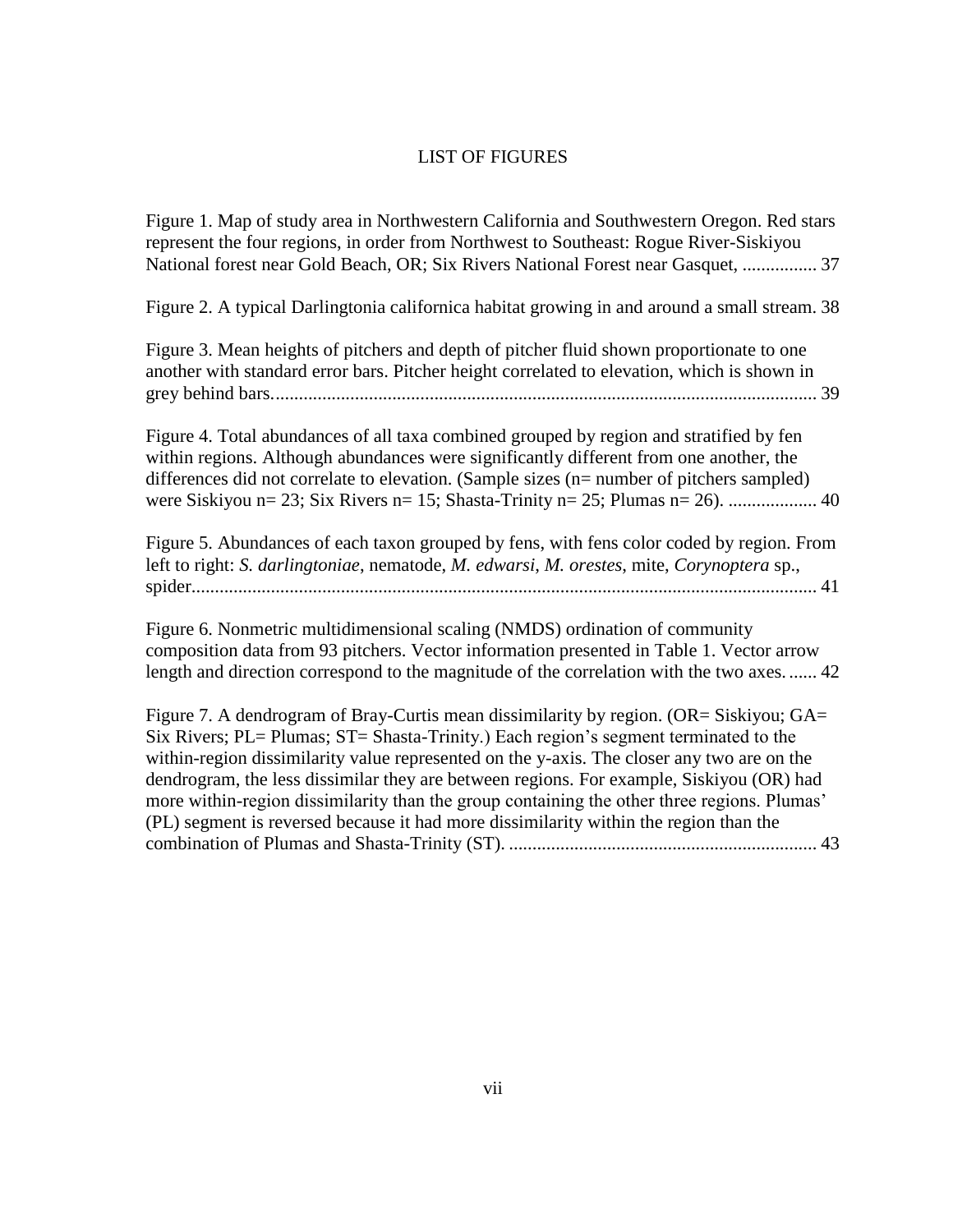#### INTRODUCTION

The charismatic California pitcher-plant, *Darlingtonia californica* Torrey (Sarraceniaceae), is the sole carnivorous pitcher plant found west of the Rocky Mountains whose range extends from northern California to western Oregon. It is distinctly different from other carnivorous pitcher plants with its fully hooded pitcher covering, and its lack of producing digestive enzymes (Ellison & Farnsworth 2004). It is also taxonomically distinct as a monotypic species within genus *Darlingtonia* (Baldwin et. al. 2012). Like all pitcher plants, the highly modified leaves function at as a phylotelma, or "plant - pond" where a host of aquatic invertebrates live within the fluid of the pitcher (Fish 1985). These inquiline communities are interconnected through the trophic interactions of their food web (Kitching 2001; Beaver 1985) and share a mutualistic relationship with the host pitcher by providing the plant with nutrients through decomposition in exchange for a well-protected and resource-rich home (Adlassnig et al. 2010). The relatively undisturbed inquiline organisms inside each pitcher represents a discrete community, and because of this configuration, pitcher plants are favorable model systems for studying spatial patterns of community composition (Buckley et al. 2010). Numerous studies have examined the communities of pitcher plants but most have focused on *Sarracenia purpurea*, found in the eastern United States (Ellison et. al. 2012). Of those studies conducted using *D. californica* phytotelma, none have attempted to quantify the community across the entirety of its range.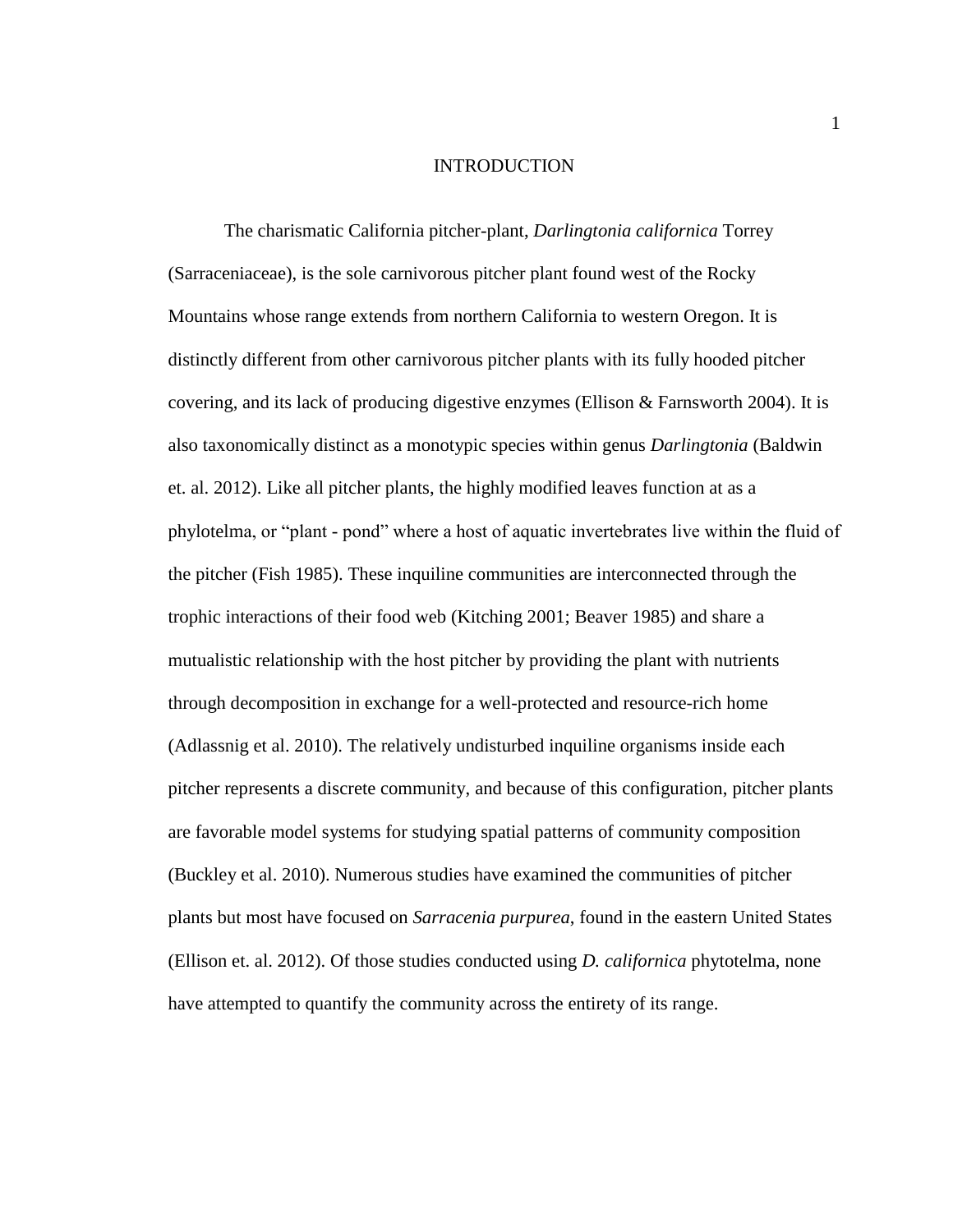When quantifying community composition, it is important to consider the spatial scale at which communities are assembled and which abiotic and biotic factors may be influencing the dispersion of species within a scale (Buckley et. al. 2010). There are three spatial scales at which *D. californica* inquiline communities can be classified: pitchers within a fen, fens within a region, and larger scales encompassing entire geographic regions. For the purposes of this study, I characterized the local-habitat community as a fen where a population of pitchers is found and the metacommunity as the combination of all pitchers in all fens across four distinct regions. Here the metacommunity encompasses all of the biotic factors that may influence species composition among fens. By comparing communities at different spatial scales we can determine if community composition is similar within fens and regions, and then elucidate factors influencing community composition within each scale independently (Franklin and Mills 2009). If the species in a community have adapted to or originated in the same particular environment, then one would expect to find high similarity between disconnected communities. On the other hand, if small scale or localized natural selective pressures differ geographically, one might expect to find greater variability among community compositions (Lomolino et.al. 2010; Beaver 1985).

In general, community structure may be explained by "bottom-up" or "top-down" forces, each of which can be empirically examined in the field (Kitching 2001). Rather than referring strictly to trophic structure, in these microcosms "top-down" explanations include larger scale constraints like environmental conditions, natural history, and biogeographic features (such as elevation) of the location in which they occur. "Bottom-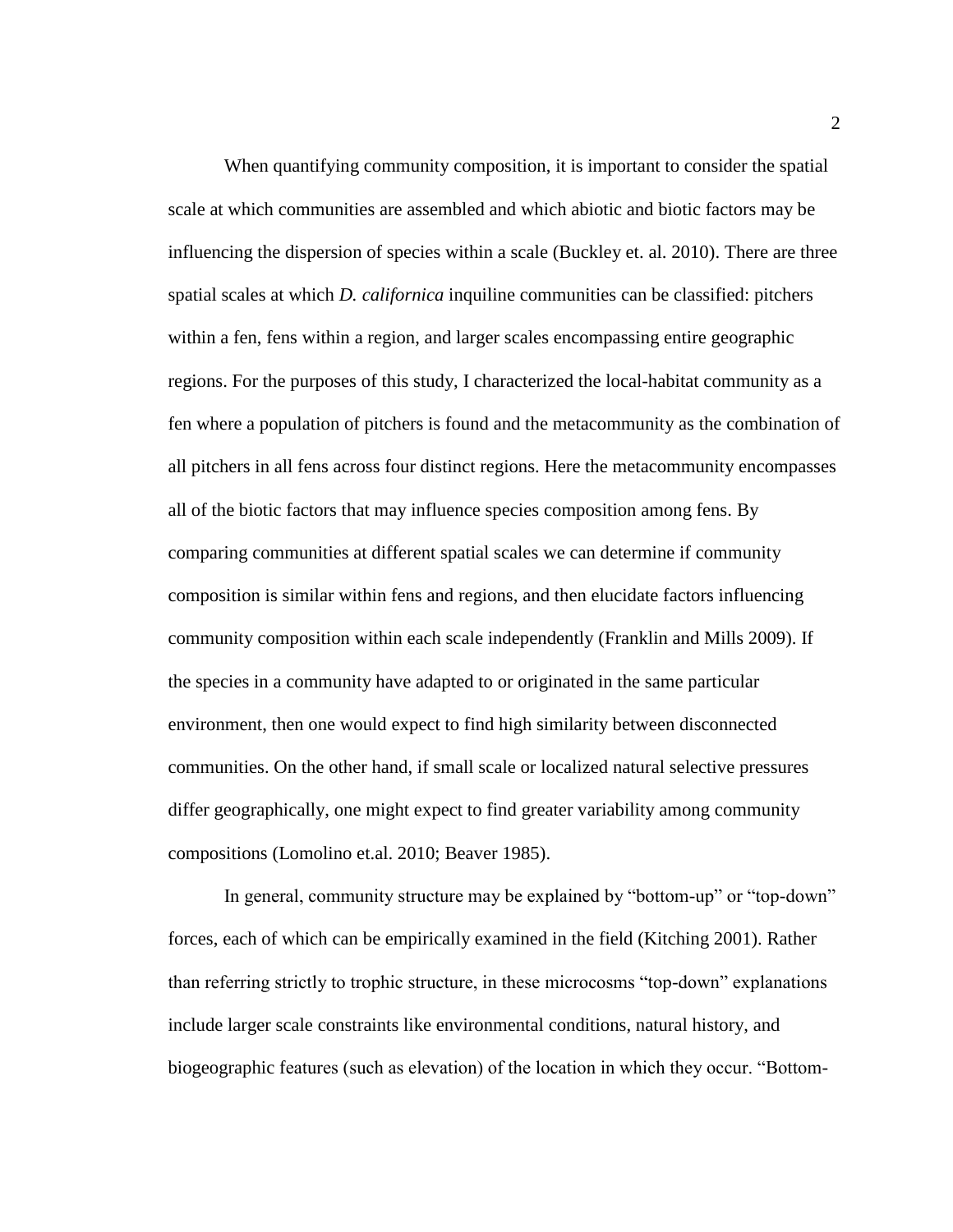up" explanations include intra- and interspecific interactions, and pitcher-specific resource (such as pitcher and water height) and chemical qualities (Kitching 2001). It is known that there is some degree of community structure heterogeneity (or, patchiness) between phytotelmata (Sunahara & Mogi 2004), but it is unclear if this patchiness is also characteristic of community structure at other spatial scales, as in, for example, between nearby fens or between geographical regions within the range of *D. californica*.

Most of the previous research has not focused on the co-evolved symbiotic relationship between *D. californica* and its inquiline aquatic invertebrates, but it has been argued that their affiliation is an intimate obligate mutualism (Ellison et al. 2012). *Darlingtonia californica* does not produce its own digestive enzymes; instead, it relies on the community of organisms within the phytotelma to break down and mineralize prey while providing a habitat and food for this community of insects. Without this mineralization process, the plant would not have the means to absorb the necessary chemical components for life (Adlassnig et. al. 2010). This dependence on an aquatic community is particularly interesting because *D. californica* is the most insect-dependent carnivorous plant with 76% of its nitrogen derived from insects (Schultze et. al. 1997). This strong dependence of mutualistic activity suggests that the host plant has coevolved via reciprocal selection to some degree with the inquiline communities presented in this study.

The community composition of inquiline organisms in *D. californica* has been described at least twice in the past four decades, yet attention of the species-specific interactions between inquiline organisms and *D. californica* are poorly understood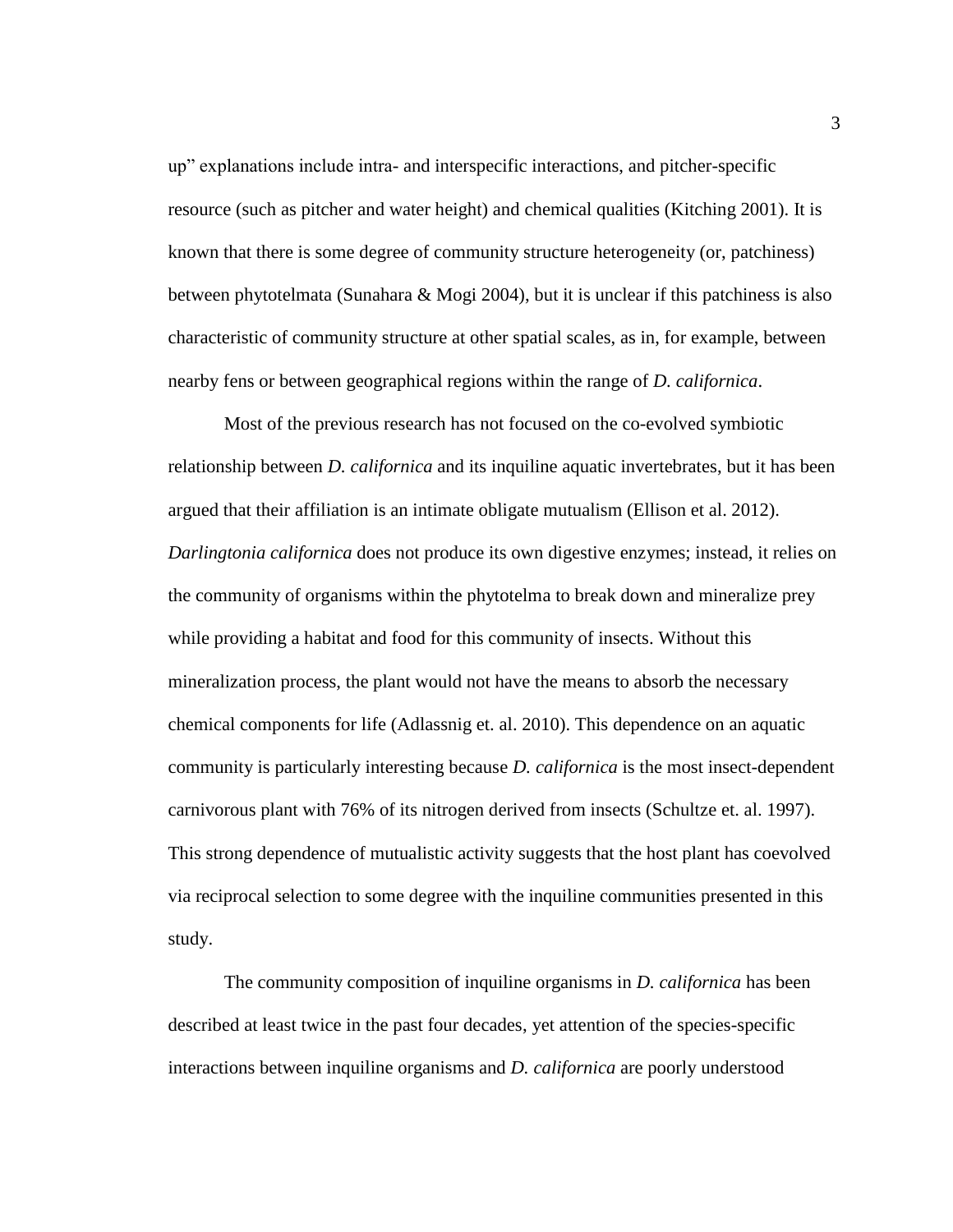(Aditya et.al. 2008). In 1990, Nielsen performed a study on the arthropods associated with *D. californica* which resulted in seven aquatic species and very little similarity of inquiline community compositions among 124 pitchers in three fens in Gasquet, CA (Nielsen 1988). Another study found only two species of aquatic arthropods in 119 *D. californica* pitchers in Butterfly Valley, Plumas county, CA (Naeem 1988). This inconsistency of community composition between and within regions could have been due to sampling differences, or it could have been a product of real biogeographical differences between communities.

To examine the spatial patterns of inquiline community structure, I quantified the invertebrate biodiversity within *D. californica* pitchers, along with selected elements of abiotic conditions, across three levels of space  $-1$ ) the pitcher, 2) the fen, and 3) the region – and compared the within and between levels of similarities. My objectives were to first quantify the spatial patterns of community structure among phytotelma-associated species between fens and regions, and second, determine if select abiotic and biotic factors explain community structure.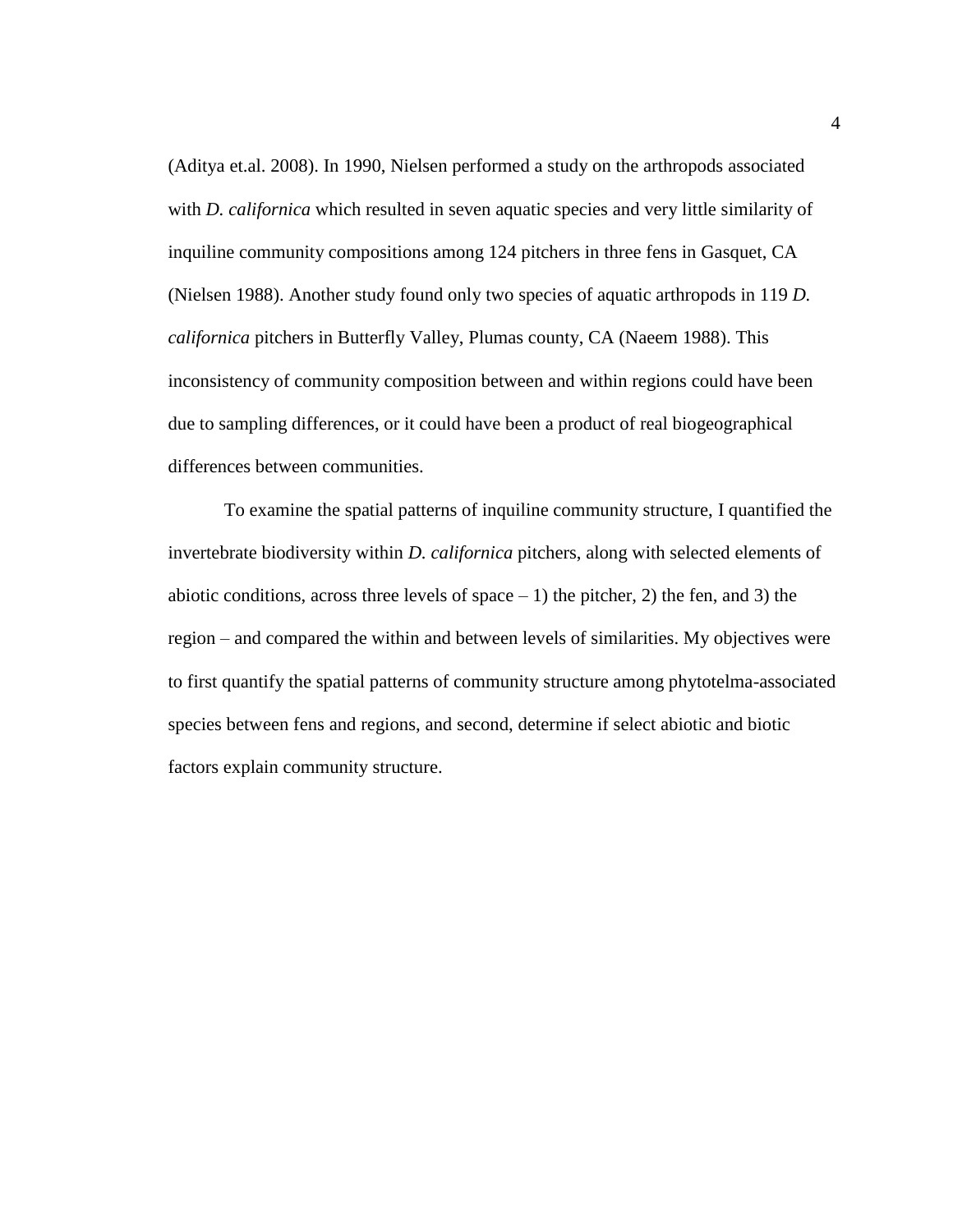#### METHODOLOGY

#### Sampling Design & Selection Methods

<span id="page-11-1"></span><span id="page-11-0"></span> The diversity and abundance of phytotelma species were studied on three nested spatial scales. To characterize *D. californica* communities at the largest possible scale, I sampled four regions across the range of *D. californica*: Gold Beach in the Rogue River-Siskiyou National Forest, OR; Gasquet in the Six Rivers National Forest, CA; Mount Eddy in Shasta-Trinity National Forest, CA; and Quincy in Plumas National Forest, CA (Fig. 1). (The regions will be referred to as Rogue River-Siskiyou, Shasta-Trinity, Six Rivers, and Plumas respectively, see appendix.) These four regions were chosen because they stretch across the majority of the range of *D. californica*. To see if there is variation on a more localized geographic scale, I collected pitchers from three different fens per region, totaling twelve fens. Fen elevations (m) were measured. To account for pitcher habitat variation I collected ten pitchers at each of the twelve fens, for a total of 120 pitchers. Pitcher variables included pitcher height (cm) and pitcher fluid depth (cm).

Permits for collection were required from each National Forest since *D. californica* is a protected plant, and sample size was limited by each jurisdiction's collection protocol. At each fen, ten pitchers were collected no less than one meter apart from each other. *Darlingtonia californica* forms below-ground or surface-level rhizomes that connect rosettes of pitchers together (personal observation, Fig. 2). Rosettes generally consist of a small mound of last year's browning leaves as well as the present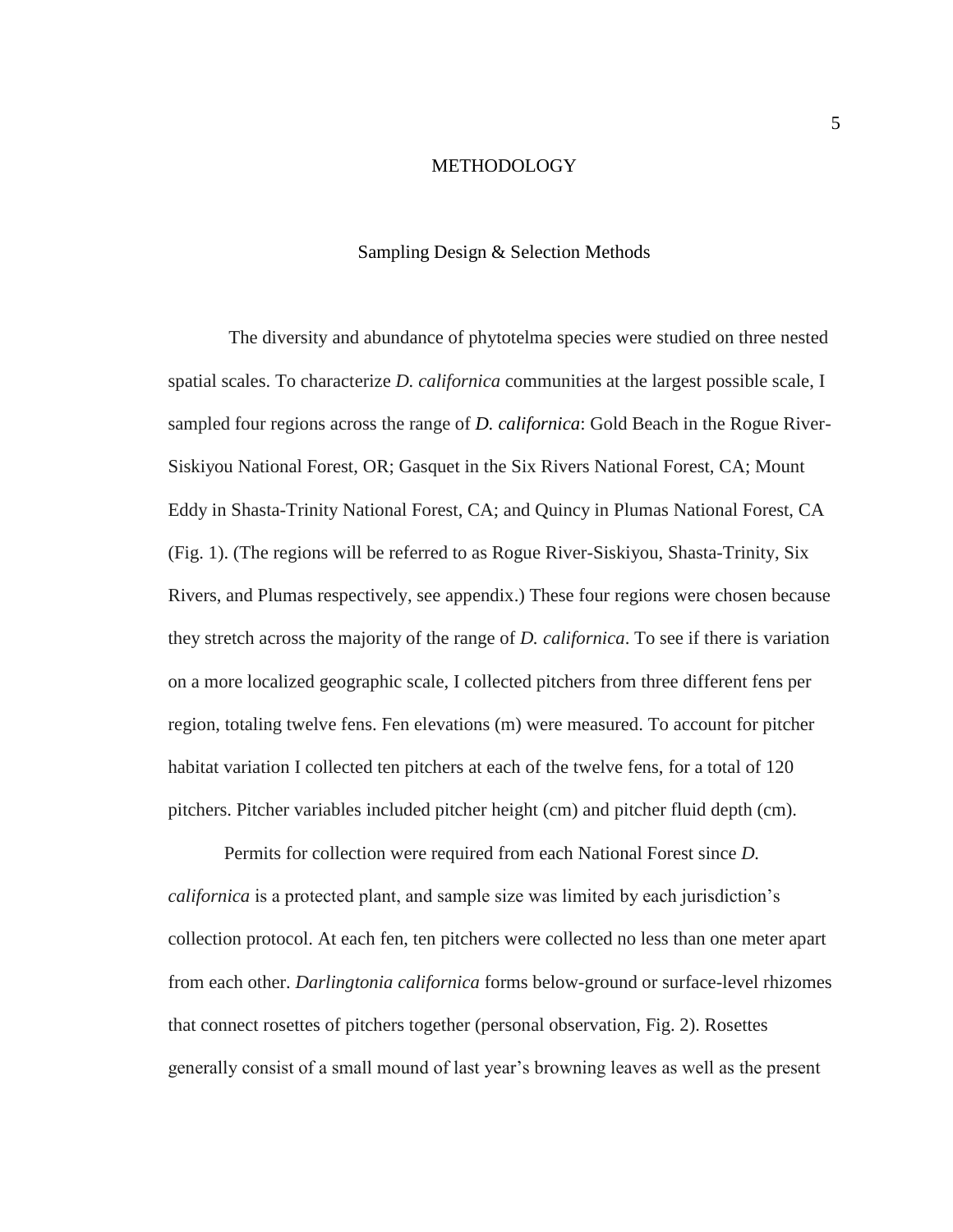season's new leaves. The first leaf to emerge each year is almost always the tallest in the rosette. New leaves can continue emerging throughout the growing season but become significantly smaller towards autumn. Pitchers first fill up with sterile water (Hepburn et. al 1927) and then open up to the environment at the rim near the top of the pitcher (although there is debate as to whether or not the pitcher fluid is truly sterile before opening).

Pitchers of about the same age were collected, since abundance of aquatic insect immatures has been shown to be positively correlated with phytotelma size (Aditya et.al. 2008). I systematically moved through fen collections starting with the lowest elevation on June 30th, 2015 and finished with the highest elevation on August 19, 2015. Average height of pitchers often differed between fens, even within one region, so instead of always choosing a pitcher at one particular height (say, 70 cm), the second tallest pitcher in the rosette was the one selected, which resulted in the pitchers having a greater chance of being the same age. To qualify for selection the pitcher could not have major abnormalities such as holes in the leaf wall, damage to the opening of the pitcher, or large arachnid occupants. To minimize the fluid loss, I carefully snapped off individual pitchers at the base and placed them in a large Ziploc® bag. The bags were set in a cooler with towel-wrapped ice packs for transport, all while ensuring that the pitchers were held vertically.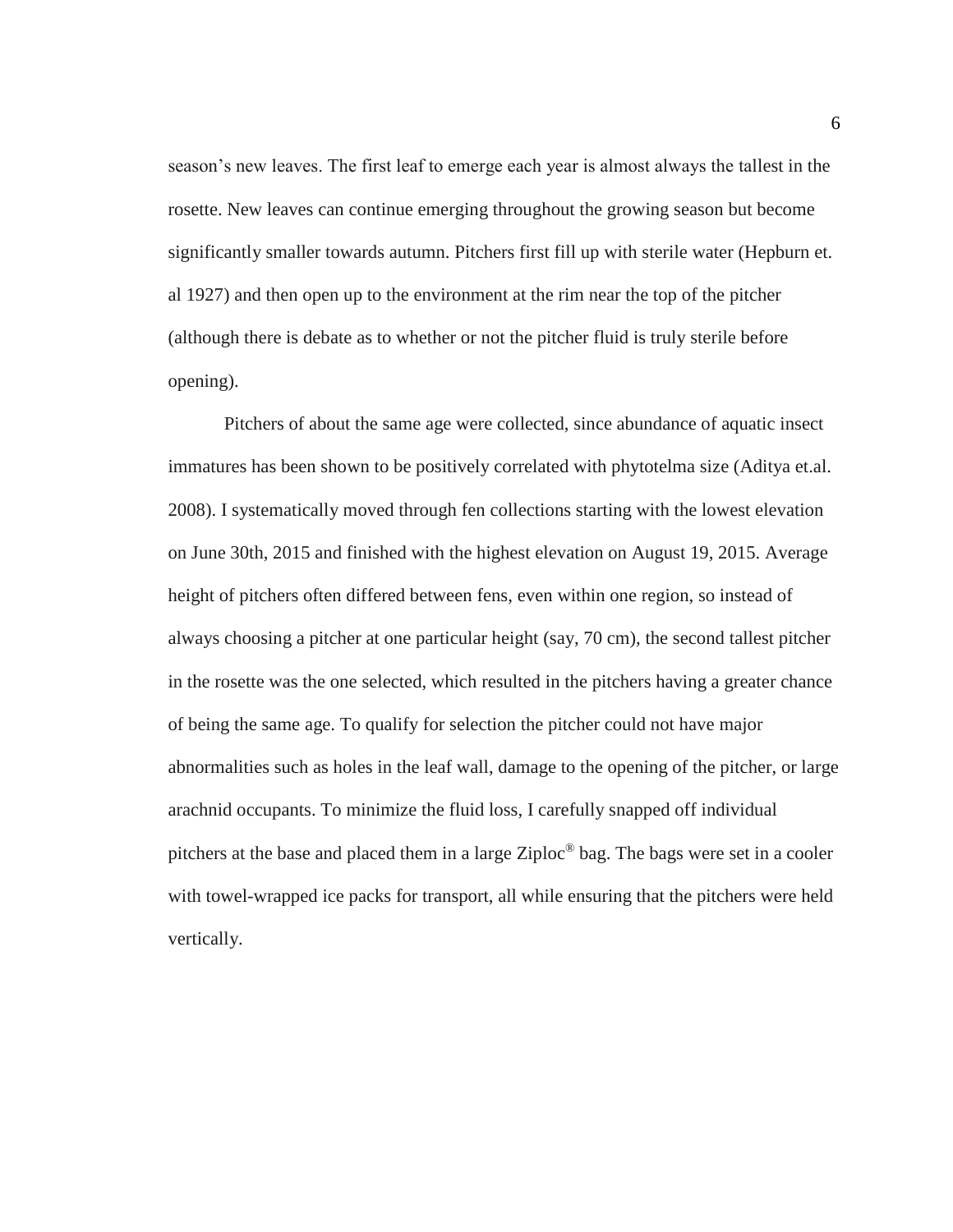#### Community Assessment

<span id="page-13-0"></span>No more than 18 hours after collecting pitchers from a region, the 30 pitchers were brought to the Biocore Laboratory at Humboldt State University where a dissecting microscope and camera were used to identify and count each living individual in each pitcher. Only the aquatic macroinvertebrates were counted because they were expected to be a more exclusive community due to their highly specific niche, therefore lowering my chances of counting taxa that might not be direct *D. californica* associates. Five intact pitchers were collected from each fen to rear larvae to adulthood for identification, as parasitoid hymenoptera have previously been found this way (Nielsen 1990), but all community members perished before any adults were ever collected. Since laboratory conditions differ greatly from their natural ones, there was a limited amount of time before the communities started to change, so the decision to limit the sampling to only aquatic invertebrates also opened up time that was allotted to maximizing the sample size. The entire contents of the phytotelma, including the pitcher wall and insides of decomposing carcasses, was searched for living individuals. It was important to count each living individual, as the interactions of species may play more of a role in community composition than environmental factors (Dezerald et. al. 2016). If a single taxon exceeded 1,000, I stopped counting higher and recorded the abundance as 1,000. Microorganisms (including Rotifers) were not surveyed equally among pitchers or regions; instead, I chose pitchers haphazardly based on unusually high community richness or simply because there was extra time available, therefore conclusions cannot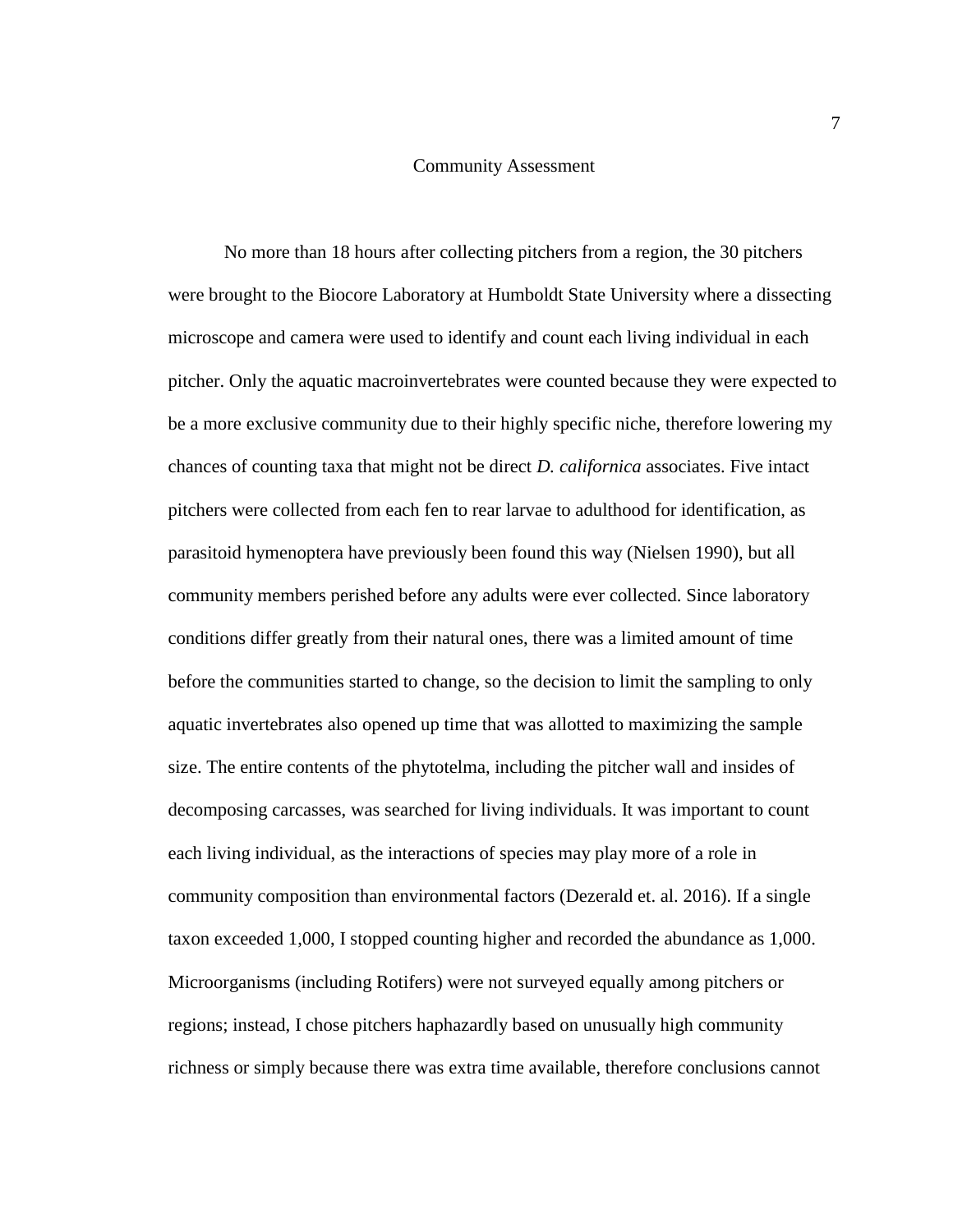be drawn regarding their presence or absence in any region. Spiders inhabiting the space inside of a pitcher just above the water level, who may play a role in the community of interest, were the only non-aquatic taxon recorded. Pitcher fluids from two systematically chosen pitchers per fen were further investigated for rotifers using a compound microscope. Along with the abundances of each taxon, the pitcher's height (the lower most part of the pitcher to the top of its hood), and depth of water were measured.

## Data Analysis

<span id="page-14-0"></span>This study used exploratory data analysis as well as hypothesis testing to identify patterns of community structure and potentially relevant covariates. I attempted to falsify the hypothesis that community composition is the same in all pitchers, and therefore independent of fen and region. Five community structure metrics- taxon richness, community abundance, community diversity (Brillouin index), community evenness (Camargo index), and community dominance (estimated as the proportion of community composition accounted for by the three most abundant species) - were calculated for comparison between regions. Kruskal-Wallis non-parametric tests were performed to test for any differences between regions in individual taxon abundances and community metrics. Any significant Kruskal-Wallis tests that indicated significant differences were followed by pairwise Wilcoxon rank-sum tests to determine where the differences between regions lie.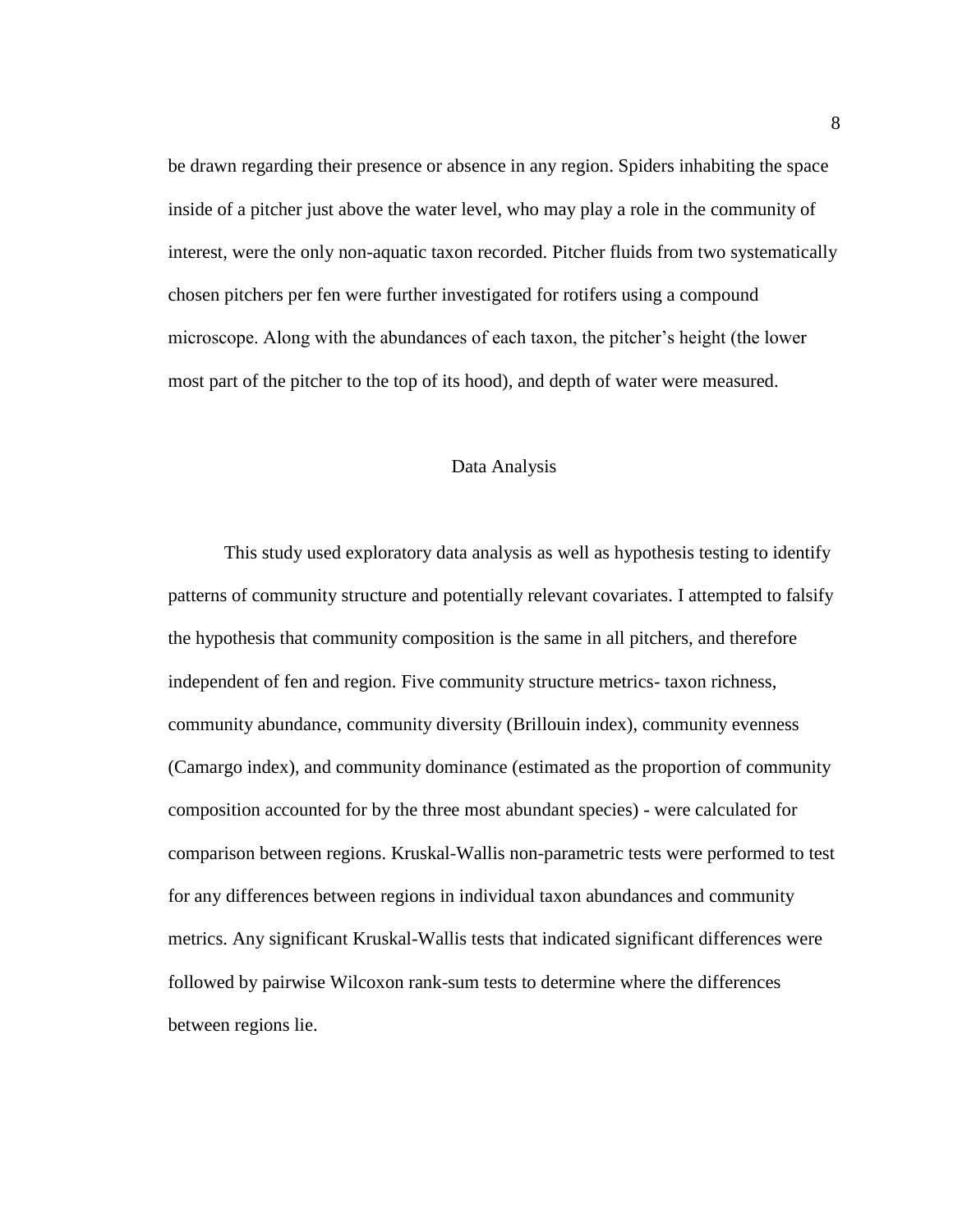The Non-metric MultiDimensional Scaling (NMDS) axes are sometimes described as pseudo-gradients (after a necessary rotation of the ordination space) because they relate measured environmental covariates to the unknown environmental gradients presumed to structure community composition. The location of each sample in ordination space is ordered along the two NMDS axes. Correlations between covariates and the NMDS axes help us interpret the habitat conditions represented by pseudo-gradients. Greater dissimilarity indicates community assemblages that differ.

Taxa were removed from the ordination if they were present in fewer than 10% of the pitchers which is a standard for accounting for sampling effort. Species abundance, taxon richness, community diversity, community evenness, and community dominance metrics were each calculated and treated as covariates. The abiotic data included as covariates were pitcher water level (height:cm), size (height:cm) of pitcher, and elevation. Incorporating all of the previous considerations, NMDS ordination was performed using 10,000 permutations and visualized by grouping pitchers by region. In order to account for the multiple nested spatial scales I compared the Bray-Curtis dissimilarities between and within regions and fens. This allowed for an equal comparison of pitcher community variability between multiple scales of space.

Samples were analyzed for differences in community composition against multiple variables using Permutational Multivariate Analysis of Variance (perMANOVA) to assess the likelihood that observed differences among discrete groups of samples might have occurred by chance. This tested the null hypothesis that the centroids and dispersions of groups do not differ from one another. The same set of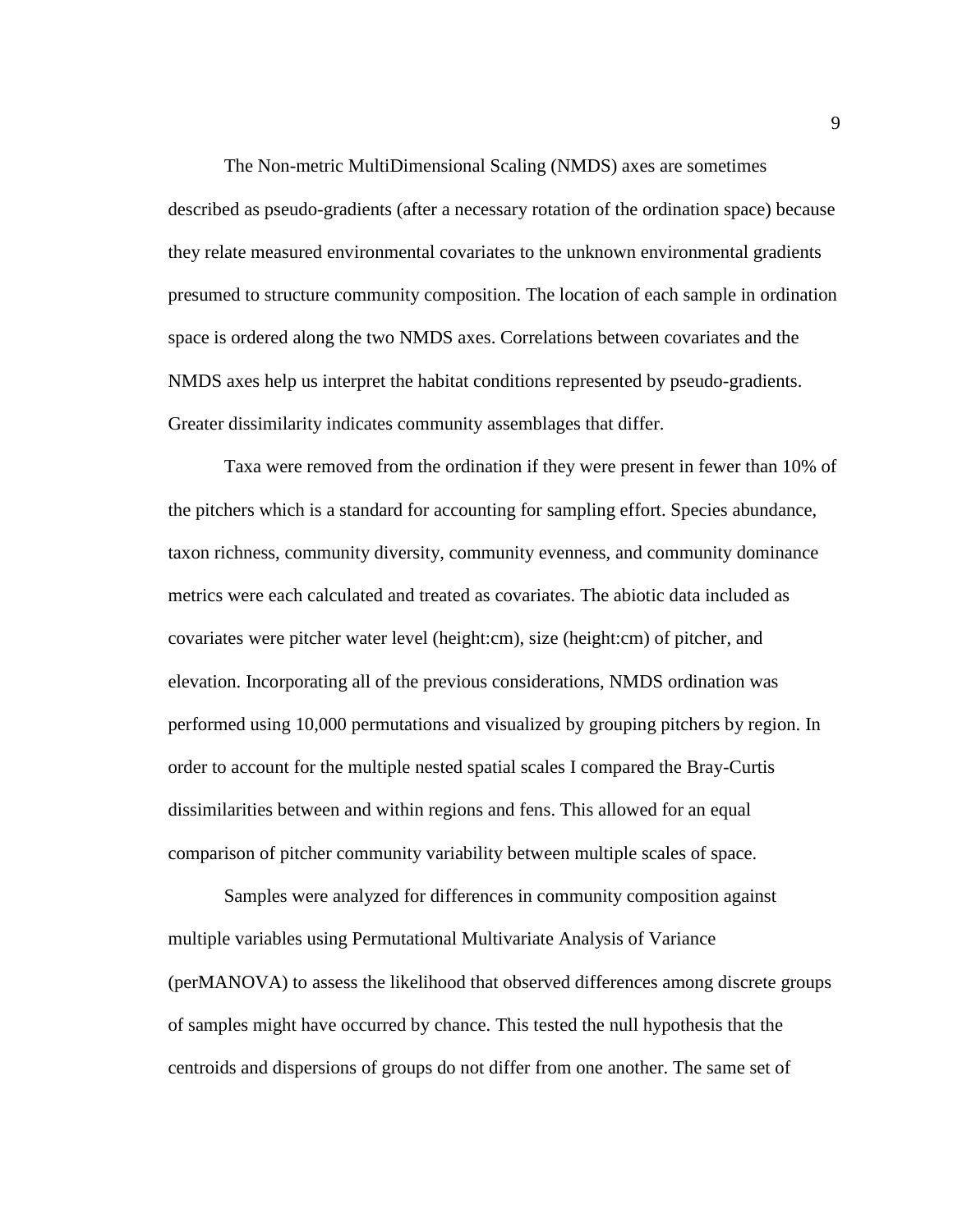community composition data used in the ordination was used for perMANOVA, with covariates elevation (m), region, size (height) of pitcher, pitcher water depth (height), as well as interactions between any two or more of the covariates. For this perMANOVA, 999 permutations were used. To further compare which regions differed significantly from one another, I also performed a pairwise perMANOVA with a *p*-value adjustment for multiple comparisons.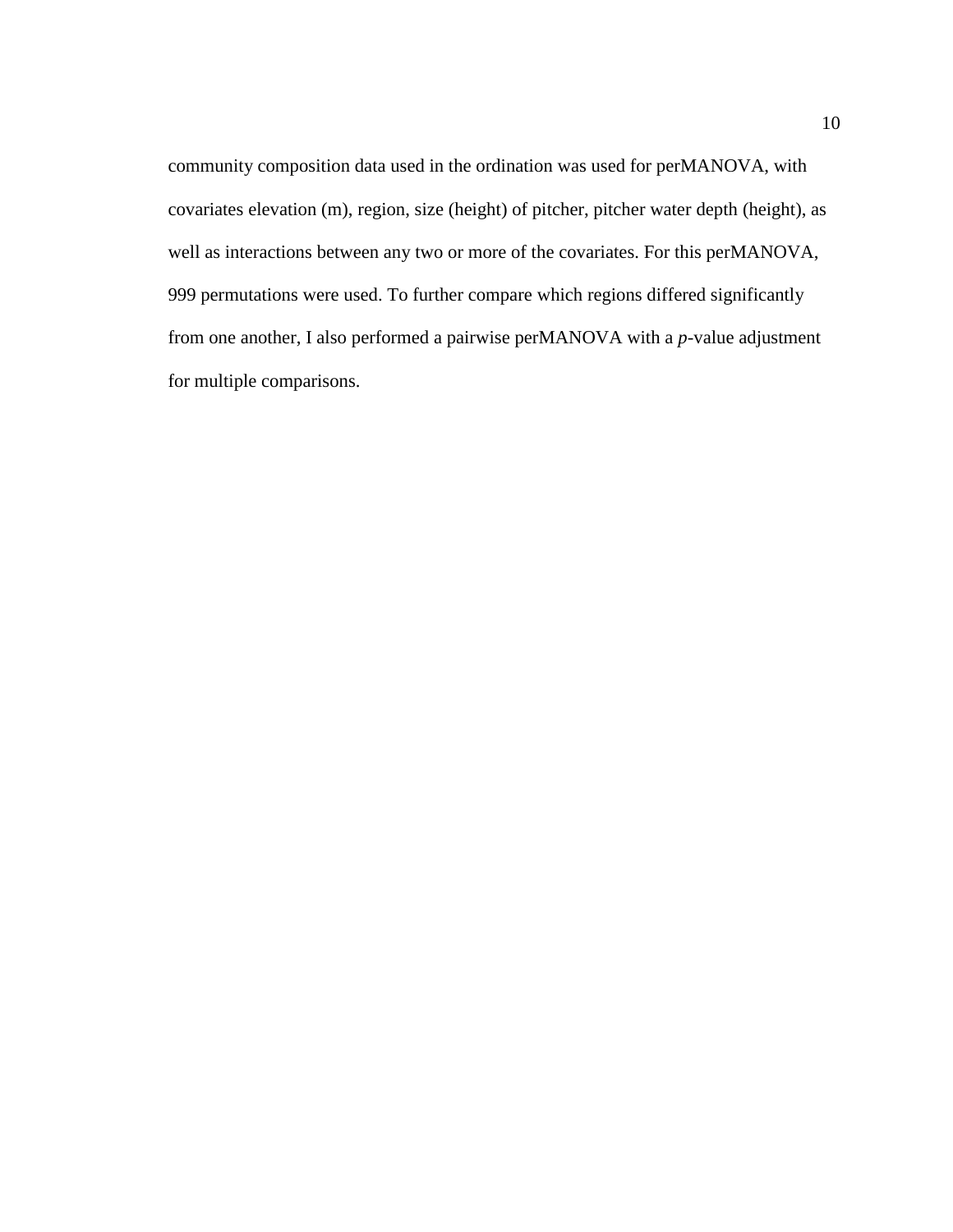#### RESULTS AND DISCUSSION

### The Inquiline Species

<span id="page-17-1"></span><span id="page-17-0"></span>Seven invertebrate taxa were observed in this study; six were found in the pitcher fluid, and one spider was non-aquatic. Even though several other taxa were found living in the pitcher above the waterline, this one non-aquatic was chosen to be included in the analysis because it was observed preying on the aquatic taxa and therefore could directly influence community dynamics. No single region had all seven taxa, and only two of the taxa, *Metriocnemus edwardsi* and *Sarraceniopus darlingtoniae*, were recorded at all four regions (Table 1). From reviewing the literature, *M. edwardsi* and *S. darlingtoniae* have been well known as *D. californica* inhabitants, so it was no surprise to record their presence in all but 10 pitchers. These two taxa have very different life cycles and utilize distinct yet overlapping niches within the pitcher habitat.

*Metriocnemus edwardsi* Jones (Diptera: Chironomidae) is a prominent member of *D. californica* phytotelmata, whose adults oviposit their eggs in the pitchers throughout the summer. Larvae of the same cohort were often found in a single pitcher, but were older larvae were sometimes found with early instars. Larvae were constantly searching for or ingesting the soft tissue of the plant's prey and found throughout all depths of fluid. This species was recorded 3,010 times in my study, and more than half of the individuals were found at Plumas. It accounted for 21% of the total community abundance, and was found in 70% of the pitchers surveyed. A study on *Sarracenia* found much of the genetic variation between *Metriocnemus* individuals (of a different species) could be explained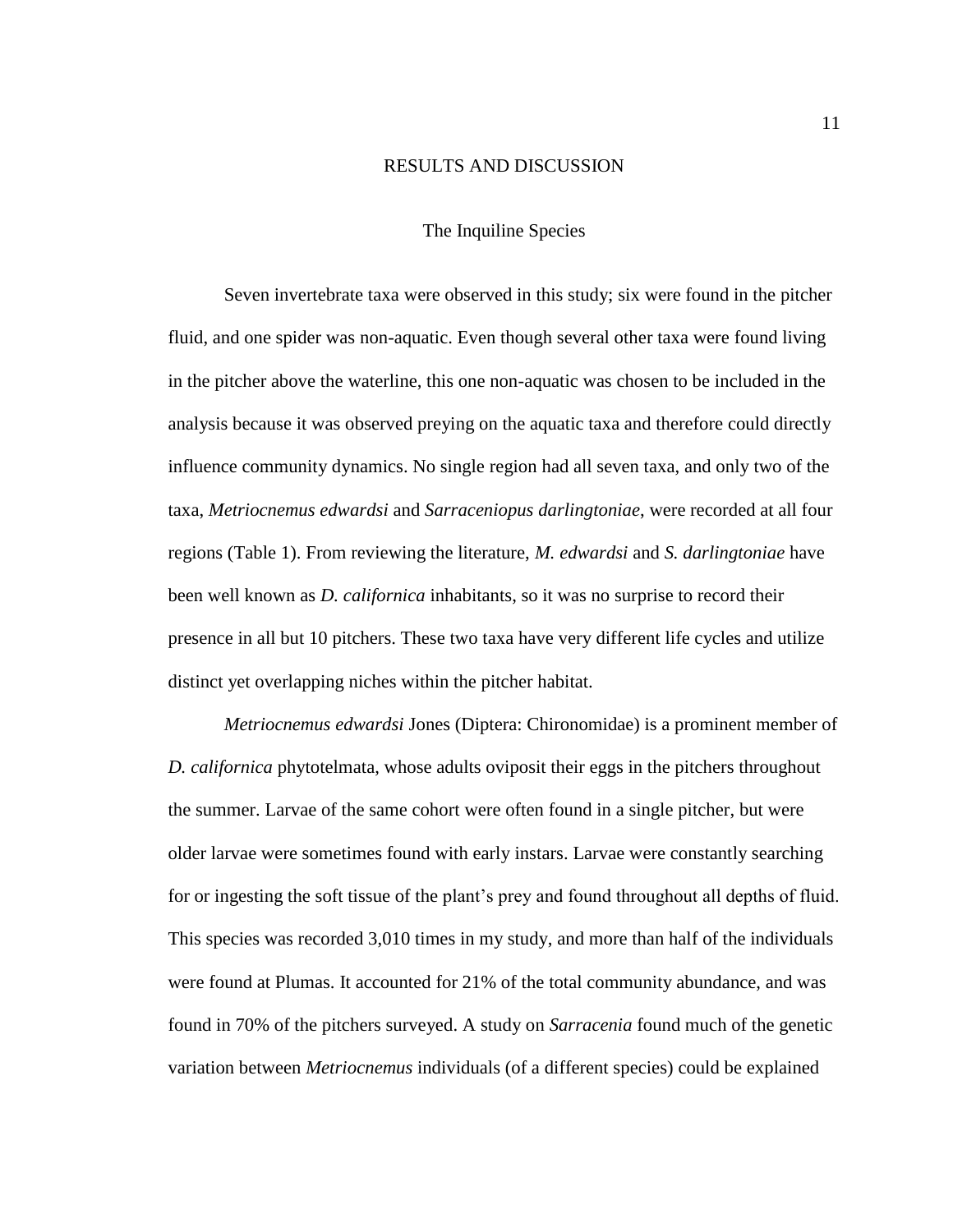by landscape variables such as density of pitchers within bogs and bog size (Rasic & Keyghobadi 2011). This suggests that environmental information other than what was collected in this study could help explain the community-scale distribution patterns of M. edwardsi.

*Sarraceniopus darlingtoniae* Fashing & O'Connor (Arachnida: Histiostomatidae) was often found in the same pitchers as *M. edwardsi*. Unlike holometabolous insects, mites go through multiple nymphal stages before becoming adults, who resemble the largest nymphs. In most pitchers there were multiple life stages present together. Little is known about the biology or ecology of this particular species, probably in part because it is restricted to such a limited habitat. It is restricted to *D. californica* pitchers and is an obligatory inhabitant. These mites are able to move out of pitchers in certain nymphal stages and so disperse to new pitchers this way. *Sarraceniopus darlingtoniae* was found in 67% of the pitchers sampled and was present in all four regions. It was the most abundant taxon in this study at 6103 individuals, and it accounted for 42.5% of the total community abundance. It was found in the highest numbers in Six Rivers, which had an average abundance of 170 individuals in each pitcher, and found least frequently in Rogue River-Siskiyou with only 14 individuals on average per pitcher. These mites were seen all throughout the pitcher, including below the water level deep within the pitcher fluid at times.

Two additional semi-aquatic flies were far less abundant: *Corynoptera* sp. (Diptera: Sciaridae), and *Megaselia orestes* Borgmeier (Diptera: Phoridae). Both species are detritivores and were observed actively foraging on prey carcasses near the top of the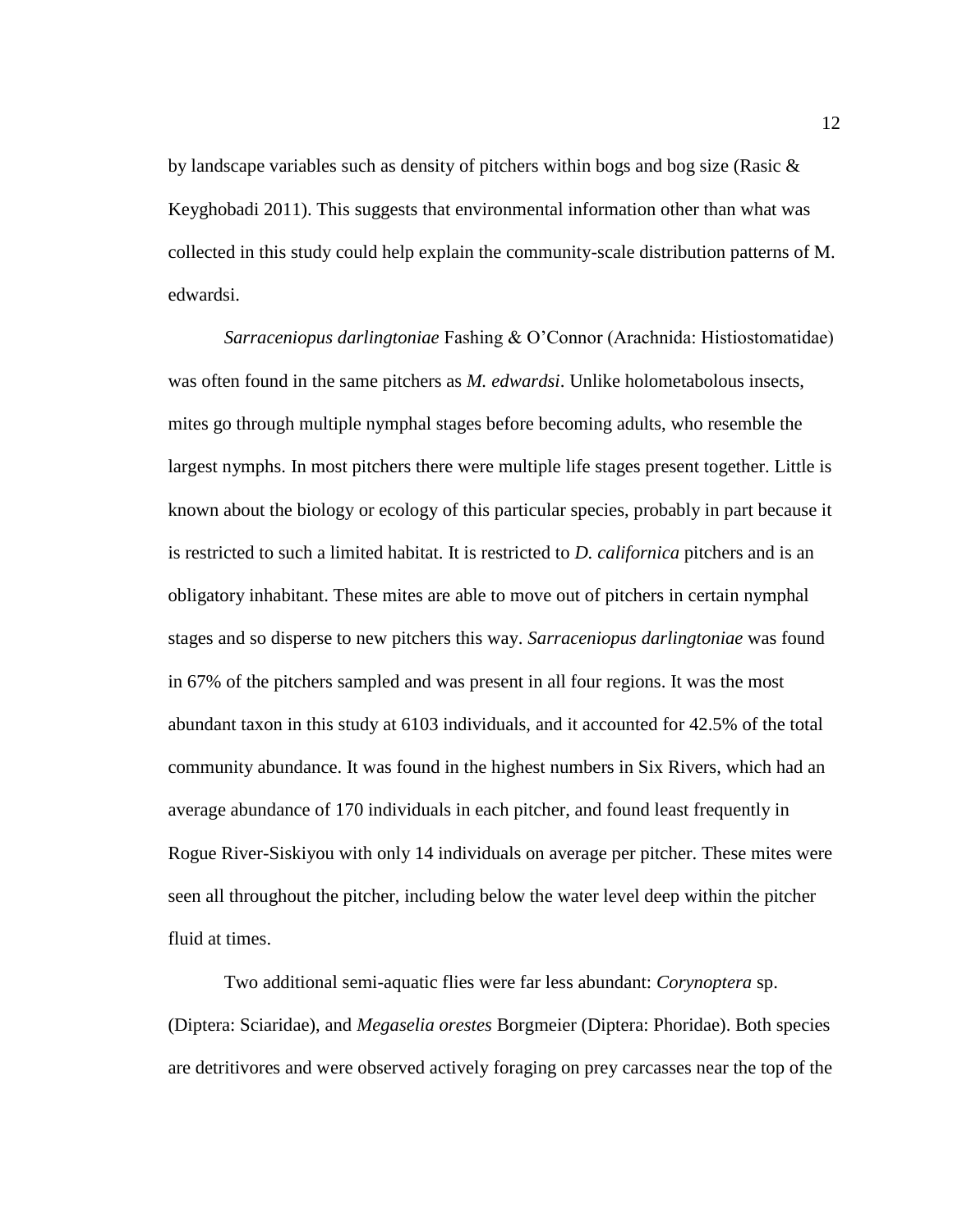fluid layers. *Megaselia orestes* is a member of the scuttle fly family, a family with diverse feeding habits among its species including many scavengers and bacterivores. This species was found in 43% of the pitchers and was present in every region except Plumas. It accounted for 7% of the total community abundance. *Corynoptera* sp. was found in 17% of the pitchers; 79 individuals were recorded only from Rogue River-Siskiyou and Six Rivers regions, and it accounted for only 0.6% of the total community abundance. These two taxa were recorded as associating with *D. californica* nearly 30 years earlier by Nielsen in Gasquet, CA, in Six Rivers (Nielsen 1990), where they were again both present in this study.

Another mite observed in this study was a member of suborder Prostigmata. Although it was not conclusively identified to genus, it might be a member of the family Tenuipalpidae, which was found in an earlier study of *D. californica* communities (Nielsen 1988). It was only found in 5% of total pitchers and was present in only two regions, Six Rivers and Plumas. While 482 individuals were recorded in total, 420 of those were found in two pitchers at one fen in the Plumas region, and not present in two of the four regions. These mites were only found in the top-most layers of prey and the top of the fluid.

I was surprised to find a relatively prominent nematode in the *D. californica* phytotelma community because one has never previously been recorded as associated with the plant at all. There are many examples of nematode species in a variety of other pitcher plant species, including in the sister genus of *Darlingtonia, Sarracenia.* These nematodes were often found in high abundances; for instance, there were two pitchers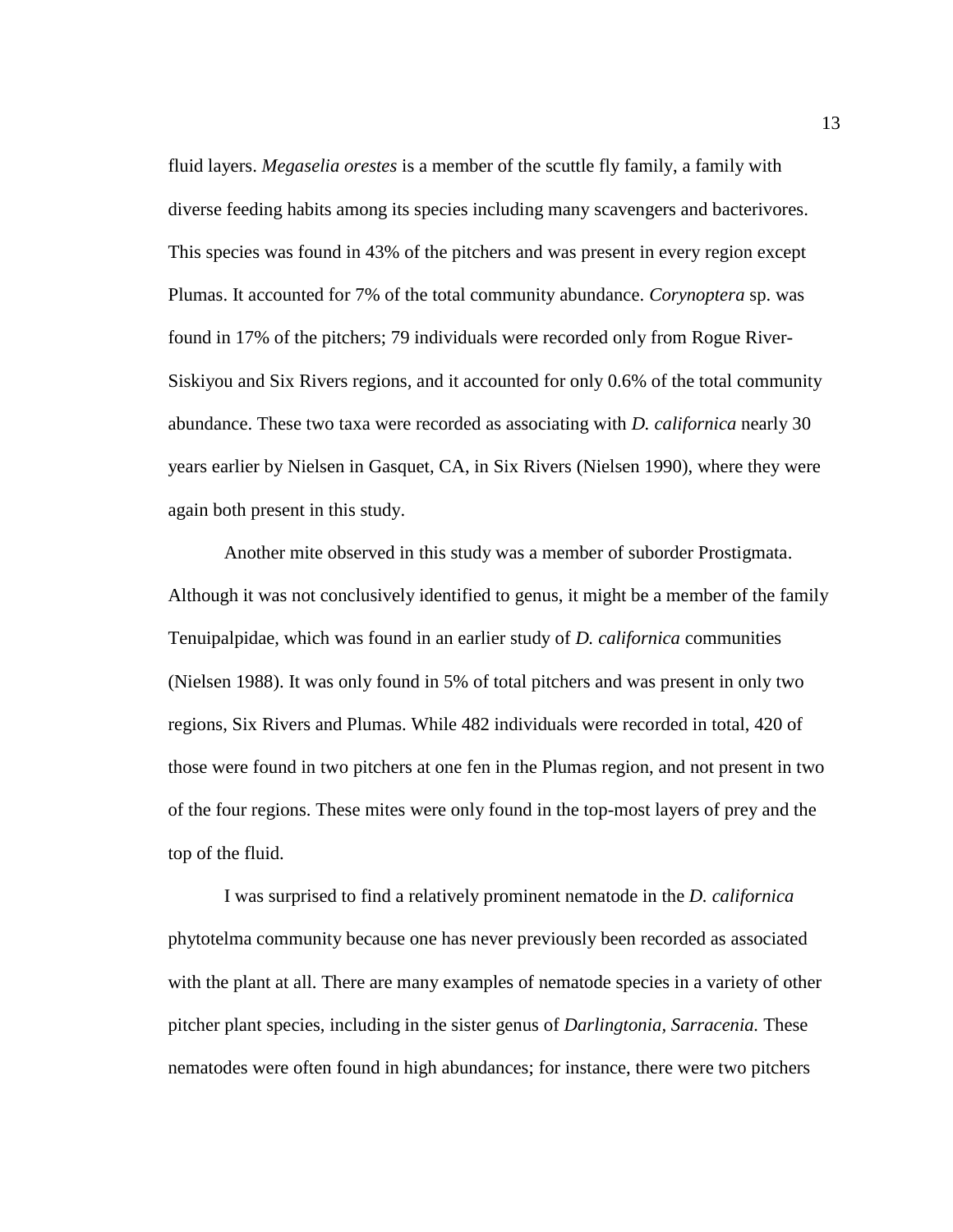with over 1,000 nematodes, and most of the pitchers with nematodes had over 100 individuals. They were found in all regions except for Plumas, and 3,630 individuals were recorded in total among the other three regions. They accounted for 25% of the total abundance, but likely comprised a small fraction of the total biomass because of their small size. It is possible that these nematodes are endoparasites of insects and they emerge only after their host's death by pitcher carnivory. Sometimes all nematodes were found at the very base of the pitcher fluid, while other times they were found scattered throughout the fluid and carcasses.

The final taxon recorded was a spider of the family Linyphiidae who was associated with the aquatic community as a predator. These spiders were observed with a high diversity of insects captured in their webs which included at least four from this study- *S. darlingtoniae*, unknown mite, *M. edwardsi* and *M. orestes*. Spiders were found in 24% of all pitchers, but never recorded in Six Rivers. They were never recorded in Six Rivers, but it is possible that their presence may have been recorded in some pitchers that had to be removed from the study (due to lack of fluid). Though there were 42 individuals found (accounting for 0.3% of the community abundance) 22 of those individuals were very young and recorded in only two pitchers, while the rest of the pitchers had only a single older individual.

I searched for rotifers in a select few pitchers collected each region. I was told of their presence in *D. californica* (David Armitage, personal communication), and I observed their presence in nearby creek water samples. Since their excrement provides nitrogen and phosphorus, they could be important players in mineral nutrition for *D.*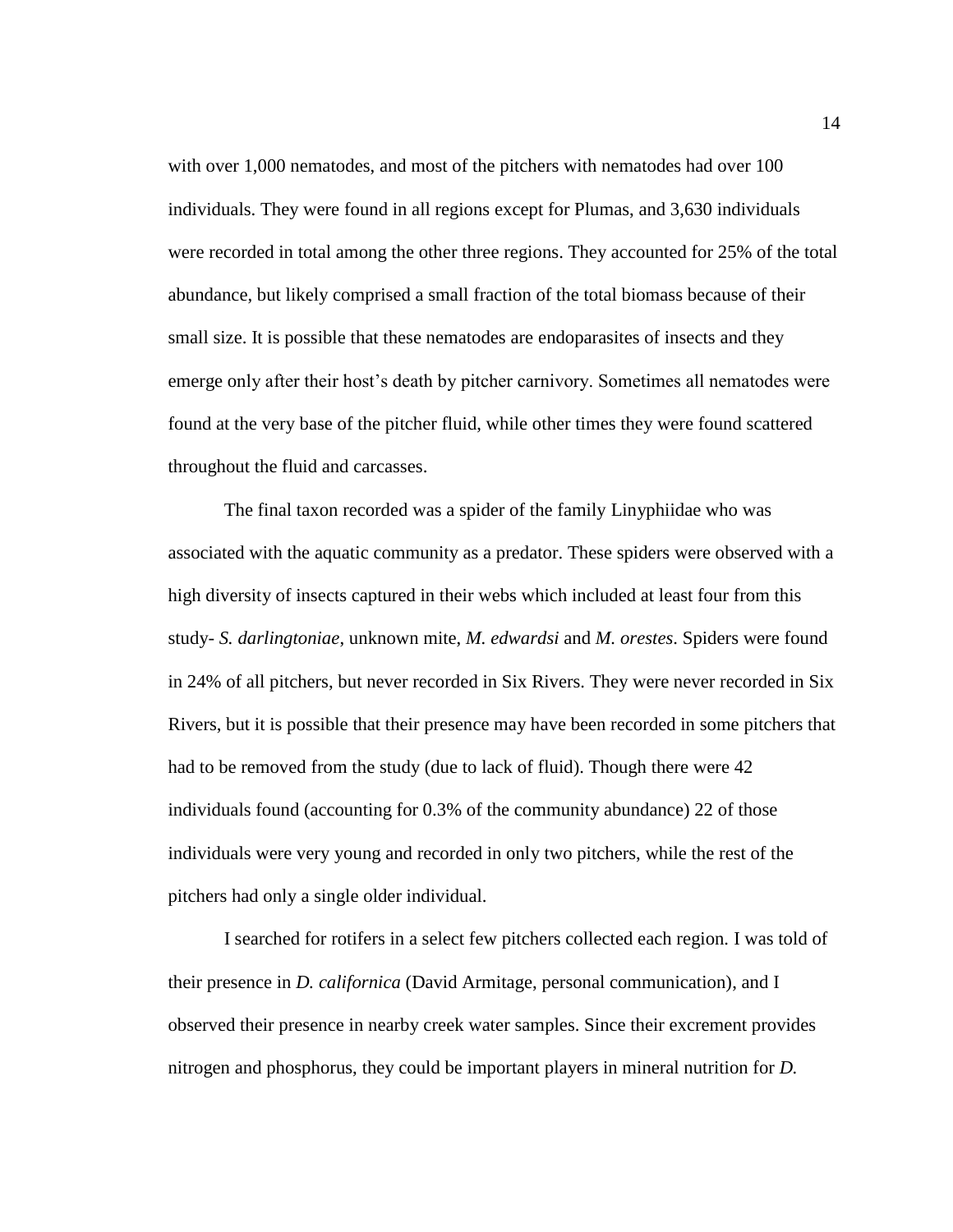*californica* (Walsh et. al. 2014). I found two individual Bdelloid rotifers in two different pitchers from the same region, Plumas. Rotifers are an interesting member of the aquatic invertebrate community who occupy a unique size niche, being an microorganism who feeds on bacteria yet could be fed on by other bacterivores. From a search of the literature, no rotifer has been found with *D. californica*. The only way they could enter the phytotelma is somehow through the opening, which is far above the water line, so maybe a splash of water or phoresis on an insect flier got them inside the pitcher.

### Community Analysis

<span id="page-21-0"></span>After discarding pitchers that lost their phytotelma water, a total of 93 pitchers' community compositions were analyzed; 23 from Rogue River- Rogue River-Siskiyou National Forest, 15 from Six Rivers National Forest, 29 from Shasta-Trinity National Forest, and 26 from Plumas National Forest. Mean pitcher sizes differed significantly between regions ( $\chi^2$  = 34.14, df = 3, *p* < 0.001, Table 2). The smallest pitcher found was 11 cm at Shasta-Trinity which was the region with the smallest average pitcher size (24  $cm \pm 1$  cm) and at the highest elevation, while the largest pitcher found was 91 cm at Six Rivers which had the second tallest average pitcher size  $(44 \text{ cm} \pm 6 \text{ cm})$  and was the lowest elevation region (Fig. 3). The water depths did not differ significantly between the Rogue River-Siskiyou, Six Rivers, and Shasta-Trinity regions (16%, 29%, and 34% of pitcher heights, respectively), but Plumas had a significantly lower average water depth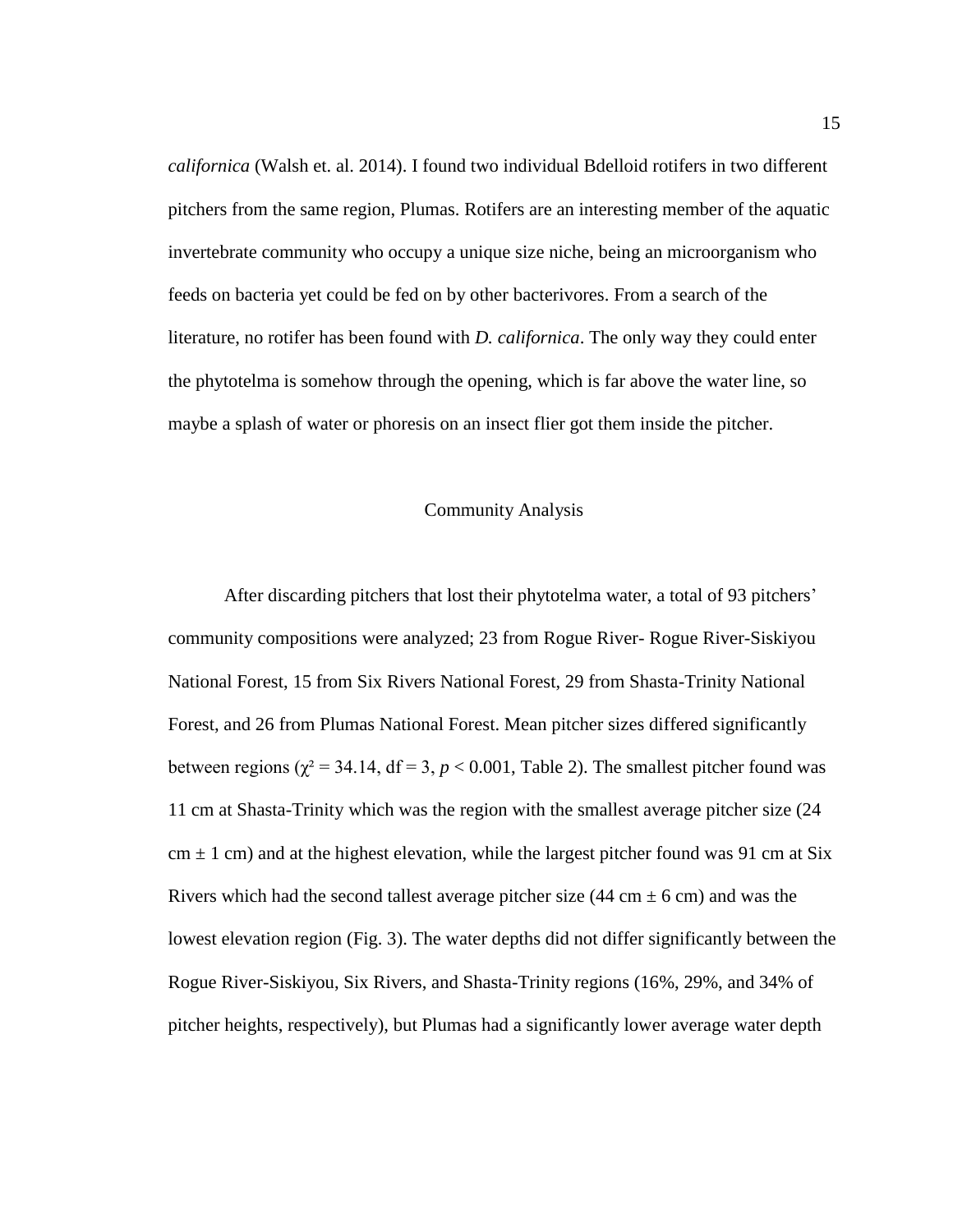of only 2.9 cm  $\pm$  1.2 cm which was 9% of the pitcher proportional to the average pitcher height found there.

In total, 14,358 individuals were counted in this study, with 43% found at Six Rivers fens, 26% at Plumas, 25% at Shasta-Trinity, and 7% at Rogue River-Siskiyou (Fig. 4). Mean community abundances per pitcher significantly differed between regions  $(\chi^2 = 21.01, df = 3, p < 0.001)$  and for every pairwise combination of regions except Plumas-Shasta-Trinity and Plumas-Six Rivers (Table 3). Rogue River-Siskiyou had the lowest abundances per pitcher with an average of  $52 \pm 11$  individuals and Six Rivers had the highest with an average of  $409 \pm 110$  individuals per pitcher. The other community metrics calculated - community taxon richness, community diversity, and community evenness, and community dominance - did not differ significantly between the regions (Table 4). Five out of the seven taxa found had significantly different abundances across the four regions, and the other two were nearly significant (Fig. 5).

Clustering of samples from the four regions in ordination space suggested that dissimilarities among samples within regions were less than mean dissimilarities between regions. The ordination diagram was generated solely by the counts of the common taxa. Results of the NMDS ordinations incorporating invertebrate community composition revealed overlap of all four regions near the central portion of the ordination space despite groupings of samples from each of the four regions (stress level 0.166; Fig. 6). Fen elevation ( $p < 0.001$ ) and *M. edwardsi* abundance ( $p < 0.001$ ) were inversely correlated with NMDS axis 1, while taxonomic richness ( $p = 0.18$ ), *Corynoptera* sp. abundance ( $p = 0.13$ ), and *Megaselia orestes* abundance ( $p < 0.001$ ) were positively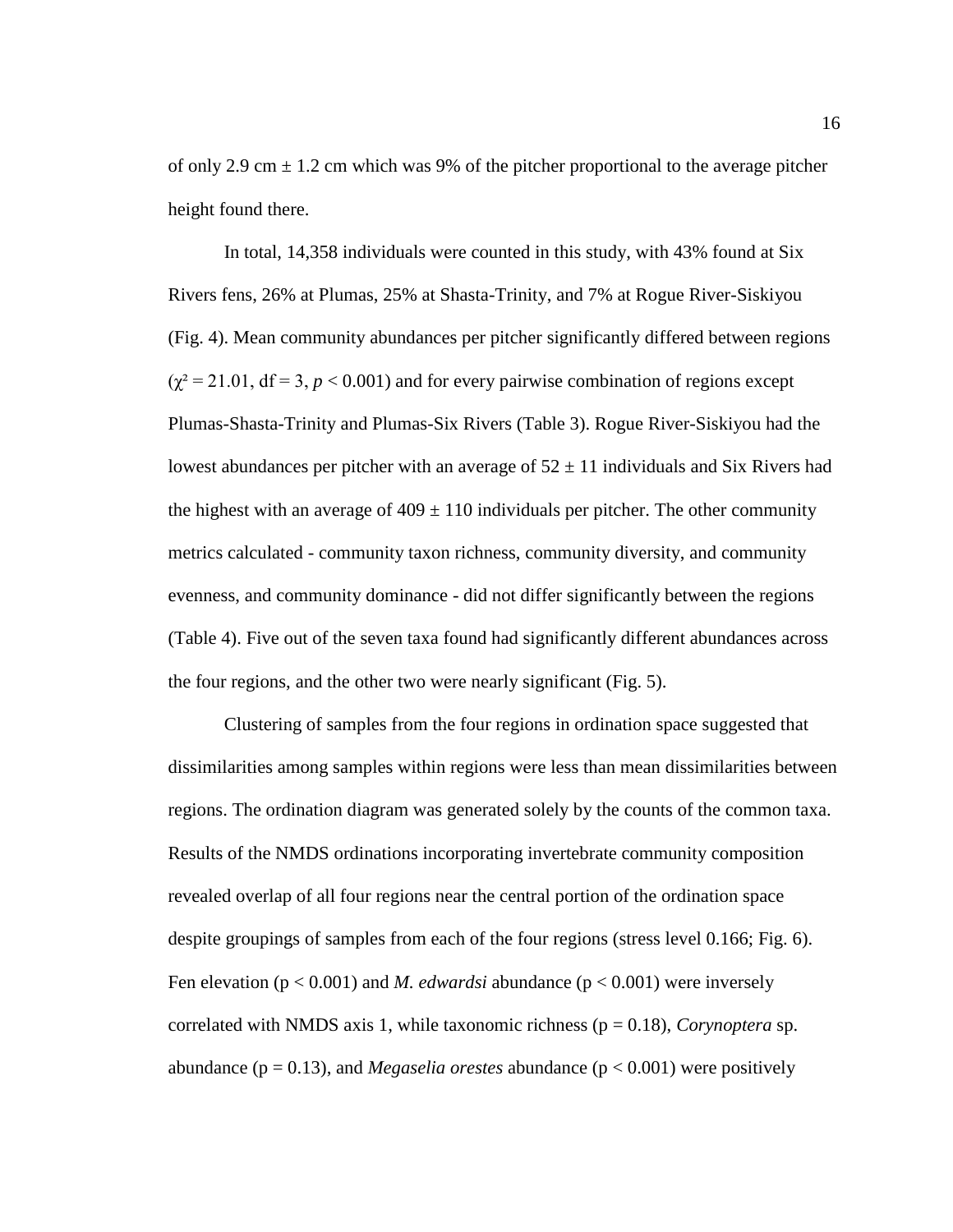correlated with the first axis. Spider abundance  $(p < 0.001)$  and pitcher size  $(p < 0.001)$ were inversely related to the second NMDS axis, while *Sarraceniopus darlingtoniae* abundance ( $p < 0.001$ ), total inquiline invertebrate abundance ( $p < 0.001$ ), and nematode abundance ( $p = 0.003$ ) were positively correlated with the second axis (see Table 5 for complete list of vectors).

Based on the Bray-Curtis dissimilarity index, there was a greater mean dissimilarity, or distance, between regions (0.77) than within regions (0.63) when comparing community compositions of individual pitchers. This indicates that the pitchers sampled in my study have greater similarity within any single region than among all four regions (Fig. 7). Another Bray-Curtis dissimilarity index value was calculated to compare individual pitchers' community composition between fens, which resulted in greater dissimilarity between fens (0.75) than within fens (0.62).

PerMANOVA suggests that community composition differs between regions. Elevation, region, pitcher size, and pitcher water depth, along with their interactions, accounted for 55% of the total variation in community composition in the perMANOVA performed. Geographic region ( $r^2 = 0.15$ , pseudo-*F*=7.61,  $p = 0.001$ ) and elevation ( $r^2 =$ 0.12, pseudo- $F=2.01$ ,  $p=0.001$ ) significantly predicted community composition variation between pitchers, while the other variables and all combinations of interactions were not significant predictors. Since the perMANOVA only indicates whether one or more groups are significantly different and not exactly which group(s) differ, the pairwise perMANOVA provided some clarity. Pairwise perMANOVA showed that five out of the six combinations of pairs of regions had significantly different community compositions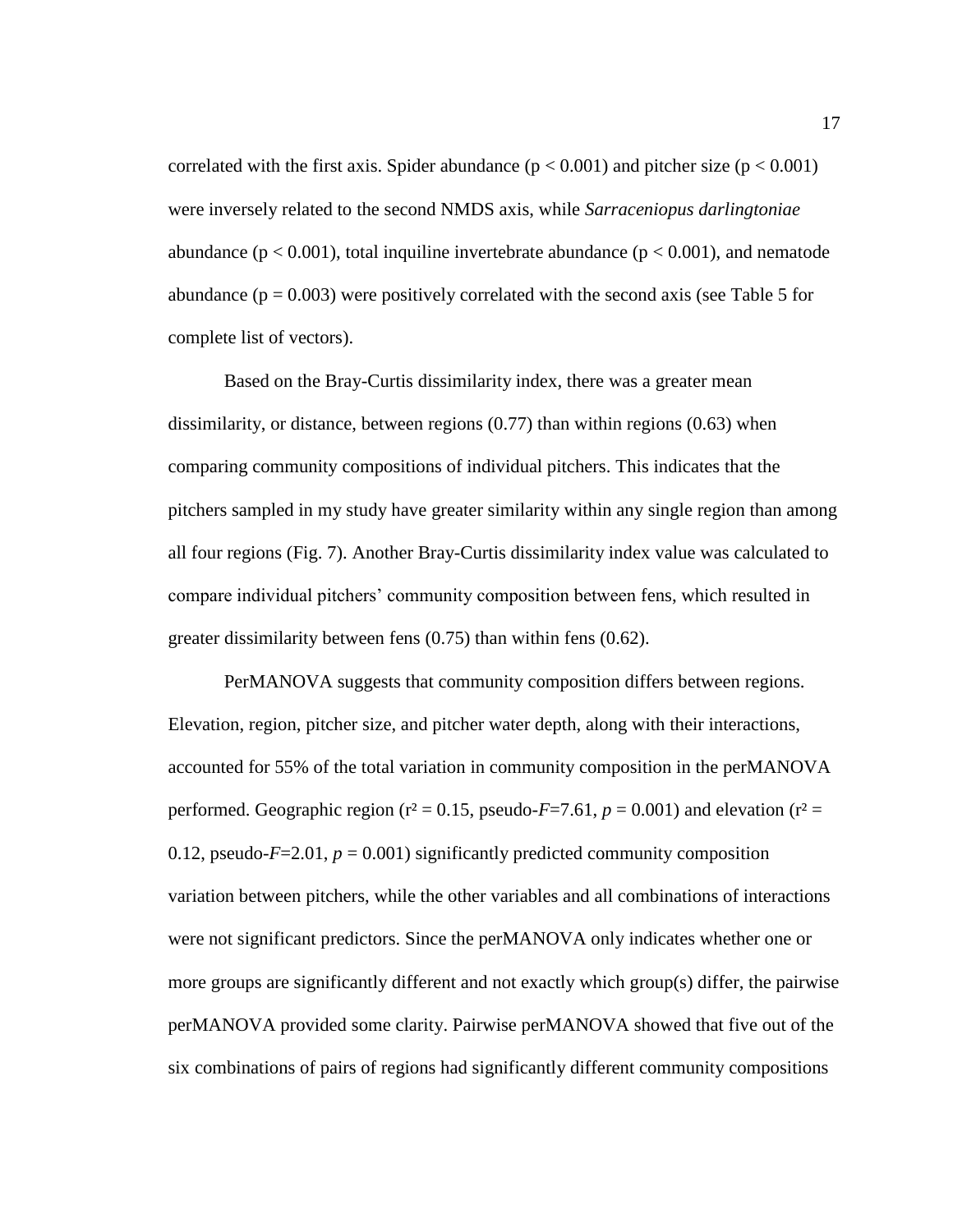$(p = 0.001)$ , while differences among the 6th pair - Shasta-Trinity and Plumas - were not as well supported  $(p = 0.12)$ .

#### Interpretation And Comparison

<span id="page-24-0"></span>One of the most straightforward hypotheses regarding "top-down" community assemblage is that some biogeographical force(s) cause inherent large-scale habitat differences (Kitching 2001). The four regions studied here have very different average elevations and are subject to different climatic forces, all of which can have an effect on community composition (Hodkinson 2005). Regional elevation was correlated with variation in community composition; however, I did not find evidence that the regions differed significantly from one another with respect to community indices of taxon richness, community diversity, community evenness, or community dominance. This suggests that it is the abundance of any one (or more) taxon that is driving differences in community composition between pitchers, and that the apparent exclusion of any given species is in some way, related to elevation.

Changes in temperature, precipitation (rain and snow), the pressure of atmospheric gases, wind speed, and UV-radiation are all associated with changes in altitude (Barry 1992) and have been suggested as factors influencing the dispersion of terrestrial invertebrates (Hodkinson 2005). These differences influence the phenology of the plant itself, in addition to the life-cycles of the insects within the pitchers, potentially limiting the dispersal of species outside of their elevation thresholds within a season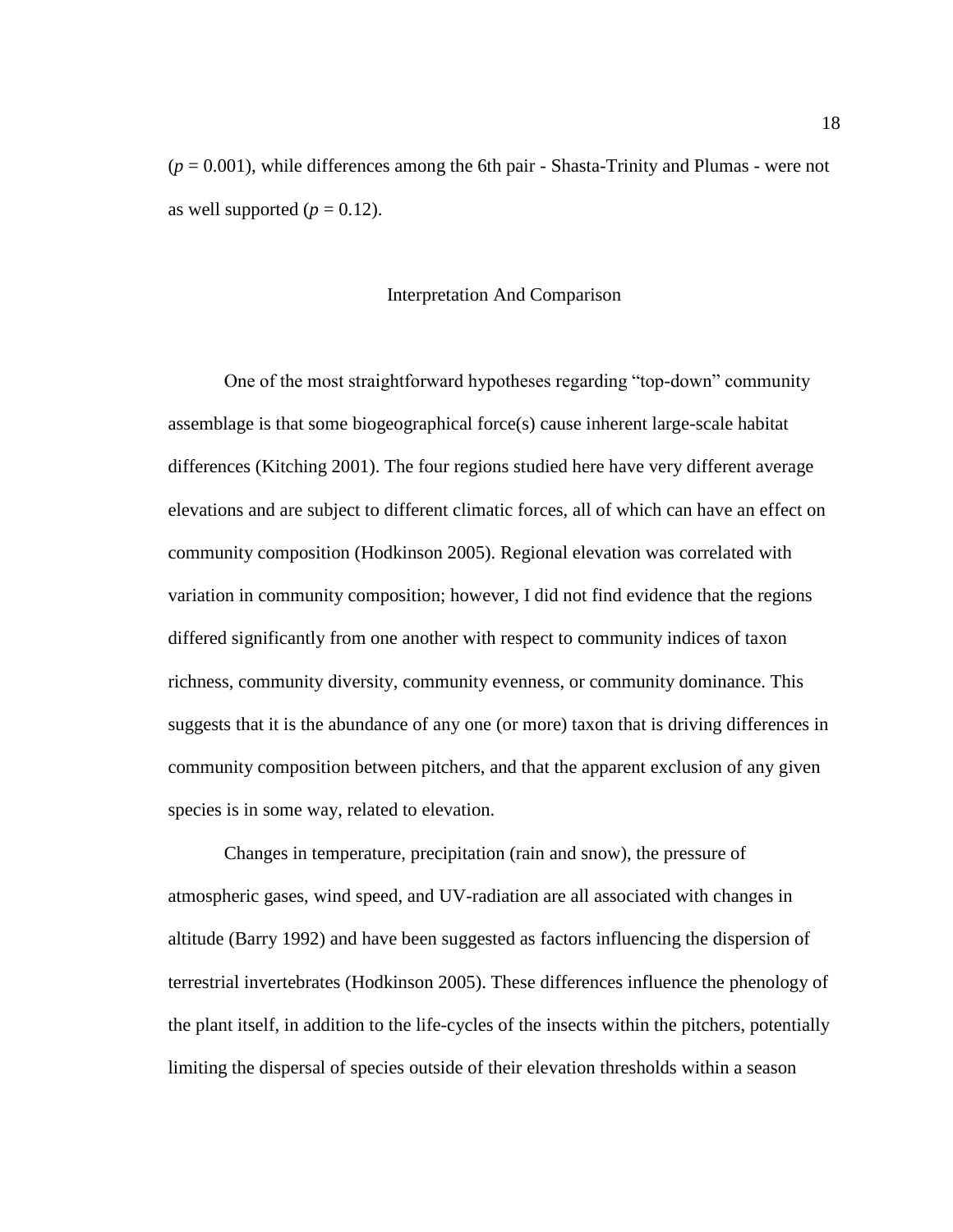(Hodkinson 2005). Although plants along elevational clines tend toward lower stature at greater elevation (Korner 1989) we did not find that pitcher size significantly influenced community structure. The highest elevation region, Shasta-Trinity, did have an average pitcher size that was significantly smaller than all of the other three regions, but it did not have the lowest inquiline species richness and had the second highest community evenness.

Another important factor that may determine community composition is the stage of disassembly, since these phytotelma are indeed ephemeral. As the pitcher ages and accumulates prey, the chemical composition and volume of the fluid and quality of resources enter a state of fluctuation (Adlassnig et. al 2011). The habitat changes to that of a harsher environment, potentially driving low-tolerant species away (O'Neill 2016). This state of flux occurs in individual pitchers as they senesce, but is also occurring among other pitchers in a fen (Adlassnig et. al 2011). When I compared the dissimilarity of communities in pitchers at the fen level, I found that communities were more similar amongst pitchers in the same fen than those of other fens, suggesting that changes in the pitcher fluid or fen water are more likely to be influenced by local environmental variation, related to permanence, rather than metacommunity spatial relationships (Urban 2004).

The climate has been warming at an unprecedented rate since the end of the last glacial period and there are numerous examples where a warming climate has led to changes in species' relative abundances and geographic ranges, caused extinctions, and created transient and novel communities dominated by generalist species and interactions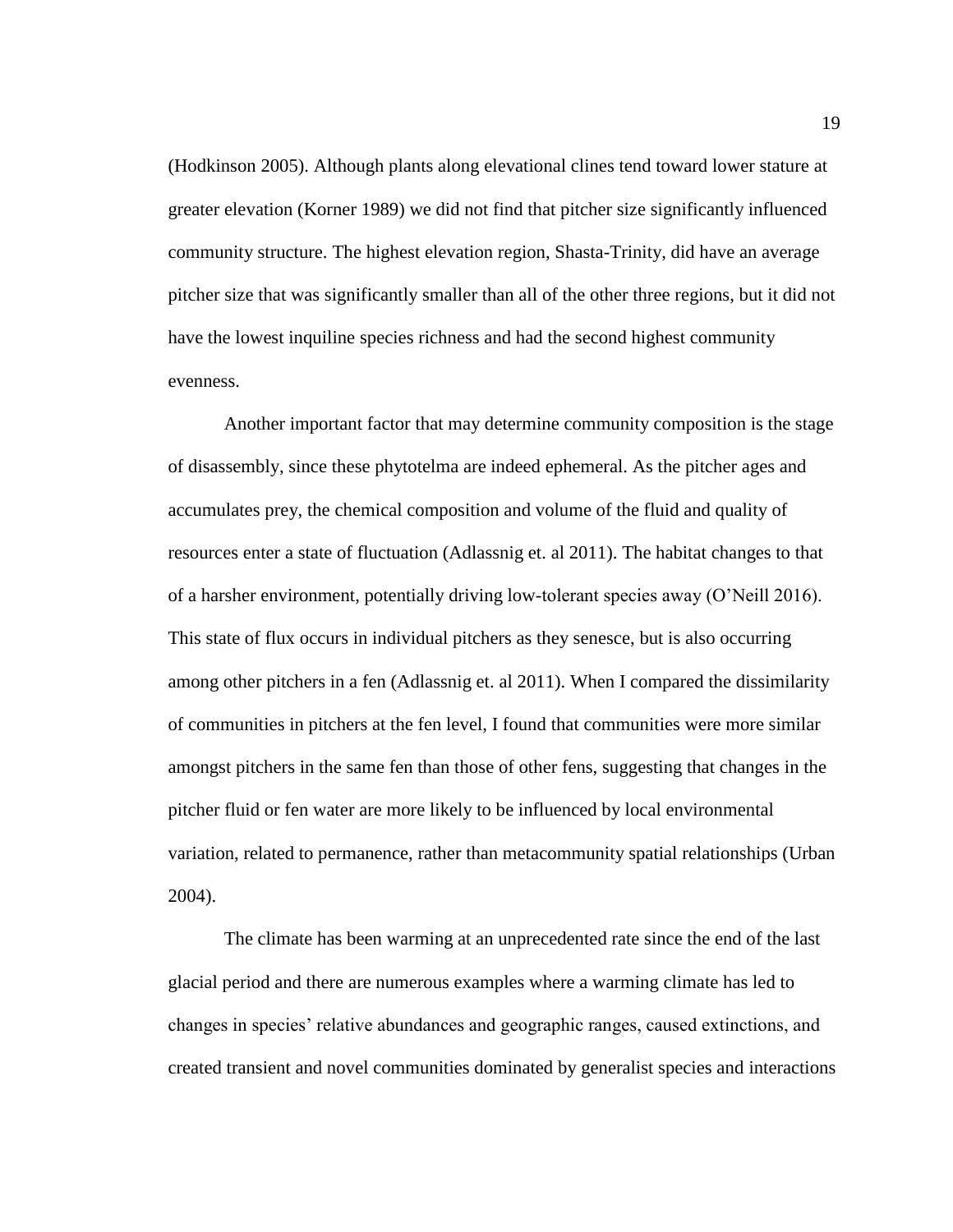(Blois et al. 2013). In my study I re-surveyed *D. californica* fens from regions previously described in 1986 and 1988. By comparing the communities I found to the ones they described, we can make some inferences about the effect that climate change may posit for *D. californica* ecosystems. In 1988, Naeem censused 119 *D. californica* pitchers in Butterfly Valley, Plumas National Forest, for a study on the stable coexistence of the two commonly co-occurring species *M. edwardsi* and *S. darlingtoniae*. Naeem's extensive study on the community dynamics between the two species claimed that these were the only two members of the *D. californica* phytotelma community and any other taxon found would be considered a waif. My results were similar in that *M. edwardsi* and *S. darlingtoniae* were by far the most abundant taxa in Plumas. The only other two taxa found in this region in the present study were a nematode, which may not have been recorded in the 1988 study, and another mite, which was only semi-aquatic and found in relatively small numbers. David Nielson performed a comprehensive and analytical survey of the entire *D. californica* pitcher invertebrate community, aquatic and otherwise, in Gasquet, CA in Six Rivers during 1986. He found 21 total invertebrate species after a census of 124 pitchers from three fens within five kilometers of each other, and for the sake of comparison there were six aquatic invertebrate taxa found in his study. There were likewise six invertebrate inquiline taxa at my Six Rivers fens, all of them aquatic. Four of the six found in my study were also found in Nielson's survey, and the other two are the unknown mite, which very well may be one of the ones found in his study, and the nematode which may have been unrecorded in his study. All of our fens were in the same general area near the city limits of the small town of Gasquet, CA. I did not find evidence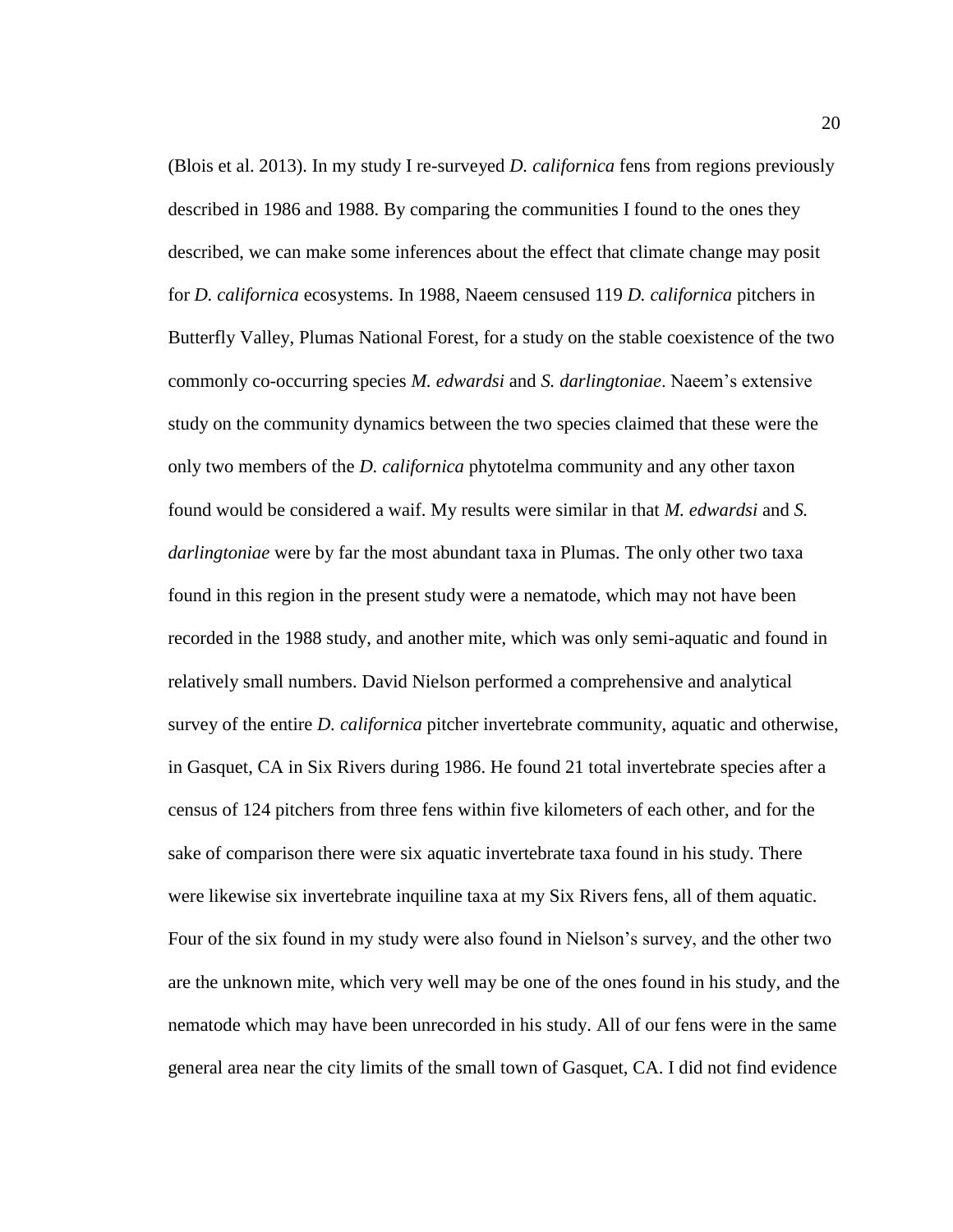that the fen had changed significantly throughout the decades (as seen by our similar aquatic community composition results); although we do not have empirical data to compare. It may not be surprising that such a specific and specialized microhabitat has remained mostly unchanged in this relatively short period of time.

Both rotifers and nematodes have been found in many other species of pitcher plants (Adlassnig et. al 2011) but to my knowledge, this is the first study to find nematodes and rotifers in the pitcher fluid of *D. californica*. These are interesting members of the aquatic invertebrate community who occupy a unique size niche being microorganisms who feed on bacteria yet could be fed on by other bacteriovores (Walsh et. al. 2014). Since the excrement of bdelloid rotifers provides nitrogen and phosphorus, they could be important players in mineral nutrition for *D. californica* (Walsh et. al. 2014).

The pitchers of *Darlingtonia* and *Sarracenia* sp. have similar inquiline communities and even have several members from the same genera (*Metriocnemus*, *Sarraceniopus*). However, the average number of arthropod species found in a pitcher in my study was three, whereas other pitcher plant species' averages are generally higher. Some examples of other pitcher plants include *Sarracenia purpurea*'s 165 inquiline species, *Nepenthes ampullaria*'s 59 species, and *Heliamphora nutans*' 15 species (Adlassnig et.al 2011). Interestingly, insect diversity is no lower in the range of *D. californica* than any of these other pitcher plant species' (Lomolino et. al. 2010).

Perhaps my most striking finding was the absence of mosquitoes associated with *D. californica*, despite observations of adult mosquitos at each fen I surveyed. Virtually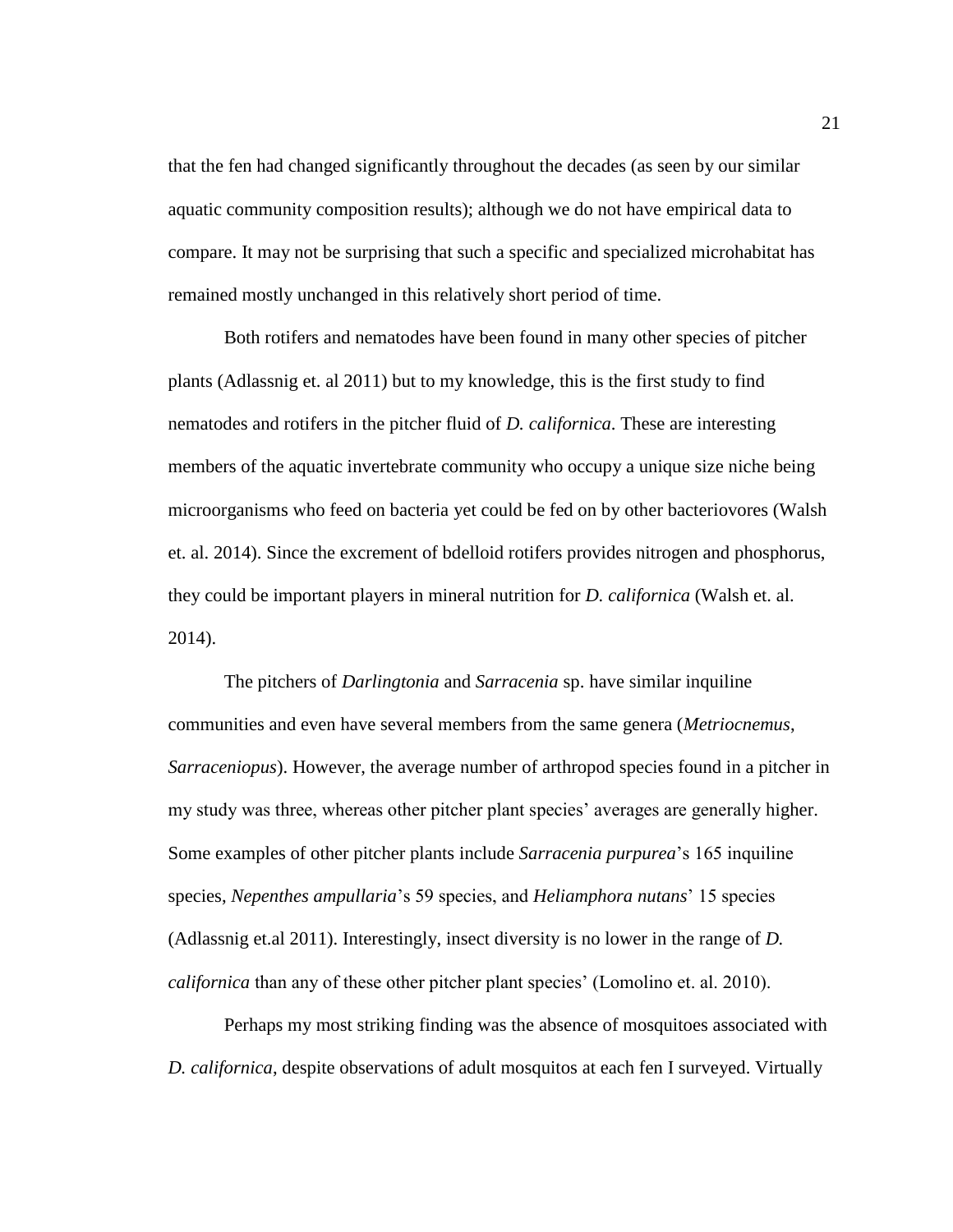all phytotelmata, including entities like tree holes and leaf axils, contain at least one species of mosquito who regularly spends its larval and pupal stages as a prominent member of the aquatic community. Many phytotelmata have several mosquito species, often each specialized to a unique niche in the microhabitat. Mosquitoes have even been shown to increase the nitrogen yield of carnivorous plants by acting as keystone predators on bacterivores and increasing bacterial abundance, solidifying their mutualistic interaction with the host plant (Mouquet et.al. 2008). Pitcher plants offer an ideal space for mosquitoes to grow through the first few life cycle stages due to their limited water depth, absence of water current, lack of larger freshwater aquatic predators, and surplus of food options for specialization in feeding.

The absence of mosquito larvae in these phytotelmata provoked much speculation over an explanation. Perhaps in *D. californica*, the presence of mosquitoes may have caused a cascading negative effect in the mutualism between the plant and the phytotelmata community, indirectly negatively impacting the fitness of the plant itself. This could happen if the mosquitoes lowered the fitness of a mutualistic detritivore partner by eating it, or it could happen from something far more indirect than this. An indirect way mosquitoes could affect the plant's fitness is by preying upon any taxon who acts as a keystone species upon the microbial community altering the proportions of "good" digestive bacteria to "bad" exploiting bacteria. Mosquitoes might struggle navigating around the hood of *D. californica*. If mosquitoes ever decreased the fitness of the plant, and if an enlarged hood appeared in some plants, then it is possible that these hooded plants would have the advantage of limiting access to ovipositing mosquitoes. If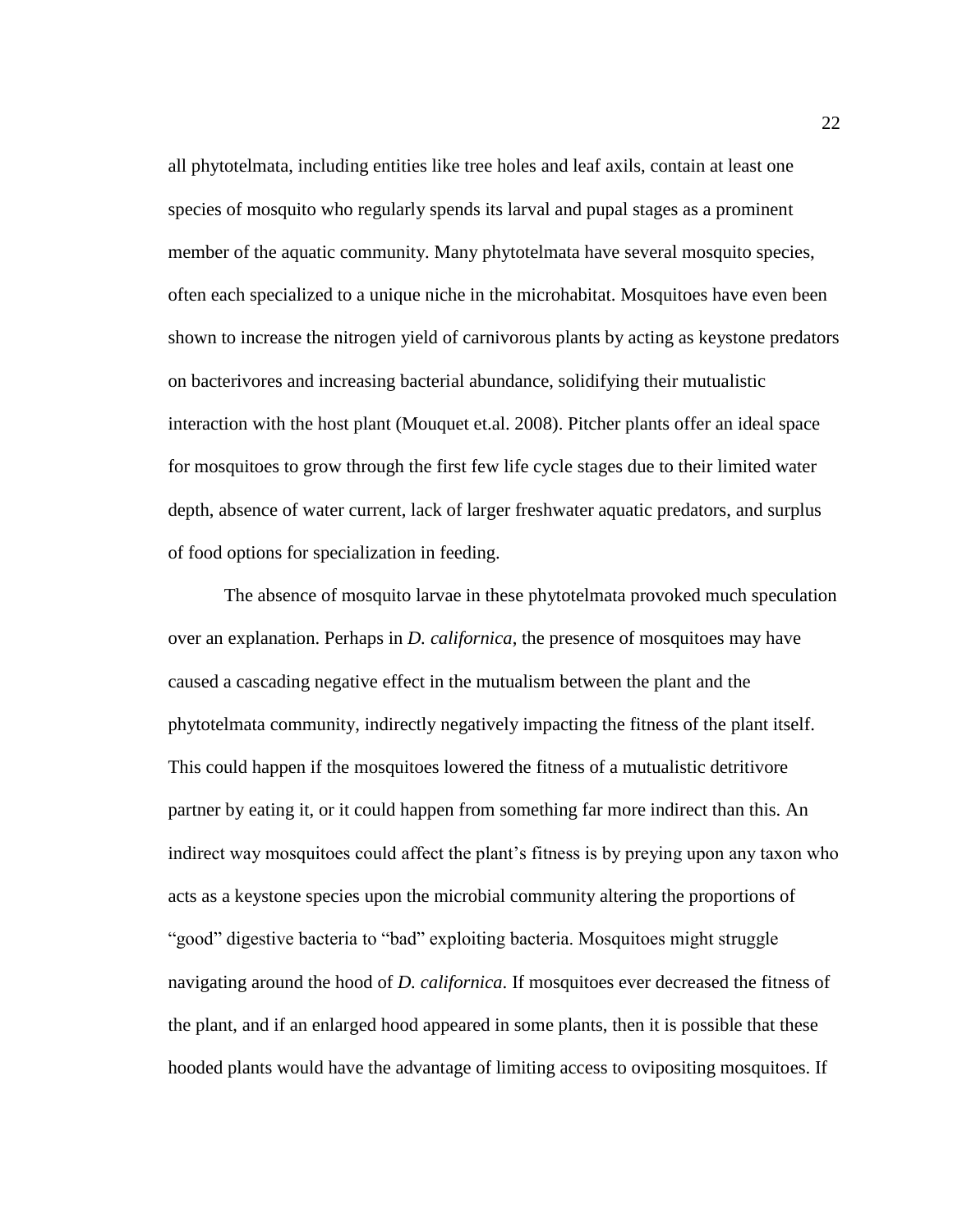the communities were more effectively mutualistic without mosquitoes, then hooded pitchers could have increased in frequency until the trait took over the entire species. This is speculative but *something* must explain why mosquitoes are absent from these phytotelmata.

In a literature review by Adlassnig et. al. (2011), plant species that host phytotelmata were compared for diversity of inquiline species. It was shown that *D. californica* was among the three taxa with the lowest diversity, and the other two taxa, *Cephalotus follicularis* and *Sarracenia minor*, are also nearly fully hooded, like *D. californica*. Most of the other pitcher plants studied had a more 'open-entrance' morphology and fostered higher diversities of inquiline taxa. It is believed that the hood of at least some pitcher plants aids in reducing evaporation of pitcher fluid, but it might be possible that the hood restricts colonization of a more diverse community. In other words, the presence of a hood might be correlated to inquiline community diversity. Neither of the other two hooded species mentioned above have been found to host mosquito species in their phytotelmata communities either, an observation consistent with the hypothesis that the hood affects their ability to oviposit.

Although our study attempted to elucidate factors influencing the community assemblage of inquiline organisms across spatial scales we could not definitely assert that "top-down" or "bottom-up" forces are shaping the structure of these communities. However, my study contributes to the literature regarding the inquiline communities of *D. californica* pitchers by demonstrating that there were differences in community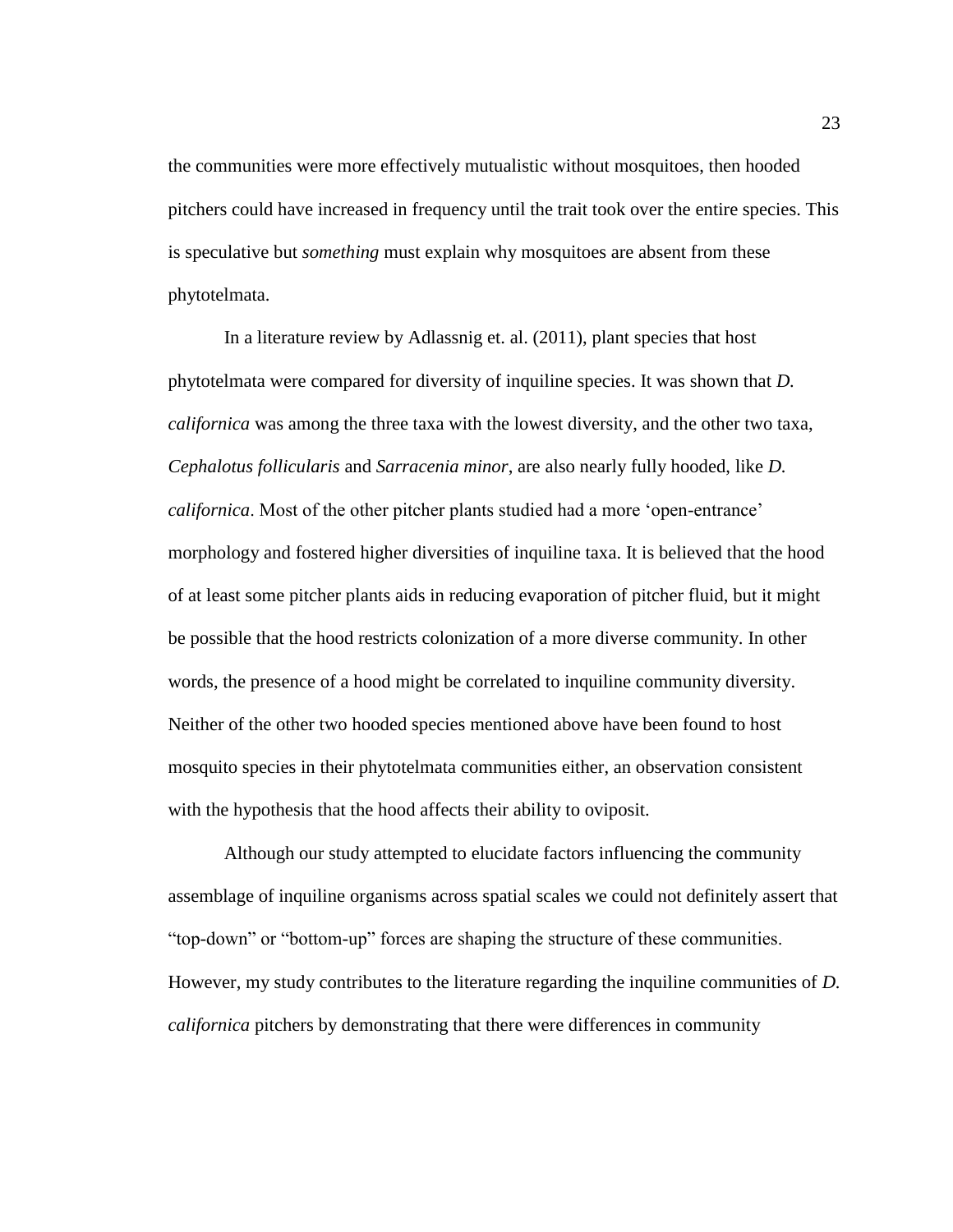composition across different regions across the range of *D. californica* and by reporting the first observation of nematodes and rotifers in the pitcher fluid.

#### Future

<span id="page-30-0"></span>This study could be used a launching point for a myriad of other types of research questions. The phenology of these communities could be studied by expanding the collecting process to span over many months, analyzing pitchers from the same fen at a regular time interval. This could result in a more complete picture of the *D. californica* phytotelmata community composition and dynamics by eliminating the limiting factor of chronology from the present study. Collecting GIS information at each fen would be an interesting addition to be able to quantify the distance from other *D. californica* fens for use as a proxy of degree of isolation of the metacommunity, which may have an effect on insect dispersal, and therefore abundances (LeCraw et. al. 2014). It would also be interesting to find out if there is a correlation to community composition with elemental composition and pH of the pitcher fluid, or even serpentine presence.

Another research direction that these microhabitats could be used for is to analyze the microbial ecosystem dynamics. Here, a student could use bacteriology skills to measure community dynamics of a far more complex system than metazoan invertebrates. Since the pitcher fluid is sterile before the pitcher opens, the bacterial community is seeded by the exterior surface of the first visitor to the pitcher (whether the plant's prey or pitcher occupant). One could apply a modern ecological theory to their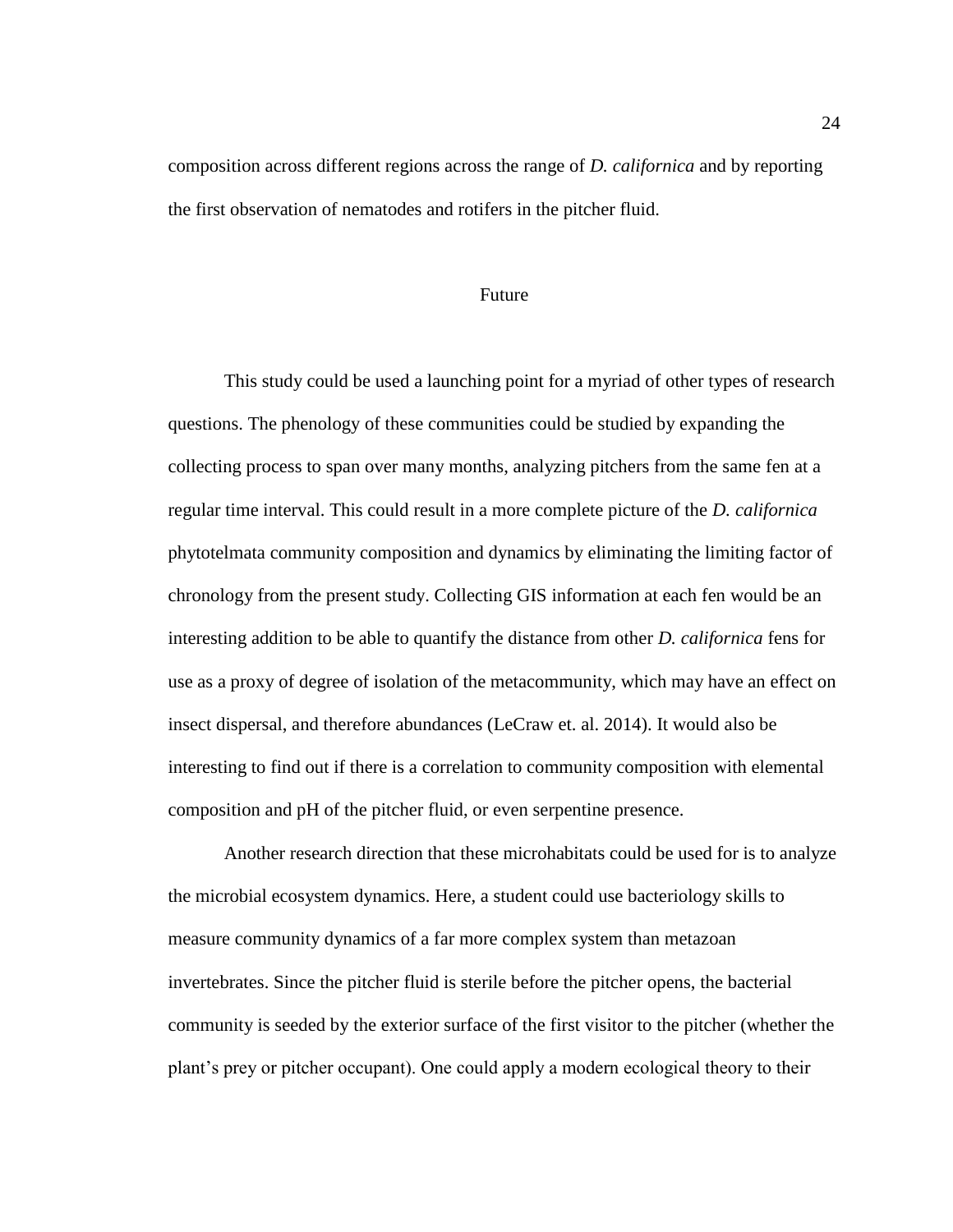more robust data set such as community succession, species interactions, environmental drivers of diversity, environmental limitations on communities, metacommuity analyses, or many other theories. This may also be an ideal system to empirically evaluate the 'Geographic Mosaic Theory of Coevolution', which states that there is geographical variation in selective forces acting upon communities resulting in coevolutionary 'hotspots' and 'coldspots' associated with high and low biodiversity, respectively (Laine 2009). Further, when entire microbial community composition analyses become more cost effective, it will be tremendously informative to include a complete survey of all organisms in each community, including the often-overlooked species of Bacteria and Archaea. It is largely unknown whether these groups follow similar patterns of community composition and biogeographical distribution as other groups of organisms, or if their diversity is affected by the same habitat conditions as their fellow macrocommunity members. To properly analyze the microbial communities, it is now understood that one must use genetic techniques to eliminate any culture-dependent biases, but these studies tend to be extremely costly for such diverse communities (Siragusa et.al. 2007, Koopman et.al 2010, Koopman et.al. 2011). A single phytotelma community in *D. californica* could have as many as 200-800 or more bacterial and archaeal species per pitcher (Dr. Patricia Siering, personal communication).

Phytotelmata are particularly optimal for research because nature provides the large sample size, discreteness of variables ('islands'), and inherent variability that all decent science needs. It is a bonus that these communities have the potential to be complex within (especially considering microbes) and have plenty of variation between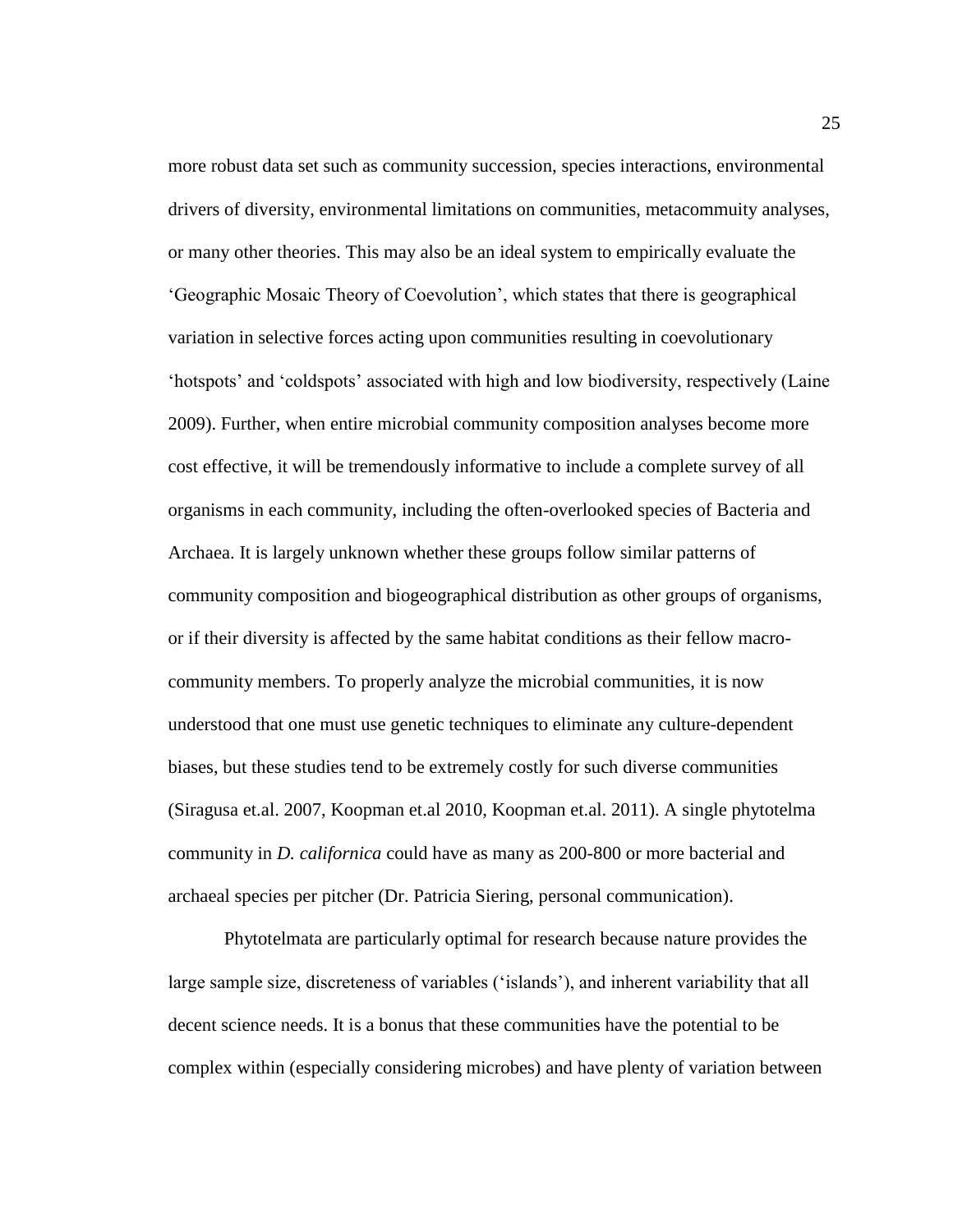pitchers. People are well aware of this ideal scientific opportunity in other pitcher plant species and hundreds of studies have been published, but *D. californica* has received less attention in the literature than other species. This may be due to its great geographic and genetic isolation from any other pitcher plant taxon. *Darlingtonia californica* could also be used as a model system for experimental manipulation like research on species exclusion or common garden experiments. Considering the ideal nature of *D. californica* phytotelmata for use in scientific research, I would recommend this system to an aspiring or experienced researcher. Over time and with a large enough body of work, biologists might even be able to utilize the information from phytotelmata research into biodiversity conservation efforts of other types of aquatic communities, like those of ponds and lakes.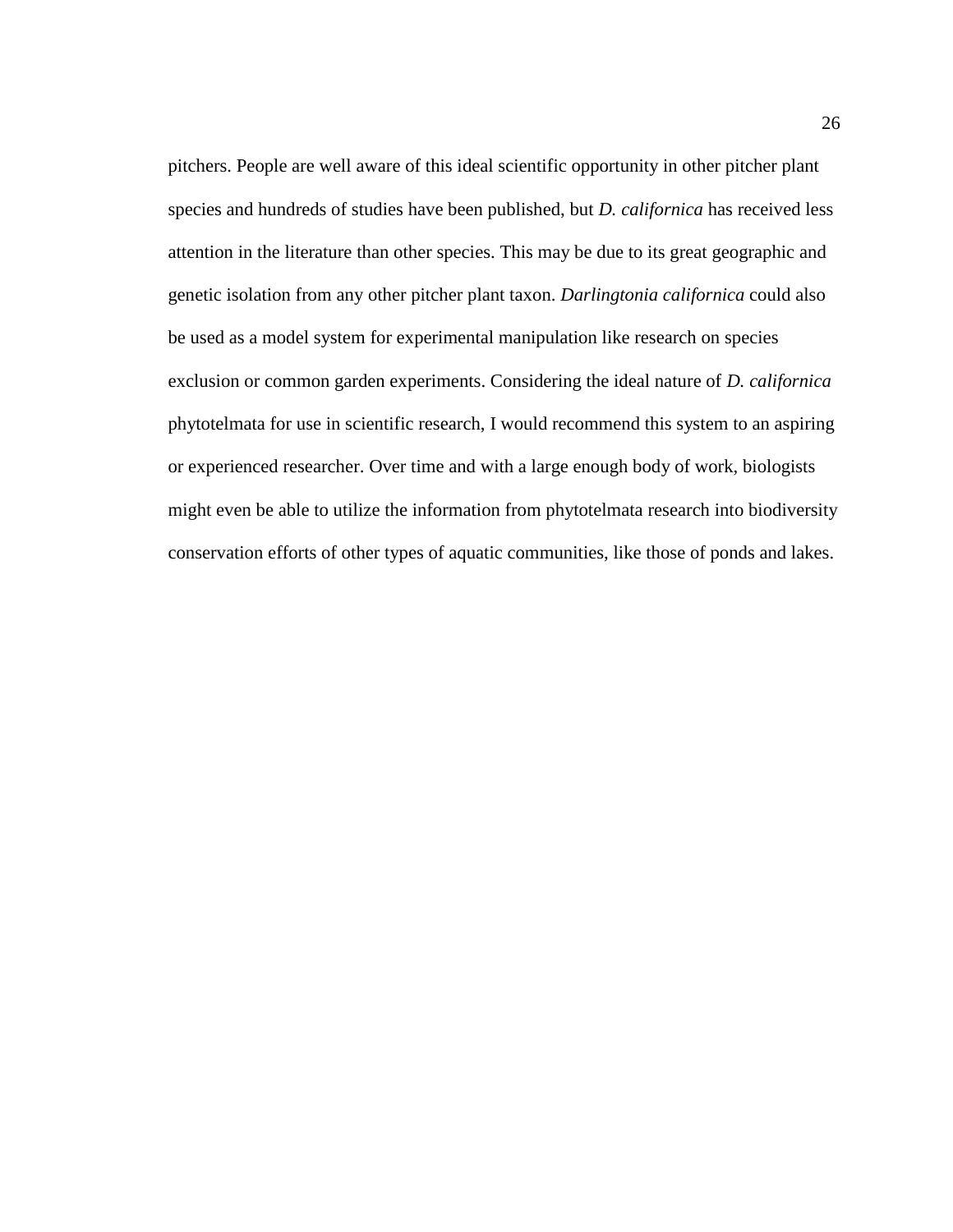#### LITERATURE CITED

- <span id="page-33-0"></span>Aditya, G., R. Tamang, D. Sharma, F. Subba, & G. Saha. 2008. Bamboo stumps as mosquito larval habitats in Darjeeling Himalayas, India: A spatial scale analysis. Insect Science, 15: 245-249.
- Adlassnig W, M Peroutka & T Lendl. 2010. Traps of carnivorous pitcher plants as a habitat: composition of the fluid, biodiversity and mutualistic activities. Annals of Botany, 107: 181-194.
- Barry, RG. 1992. Mountain climatology and past and potential future climatic changes in mountain regions – a review. Mountain Research and Development, 12: 71–86.
- Baldwin BG, DH Goldman, DJ Keil, R Patterson, TJ Rosatti, DH Wilden (Eds.). 2012. The Jepson Manual: Vascular plants of California, 2nd ed. University of California Press, Berkeley, CA.
- Beaver RA. 1985. Geographical variation in food web structure in Nepenthes pitcher plants. Ecol. Entomol, 10:241-248.
	- Blois, JL, PL Zarnetske, MC Fitzpatrick & S Finnegan. 2013. Climate change and the past, present, and future of biotic interactions. Science, 341: 499-504.
- Buckley HL, TE Miller, AM Ellison & NJ Gotelli. 2010. Local- to continental-scale variation in the richness and composition of an aquatic food web. Global Ecology and Biogeography, 19:711-723
- Chou LY, CM Clarke, GA Dykes. 2014. Bacterial communities associated with the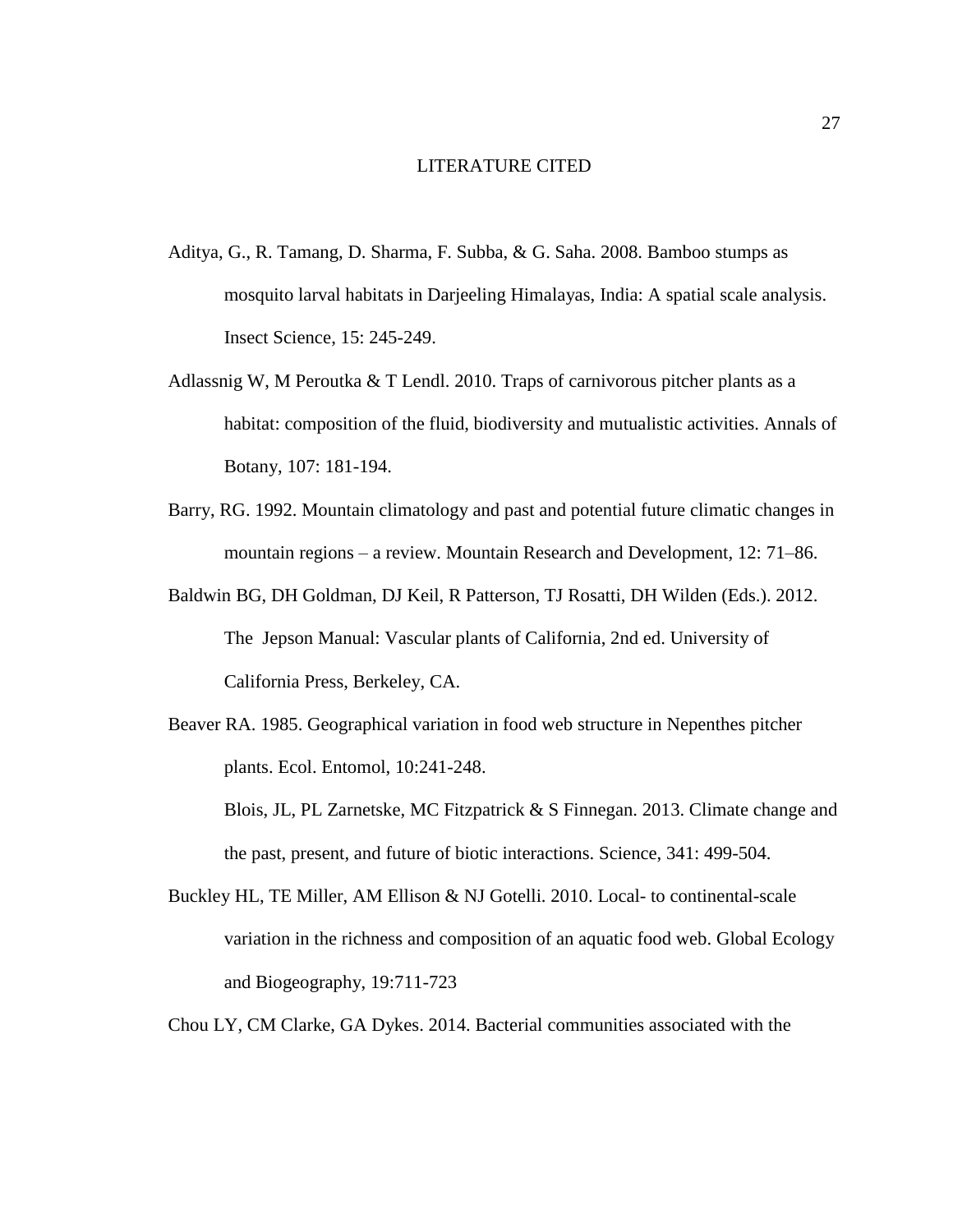pitcher fluids of three Nepenthes (Nepenthaceae) pitcher plant species growing in the wild. Archives of Microbiology, 196:709-717.

- Dezerald O, C Leroy, B Corbara, A Dejean, S Talaga & R Cereghino. 2016. Environmental drivers of invertebrate population dynamics in Neotropical tank bromeliads. Freshwater Biology, 62: 229-242.
- Elder, CL. 1997. Reproductive biology of *Darlingtonia californica*. M.A. Thesis. Humboldt State University, Arcata, CA.
- Ellison AM, EJ Farnsworth. 2005. The cost of carnivory for *Darlingtonia californica* (Sarraceniaceae): evidence from relationships among leaf traits. American Journal of Botany, 92: 1085-1093.
- Ellison AM, ED Butler, EJ Hicks, RFC Naczi & PJ Calie. 2012. Phylogeny and Biogeography of the Carnivorous Plant Family Sarraceniaceae. PLoS ONE 7: e39291. doi:10.1371/journal.pone.0039291
- Fish, D. 1985. Phytotelmata: flora and fauna. In JH Frank and LP Lounibos, Phytotelmata: Terrestrial plants as hosts of aquatic insect communities. 1-27. Plexus, Marlton, NJ.
- Franklin RB & AL Mills. 2009. Importance of spatially structured environmental heterogeneity in controlling microbial community composition at small spatial scales in an agricultural field. Soil Biology and Biochemistry, 41: 1833-1840.
- Hartmeyer, S. 1997. Carnivory in Byblis revisited: A simple method for enzyme testing on carnivorous plants. International Carnivorous Plant Society Newsletter, 26: 39- 45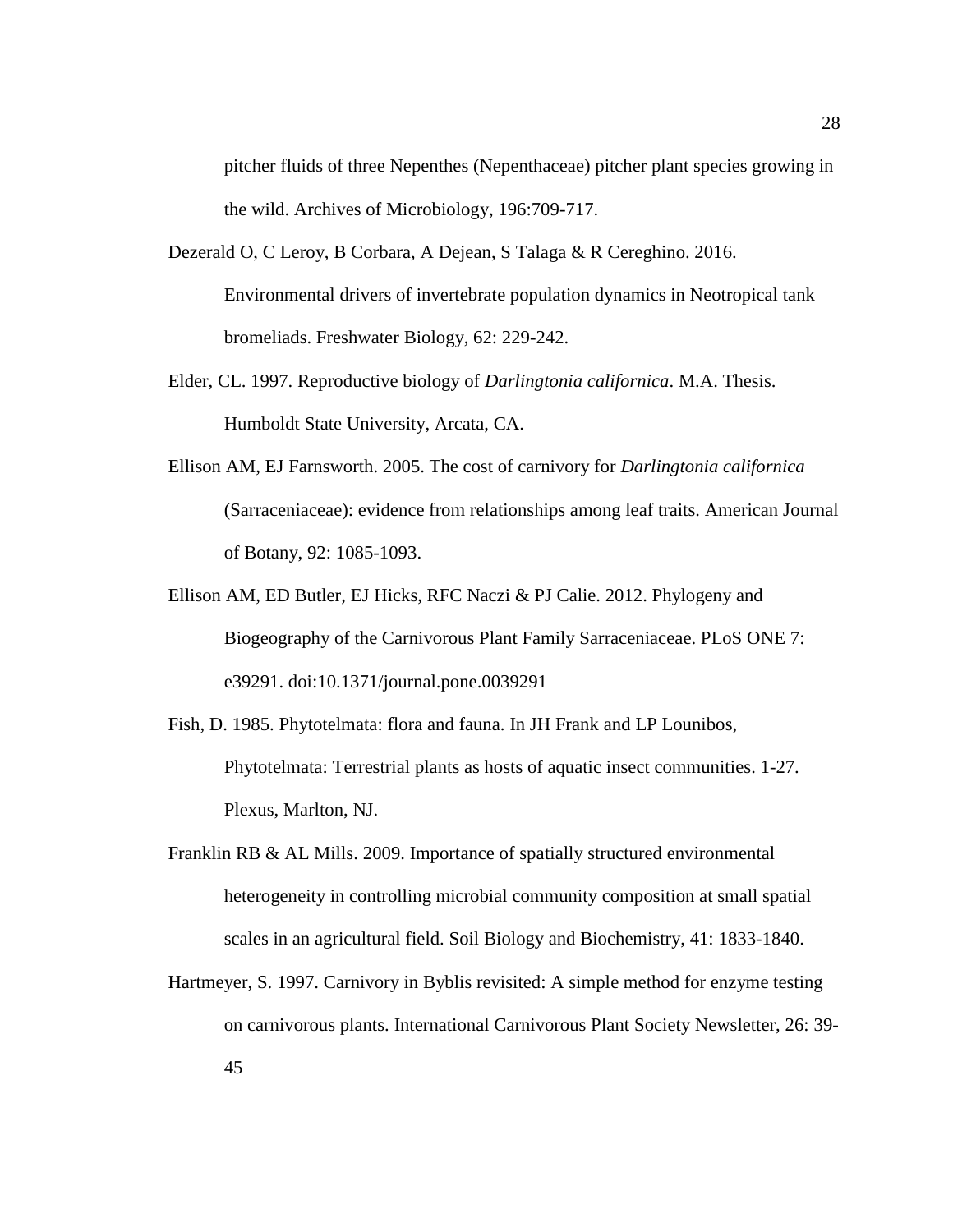- He Z, TJ Gentry, CW Schadt, L Wu, J Liebich, SC Chong, Z Huang, W Wu, B Gu, P Jardine, C Criddle & J Zhou. 2007. Geochip: a comprehensive microarray for investigating biogeochemical, ecological, and environmental processes. The IMSE Journal, 1: 67-77.
- Hepburn, J S, FM Jones & EQ St. John. 1927. Biochemical studies of the North American Sarraceniaceae. Transactions of Wagner Free Institute of Science of Philadelphia, 11: 1-91.
- Hodkinson ID. 2005 Terrestrial insects along elevation gradients: species and community responses to altitude. Biological Reviews, 80: 489-513
- Kitching RL. 2001. Food Webs in Phytotelmata: "Bottom-Up" and "Top-Down" Explanations for Community Structure. Annual Review of Entomology, 46: 729- 760.
- Koopman MM  $& BC$  Carstens. 2011. The microbial Phylogeography of the carnivorous plant *Sarracenia alata*. Microbial Ecology, 61: 750-758.
- Koopman MM, DM Fuselier, S Hird & BC Carstens. 2010. The carnivorous Pale Pitcher Plant harbors Diverse, Distance, and Time-dependent Bacterial Communities. Applied and Environmental Microbiology, March; 1851-1860.
- Korner C. 1989. The nutritional status of plants from high altitudes. Oecologia, 81; 379- 391
- Laine, AL. 2009. Role of coevolution in generating biological diversity: spatially divergent selection trajectories. Journal of Experimental Botany, 60; 2957-2970

LeCraw, RM, DS Srivastava & GQ Romero. 2014. Metacommunity size influences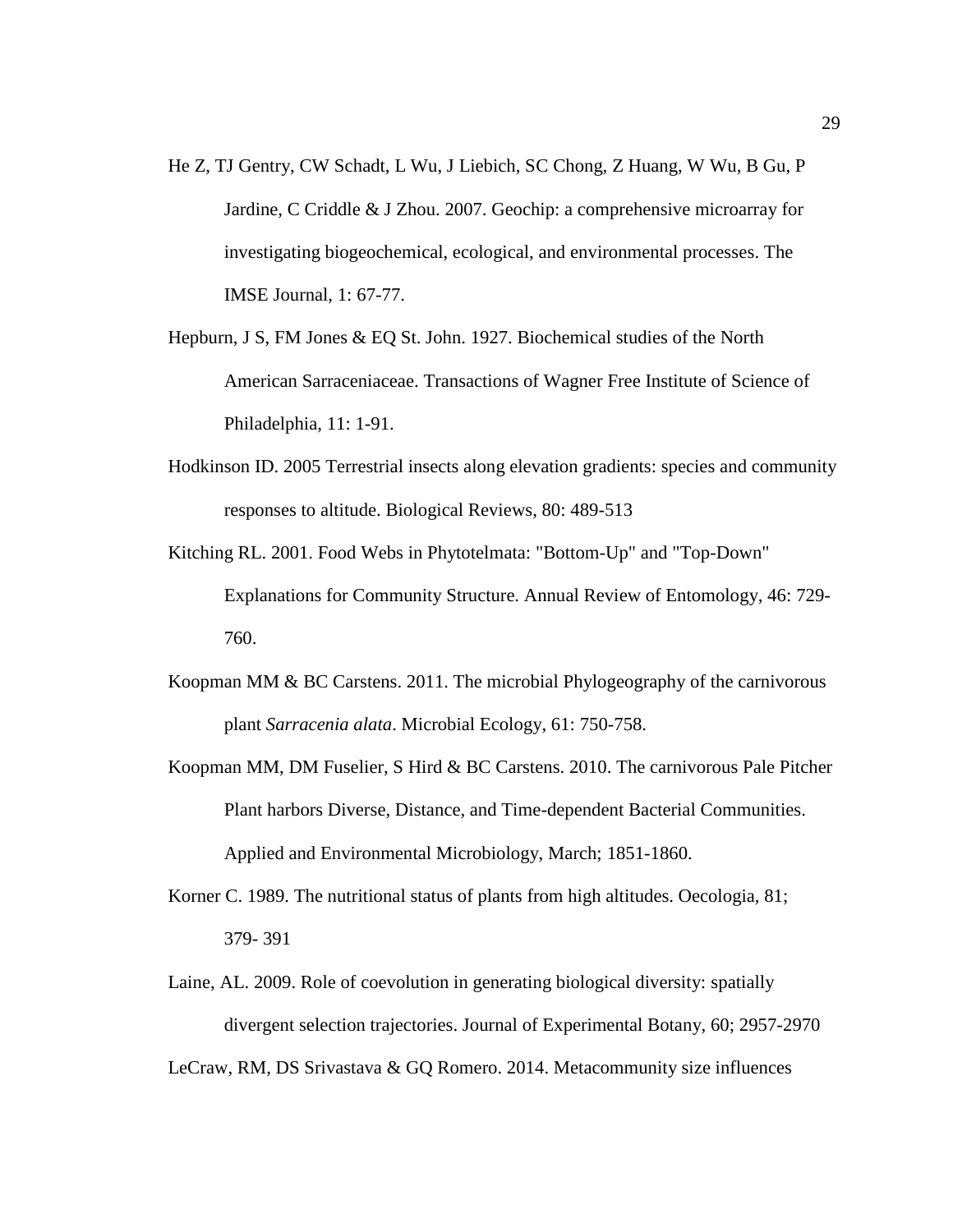aquatic community composition in a natural mesocosm landscape. Oikos, 123; 903-911

- Lomolino M, BR Riddle, RJ Whittaker, JH Brown & MV Lomolino. 2010. "Community Biogeography." Biogeography. Sunderland, MA: Sinauer Associates. Textbook; Print.
- Nielsen DW. 1987. The arthropod associates of *Darlingtonia californica*, M.S. Thesis, Humboldt State University, Arcata, CA.
- Nielsen DW. 1990. Arthropod Communities Associated with *Darlingtonia californica*. Entomological Society of America, 83; 189-200.
- O'Neill BJ. 2016. Community disassembly in ephemeral ecosystems. Ecology, 97; 3285-3292.
- Peterson CN, S Day, BE Wolfe, AM Ellison, R Kolter & A Pringle. 2008. A keystone predator controls bacterial diversity in the pitcher-plant (*Sarracenia purpurea*) microecosystem. Environmental Microbiology, 10; 2257-2266.
- Rasic G & N Keyghobadi. 2011. From broadscale patterns to fine-scale processes: habitat structure influences genetic differentiation in the pitcher plant midge across multiple spatial scales. Molecular ecology, 21; 223-236.
- Ratsirarson J & JA Silander. 1996. Structure and dynamics in *Nepenthes madagascariensis* pitcher plant micro-communities. Biotropica, 28; 218-227.
- Schulze, W, ED Schulze, JS Pate, & AN Gillison. 1997. The nitrogen supply from soils and insects during growth of the pitcher plants *Nepenthes mirabilis, Cephalotus follicularis* and *Darlingtonia californica*. Oecologia, 112; 464-471.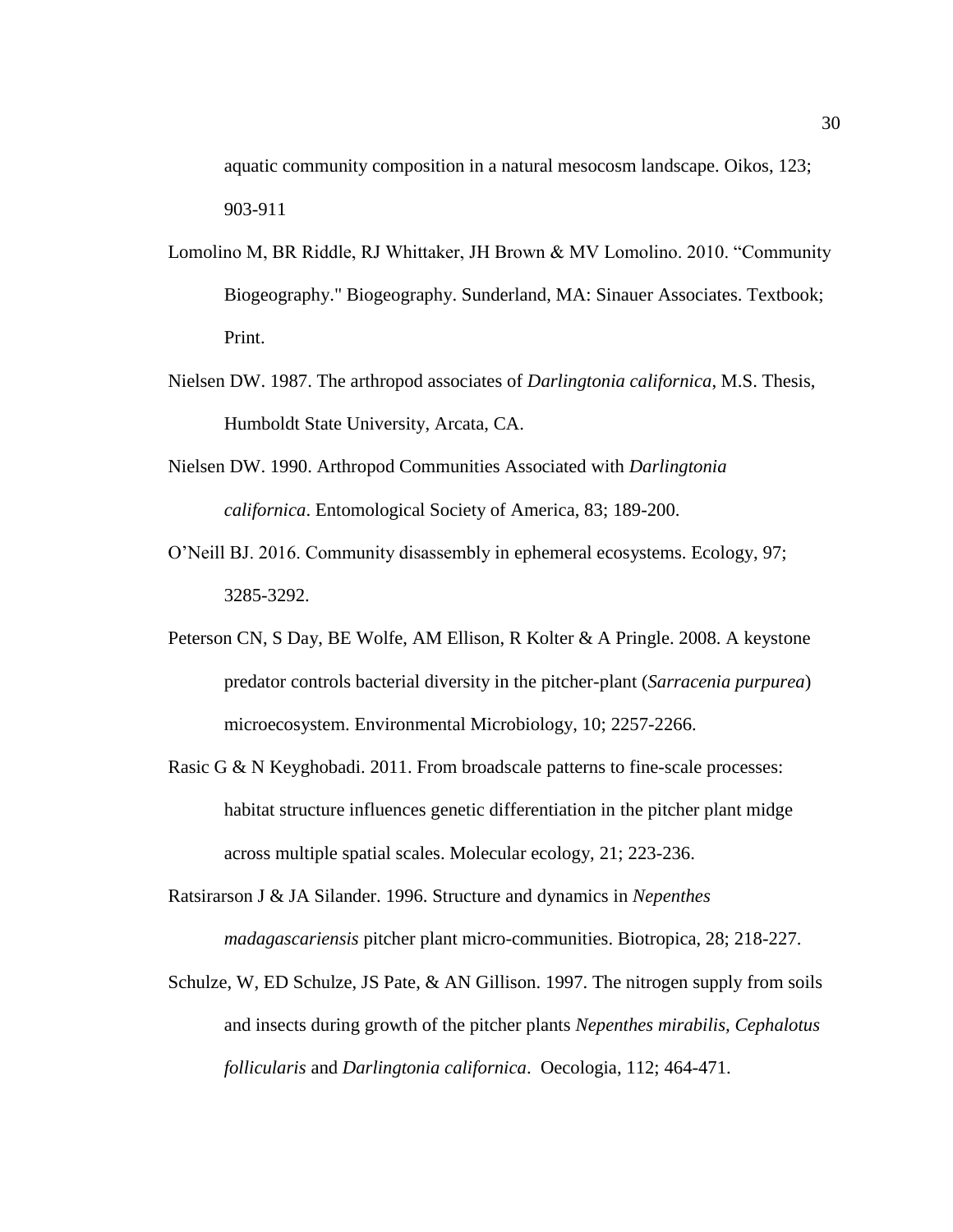- Siragusa AJ, JE Swenson & DA Casamatta. 2007. Culturable Bacteria present in the Fluid of the Hooded-Pitcher plant *Sarracenia minor* based on 16S rDNA gene sequence data. Microbial Ecology, 54; 324-331.
- Sunahara T & M Mogi. 2004. Searching clusters of community composition along multiple spatial scales: a case study on aquatic invertebrate communities in bamboo stumps in West Timor. Population ecology, 46; 149-158
- Urban MC. 2004. Disturbance heterogeneity determines freshwater metacommunity structure. Ecology, 85; 2971-2978.
- Walsh EJ, HA Smith & RL Wallace. 2014. Rotifers of temporary waters. Hydrobiology, 99; 3-19.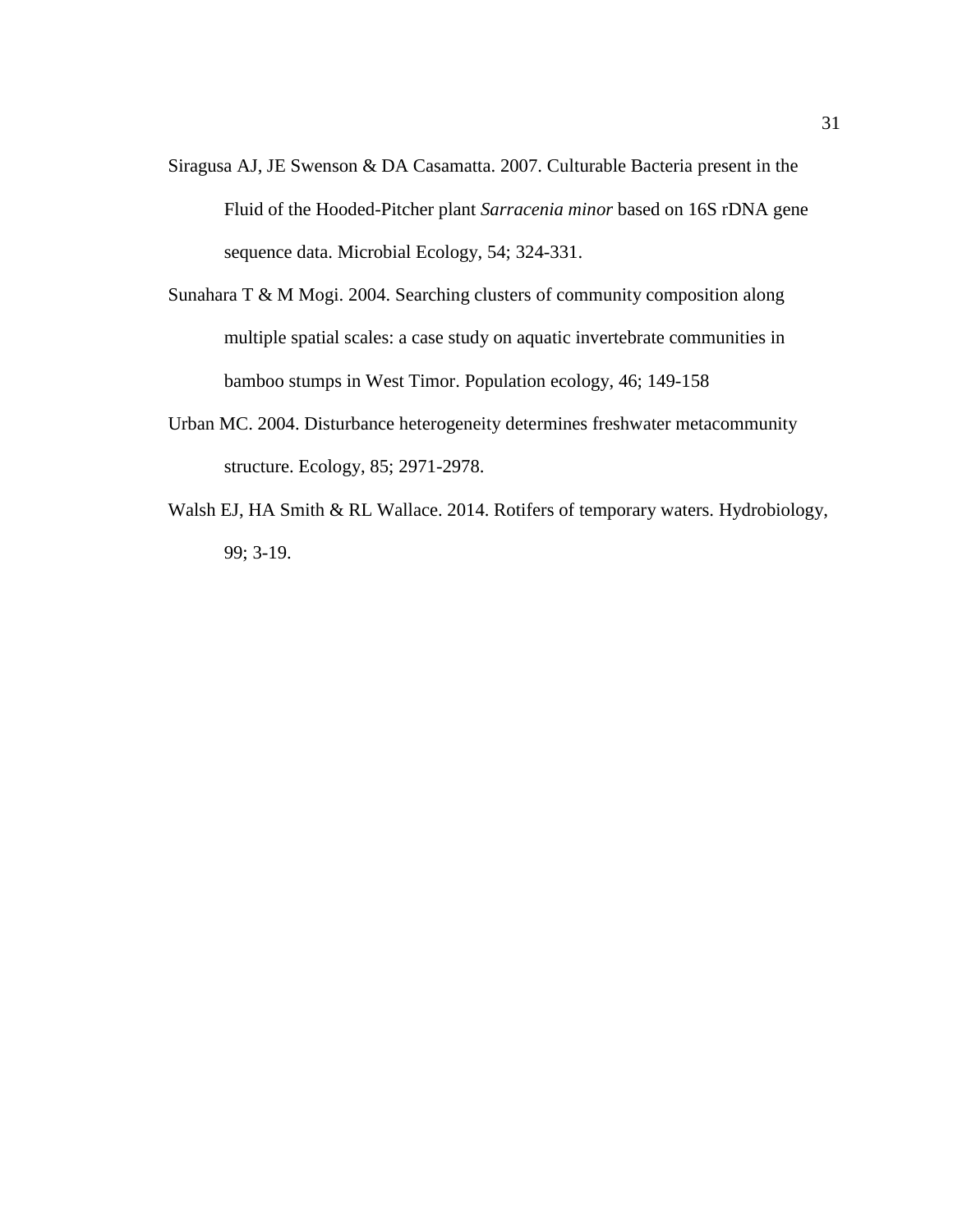|                      | Rogue<br>River-<br>Siskiyou | <b>Six</b><br>Rivers | Shasta-<br>Trinity | Plumas           | Total | percent<br>of total |
|----------------------|-----------------------------|----------------------|--------------------|------------------|-------|---------------------|
| M. edwarsi           | 49                          | 85                   | 1156               | 1720             | 3010  | 21%                 |
| S. darlingtoniae 234 |                             | 2549                 | 1820               | 1500             | 6103  | 43%                 |
| M. orestes           | 412                         | 479                  | 121                | $\boldsymbol{0}$ | 1012  | 7%                  |
| Nematode             | 220                         | 2970                 | 440                | $\boldsymbol{0}$ | 3630  | 25%                 |
| Corynoptera sp.      | 63                          | 16                   | $\overline{0}$     | $\overline{0}$   | 79    | 1%                  |
| Mite                 | $\overline{0}$              | 32                   | $\boldsymbol{0}$   | 450              | 482   | 3%                  |
| Spider 7             |                             | $\overline{0}$       | 5                  | 30               | 42    | 0%                  |
| total abundance      | 985                         | 6131                 | 3542               | 3700             | 14358 | 100%                |
| percent of total     | 7%                          | 43%                  | 25%                | 26%              | 100%  |                     |

*.*

<span id="page-38-0"></span>Table 1. Species abundances organized by region. The last row is the proportion of total abundance found at each region. The last column represents the species' abundance out of the total abundance.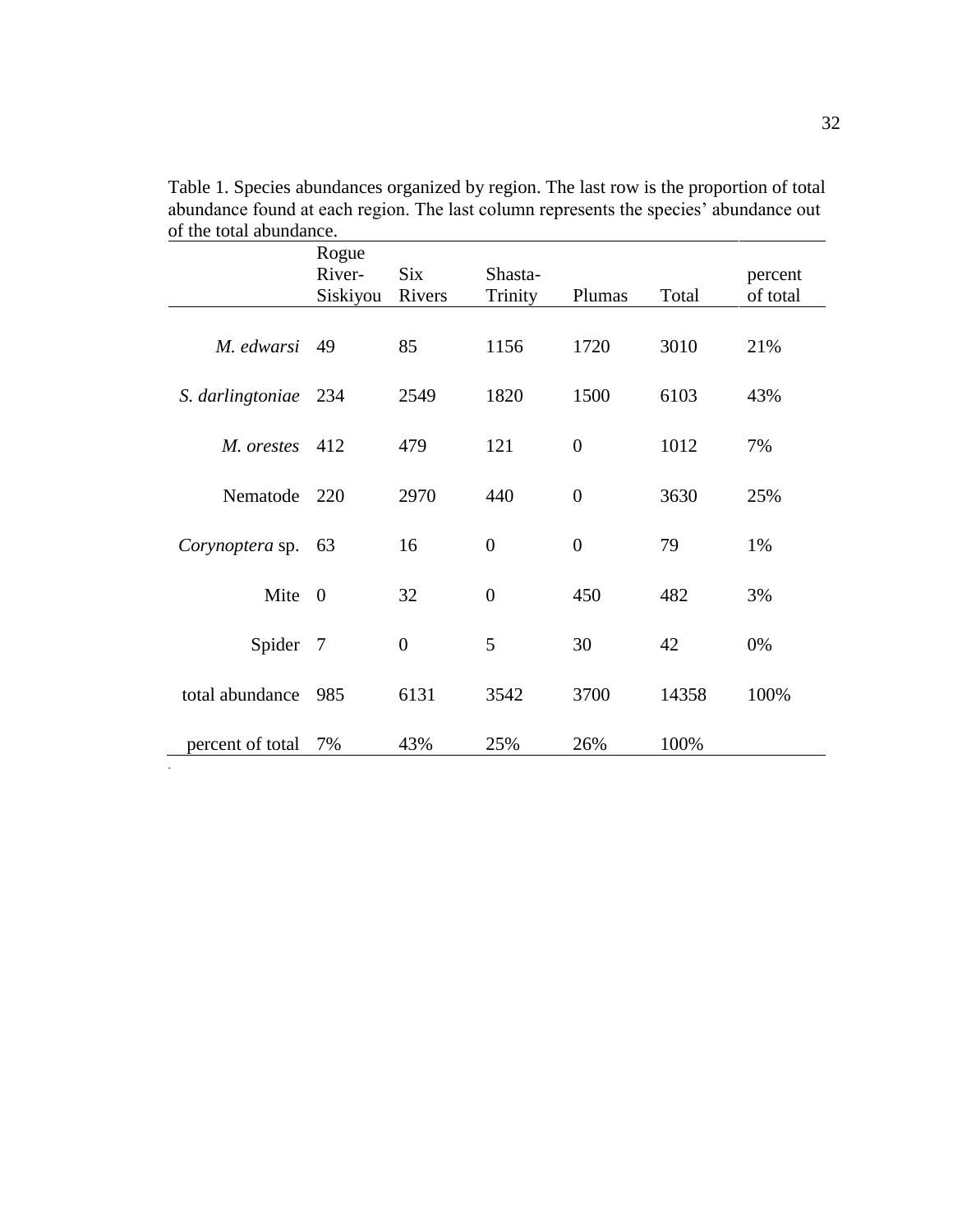|                    | Rogue River- |     |     |                   |      |      |
|--------------------|--------------|-----|-----|-------------------|------|------|
| Region             | Siskiyou     |     |     | <b>Six Rivers</b> |      |      |
| Region richness    | 6            |     |     | 6                 |      |      |
| Region abundance   | 985          |     |     | 6131              |      |      |
| Number of pitchers | 23           |     |     | 15                |      |      |
| Fen number         |              | 2   | 3   | $\overline{A}$    | 5    | 6    |
| Elevation (m)      | 705          | 747 | 579 | 176               | 158  | 132  |
| Fen richness       | 5            | 5   | 6   | 5                 | 4    | 6    |
| Fen abundance      | 187          | 219 | 579 | 1171              | 3150 | 1810 |
| Number of pitchers | 8            | 5   | 10  |                   |      |      |

<span id="page-39-0"></span>Table 2. Values organized by the four regions and each of their three fens. (Top and bottom tables have the same variables.)

| Region             | Shasta-Trinity |      |      | Plumas |      |      |  |
|--------------------|----------------|------|------|--------|------|------|--|
| Region richness    |                |      |      |        |      |      |  |
| Region abundance   | 3542           |      |      | 3700   |      |      |  |
| Number of pitchers | 29             |      |      | 26     |      |      |  |
| Fen number         |                | 8    | 9    | 10     | 11   | 12   |  |
| Elevation (m)      | 1642           | 1578 | 1525 | 1519   | 1215 | 1169 |  |
| Fen richness       | 3              | 2    | 5    | 4      | 3    | 4    |  |
| Fen abundance      | 1069           | 1026 | 1447 | 967    | 772  | 1961 |  |
| Number of pitchers | 10             | 9    | 10   |        | 9    |      |  |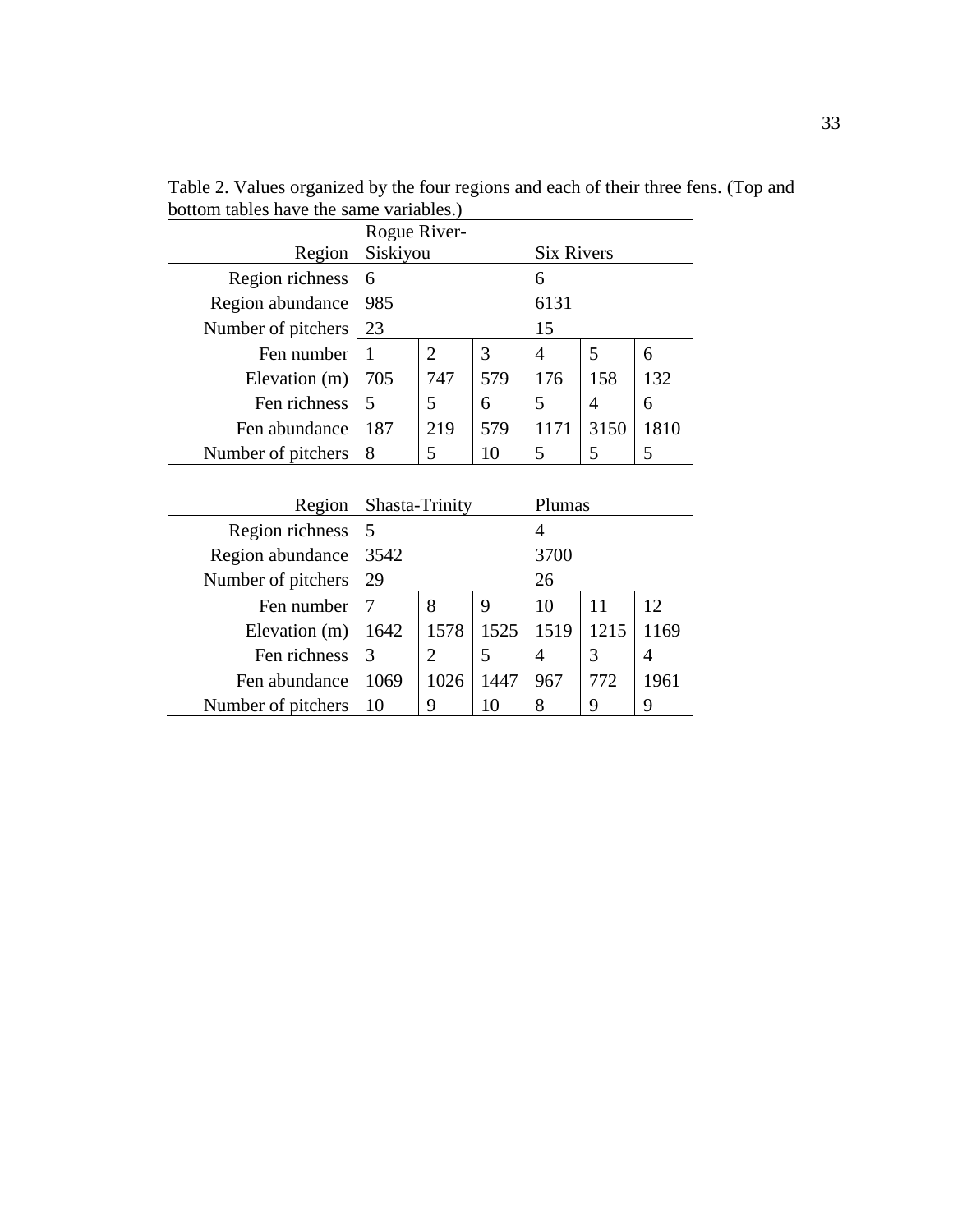|                               | Rogue<br>River-<br>Siskiyou<br><b>Six</b><br>Rivers | Rogue<br>River-<br>Siskiyou<br>Plumas | <b>Six</b><br>Rivers<br>Shasta-<br>Trinity | <b>Six</b><br>Rivers<br>Plumas | Shasta-<br>Trinity<br>Rogue<br>River- | Shasta-<br>Trinity<br>Plumas |
|-------------------------------|-----------------------------------------------------|---------------------------------------|--------------------------------------------|--------------------------------|---------------------------------------|------------------------------|
| perMANOVA                     | 0.002                                               | 0.002                                 | 0.002                                      | 0.002                          | Siskiyou<br>0.002                     | 0.143                        |
| Pitcher height (cm)           | 0.54                                                | 0.02                                  | 0.001                                      | 0.37                           | < 0.001                               | < 0.001                      |
| M. edwarsi<br>abundance       | 0.46                                                | < 0.001                               | < 0.001                                    | < 0.001                        | < 0.001                               | 0.464                        |
| S. darlingtoniae<br>abundance | < 0.001                                             | 0.05                                  | 0.05                                       | 0.13                           | 0.02                                  | 0.85                         |
| M. orestes abundance          | 0.22                                                | < 0.001                               | < 0.001                                    | < 0.001                        | 0.01                                  | 0.01                         |
| Nematode abundance            | 0.47                                                | 0.09                                  | 0.09                                       | 0.02                           | 0.47                                  | 0.47                         |
| Corynoptera sp.<br>abundance  | 0.76                                                | 0.09                                  | 0.02                                       | 0.06                           | 0.06                                  |                              |
| Mite abundance                | 0.28                                                | 0.28                                  | 0.28                                       | 0.58                           |                                       | 0.16                         |
| Spider abundance              | 0.02                                                | 0.30                                  | 0.30                                       | 0.00                           | 0.16                                  | 0.01                         |
| community<br>abundance        | 0.00                                                | 0.01                                  | 0.03                                       | 0.26                           | 0.02                                  | 0.26                         |
| community taxon<br>richness   | 0.13                                                | 0.64                                  | 0.45                                       | 0.64                           | 0.64                                  | 0.91                         |
| community evenness            | 0.22                                                | 0.18                                  | 0.28                                       | 1.00                           | 1.00                                  | 0.50                         |

<span id="page-40-0"></span>Table 3. *P*-values of pairwise comparisons. Each column represents the pair of regions from the first and second rows. Dashes present when both regions had a value of zero.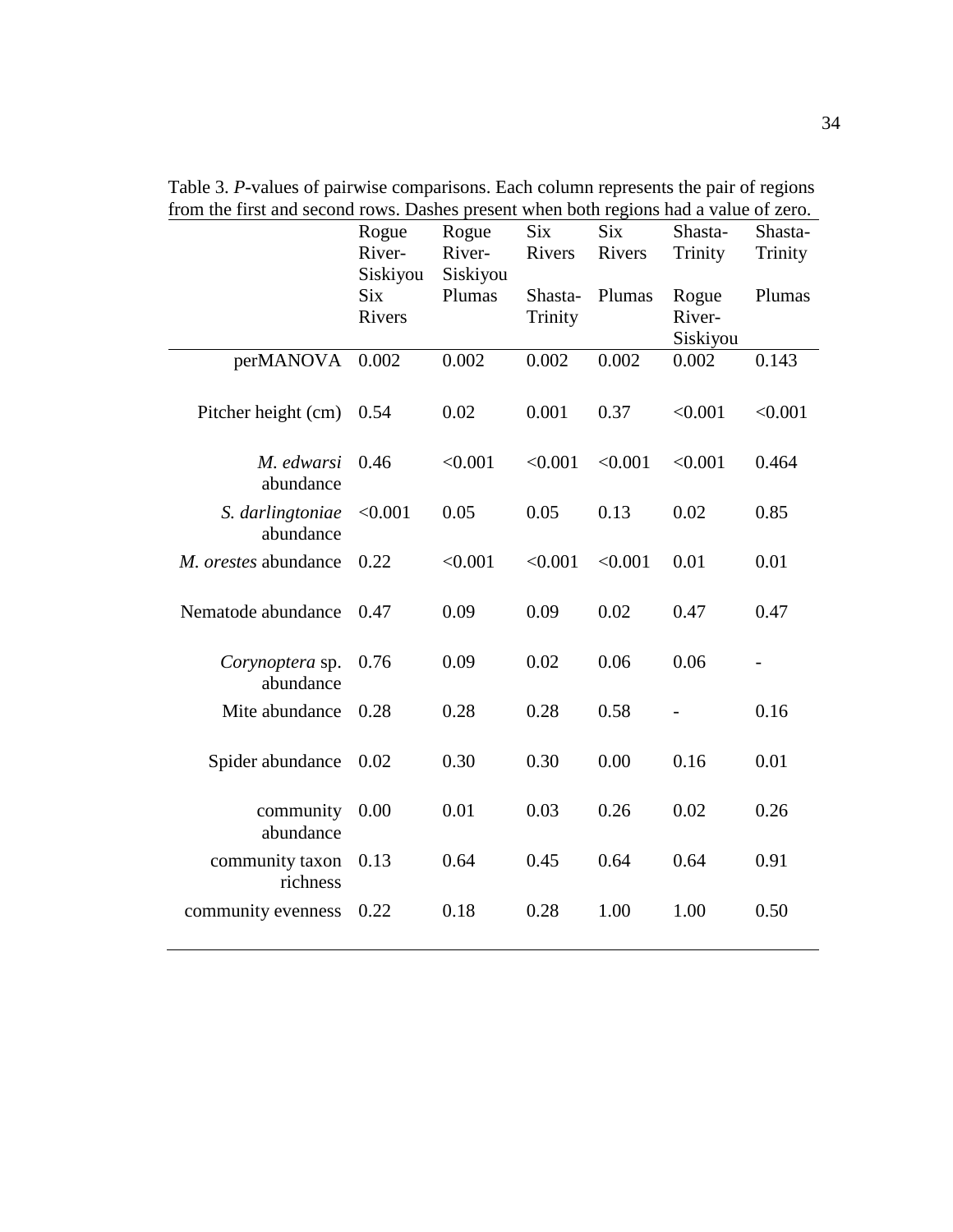|               | Rogue         |               |                |                  |          |                  |
|---------------|---------------|---------------|----------------|------------------|----------|------------------|
|               | River-        | <b>Six</b>    | Shasta-        |                  |          |                  |
|               | Siskiyou      | Rivers        | Trinity        | Plumas           | $\chi^2$ | $\boldsymbol{p}$ |
|               |               | $5.7 \pm$     | $35.7 \pm$     |                  |          |                  |
| M. edwarsi    | $1.9 \pm 1.1$ | 2.2           | 4.8            | $82.3 \pm 27.3$  | 43.41    | < 0.001          |
| $S_{\cdot}$   | $13.5 \pm$    | $169.9 \pm$   | $75.8 \pm$     |                  |          |                  |
| darlingtoniae | 4.3           | 28.9          | 21.6           | $93.8 \pm 28.3$  | 19.17    | < 0.001          |
|               | $19.1 \pm$    | $31.9 \pm$    |                |                  |          |                  |
| M. orestes    | 7.5           | 9.4           | $5.0 \pm 2.1$  | $\boldsymbol{0}$ | 29.77    | < 0.001          |
|               | $12.9 +$      | $198 +$       | $18.3 \pm$     |                  |          |                  |
| Nematode      | 6.8           | 91.4          | 10.8           | $\boldsymbol{0}$ | 12.35    | 0.006            |
| Corynoptera   |               |               |                |                  |          |                  |
| sp.           | $3.7 \pm 2.9$ | $1.1 \pm 0.6$ | $\overline{0}$ | $\overline{0}$   | 13.05    | 0.005            |
|               |               |               |                |                  |          |                  |
| Mite          | $\theta$      | $2.1 \pm 1.5$ | $\overline{0}$ | $28.1 \pm 20.4$  | 7.49     | 0.06             |
|               | $0.41 \pm$    |               | $0.21 \pm$     |                  |          |                  |
| Spider        | 0.12          | $\theta$      | 0.13           | $1.9 \pm 0.9$    | 1919     | < 0.001          |
|               | $51.6 \pm$    | $408.7 \pm$   | $135.1 \pm$    |                  |          |                  |
| Abundance     | 11.4          | 105.4         | 26.8           | $206 \pm 44.9$   | 21.06    | < 0.001          |
|               |               |               |                |                  |          |                  |
| Richness      | $2.6 \pm 0.2$ | $3.1 \pm 0.3$ | $2.6 \pm 0.1$  | $2.6 \pm 0.2$    | 2.45     | 0.48             |
|               | $0.59 \pm$    |               |                |                  |          |                  |
| Diversity     | 0.1           | $0.6 \pm 0.6$ | $0.6 \pm 0.1$  | $0.5 \pm 0.1$    | 1.65     | 0.65             |
|               |               |               |                |                  |          |                  |
| Evenness      | $0.7 \pm 0.1$ | $0.6 \pm 0.1$ | $0.7 \pm 0.1$  | $0.6 \pm 0.1$    | 7.21     | 0.07             |
|               | $1.0 \pm$     | $1.0 \pm$     | $1.0 \pm$      |                  |          |                  |
| Dominance     | 0.01          | 0.01          | 0.01           | $1.0 \pm 0.01$   | 2.55     | 0.47             |

<span id="page-41-0"></span>Table 4. Mean number of inquilines per pitcher  $(\pm$  standard error). Df=3. Chi squared and *p*–values from Kruskal-Wallis tests are listed.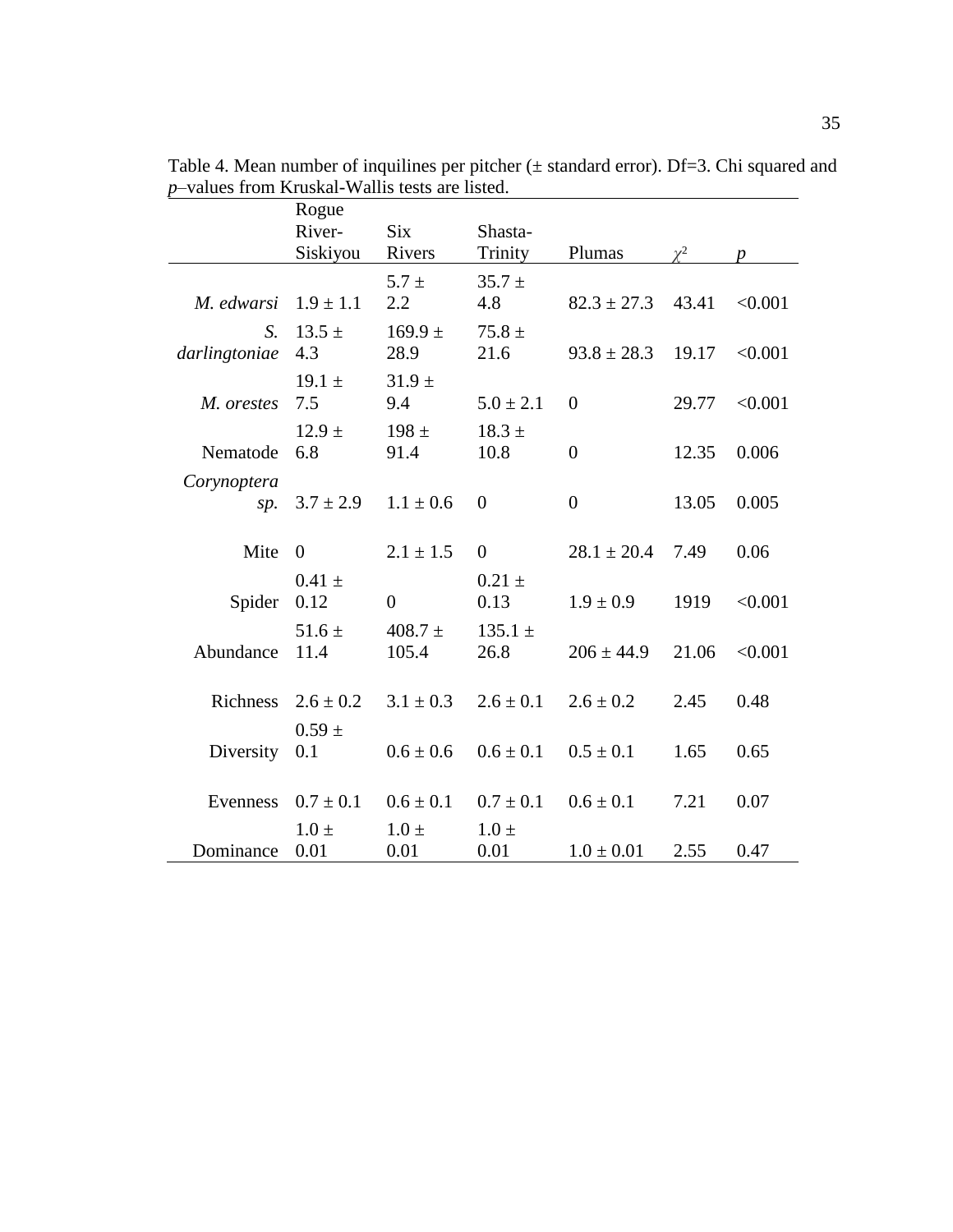| Vectors          | NMDS1   | NMDS2   | $\boldsymbol{p}$ |
|------------------|---------|---------|------------------|
| M. edwarsi       | $-0.99$ | 0.05    | < 0.001          |
| S. darlingtoniae | 0.23    | 0.97    | < 0.001          |
| M. orestes       | 0.98    | $-0.21$ | < 0.001          |
| Nematode         | 0.71    | 0.7     | 0.006            |
| Corynoptera sp.  | 0.99    | 0.07    | 0.001            |
| Mite             | $-0.99$ | 0.05    | 0.92             |
| Spider           | $-0.21$ | $-0.98$ | < 0.001          |
| Abundance        | 0.42    | 0.91    | < 0.001          |
| <b>Richness</b>  | 0.96    | 0.28    | 0.1              |
| Diversity        | 0.97    | 0.24    | 0.27             |
| Evenness         | $-0.63$ | $-0.77$ | 0.61             |
| Dominance        | $-0.34$ | 0.94    | 0.43             |
| Pitcher size     | 0.62    | $-0.78$ | 0.009            |
| Water height     | 0.99    | 0.13    | 0.29             |
| Elevation        | $-0.99$ | $-0.13$ | < 0.001          |

<span id="page-42-0"></span>Table 5. Correlation coefficients for covariates in NMDS ordination space and the two NMDS axes (see Figure 1). P-values are based on 999 permutations.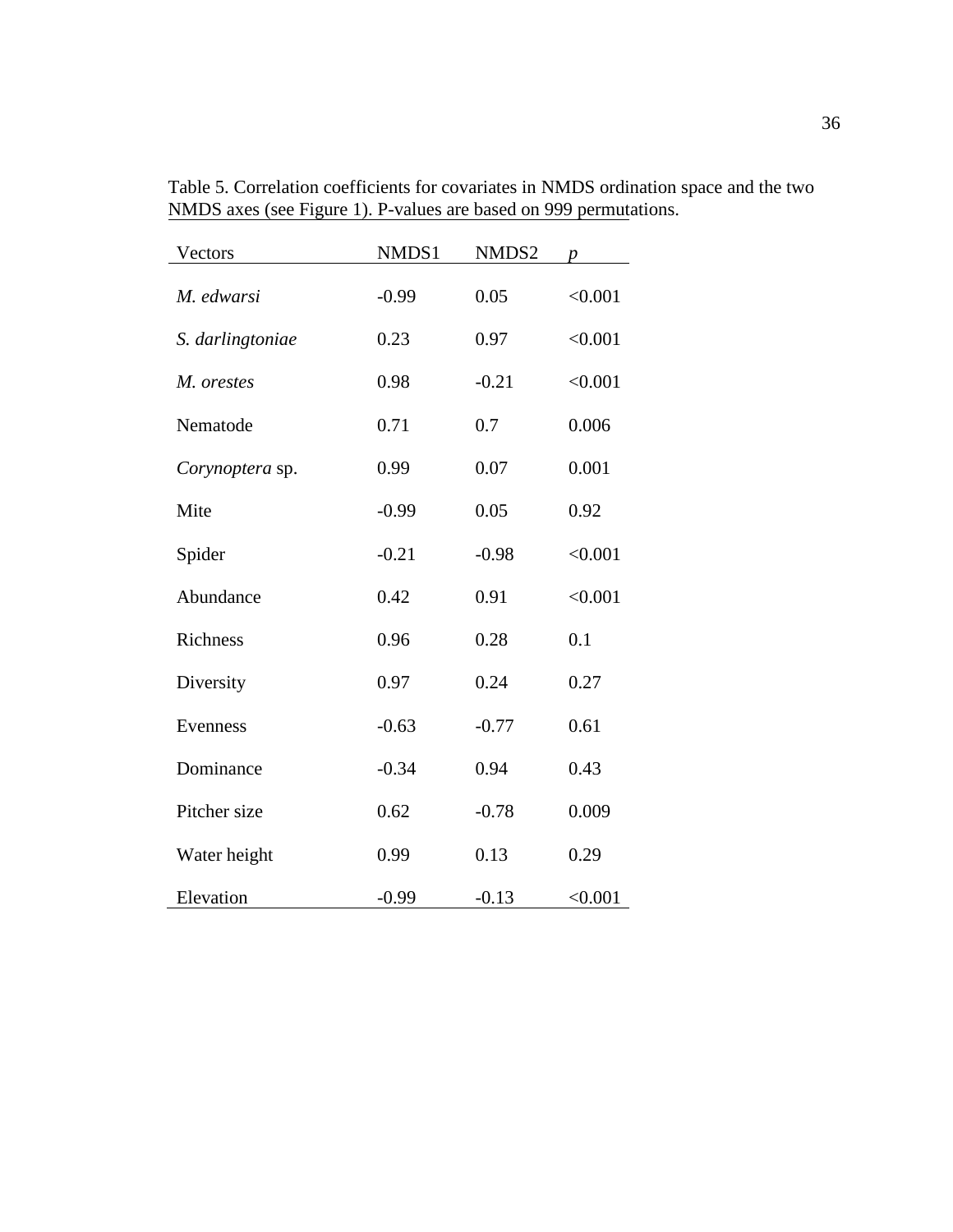<span id="page-43-0"></span>

Figure 1. Map of study area in Northwestern California and Southwestern Oregon. Red stars represent the four regions, in order from Northwest to Southeast: Rogue River-Siskiyou National forest near Gold Beach, OR; Six Rivers National Forest near Gasquet,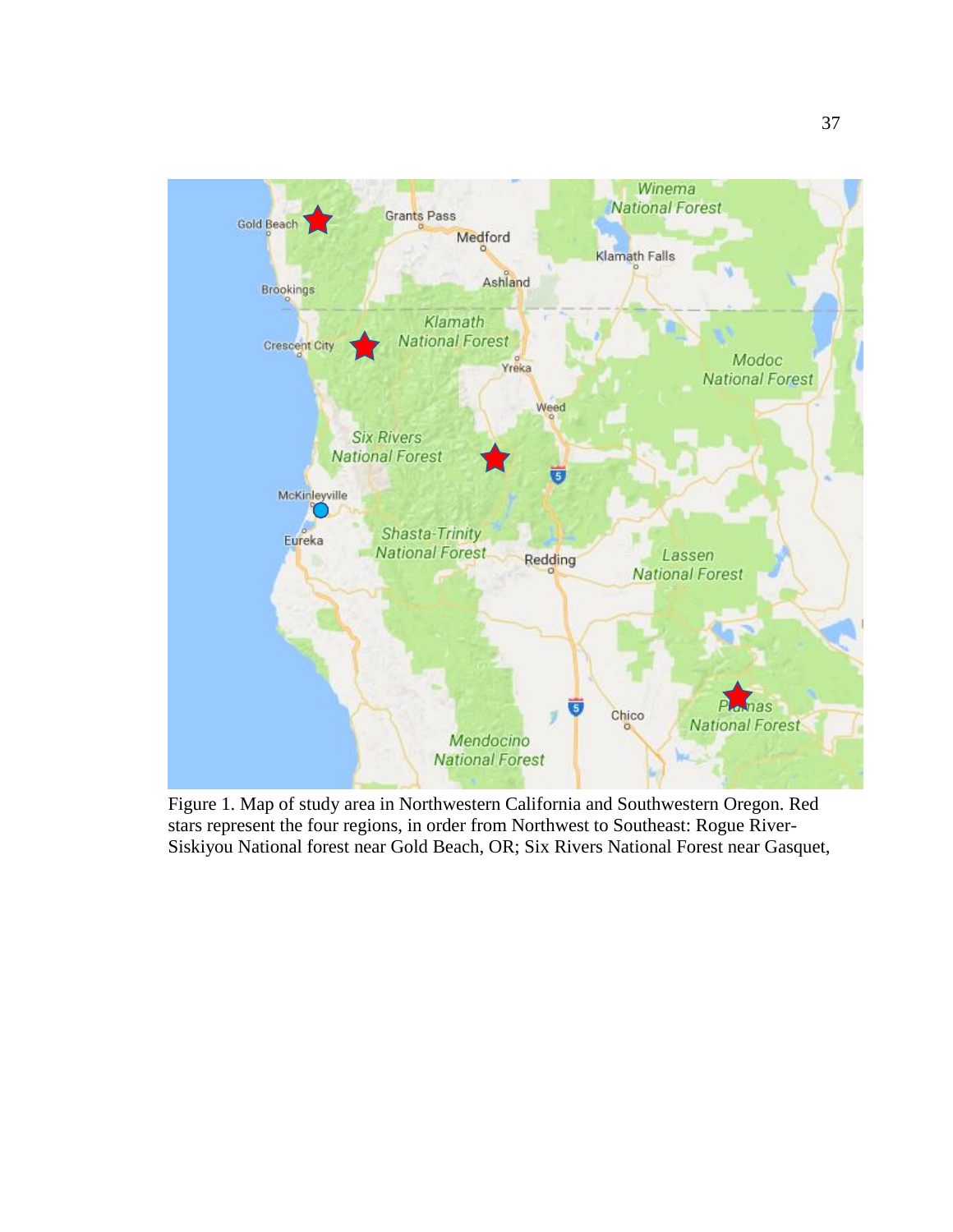<span id="page-44-0"></span>

Figure 2. A typical Darlingtonia californica habitat growing in and around a small stream.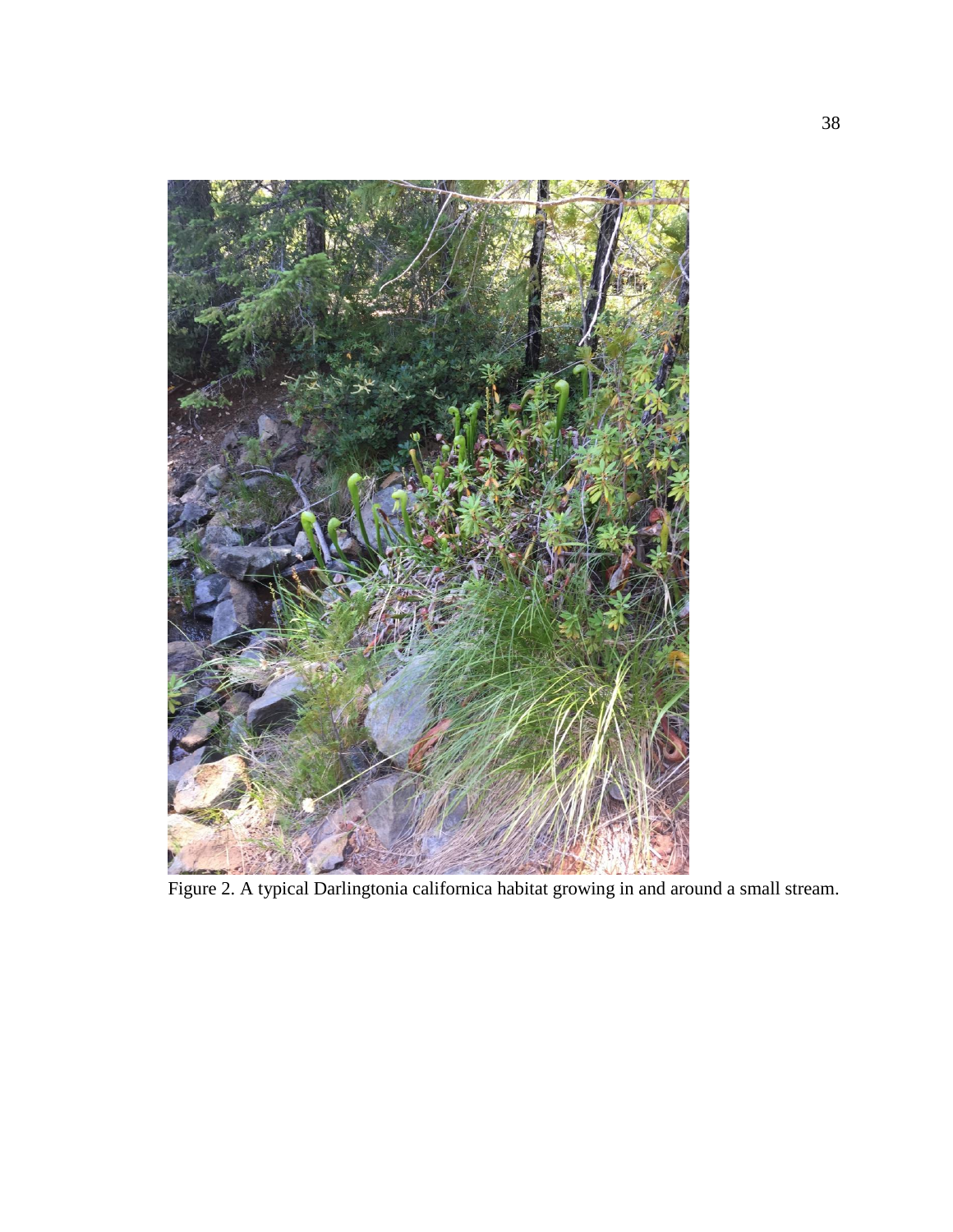

<span id="page-45-0"></span>Figure 3. Mean heights of pitchers and depth of pitcher fluid shown proportionate to one another with standard error bars. Pitcher height correlated to elevation, which is shown in grey behind bars.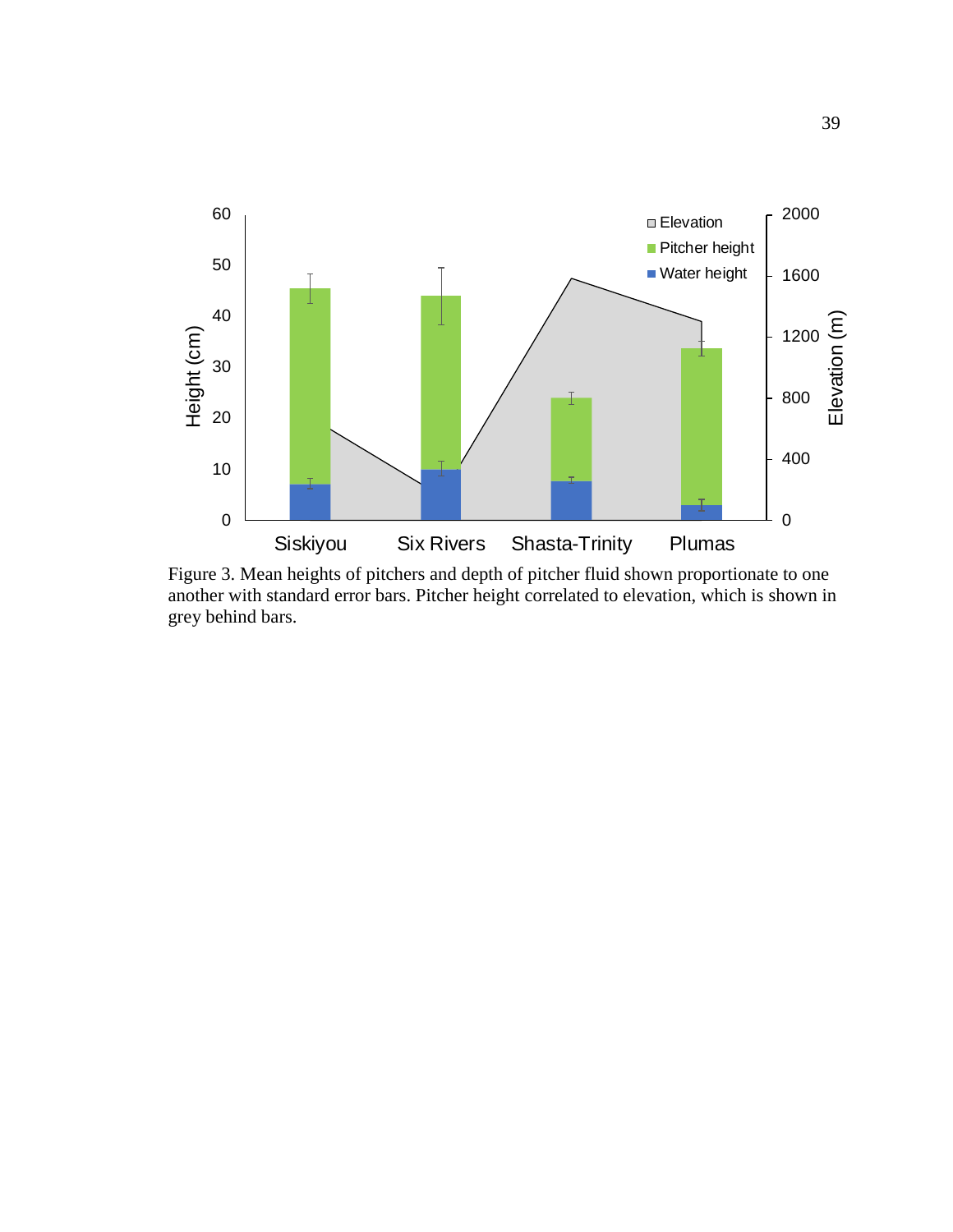

<span id="page-46-0"></span>Figure 4. Total abundances of all taxa combined grouped by region and stratified by fen within regions. Although abundances were significantly different from one another, the differences did not correlate to elevation. (Sample sizes (n= number of pitchers sampled) were Siskiyou n= 23; Six Rivers n= 15; Shasta-Trinity n= 25; Plumas n= 26).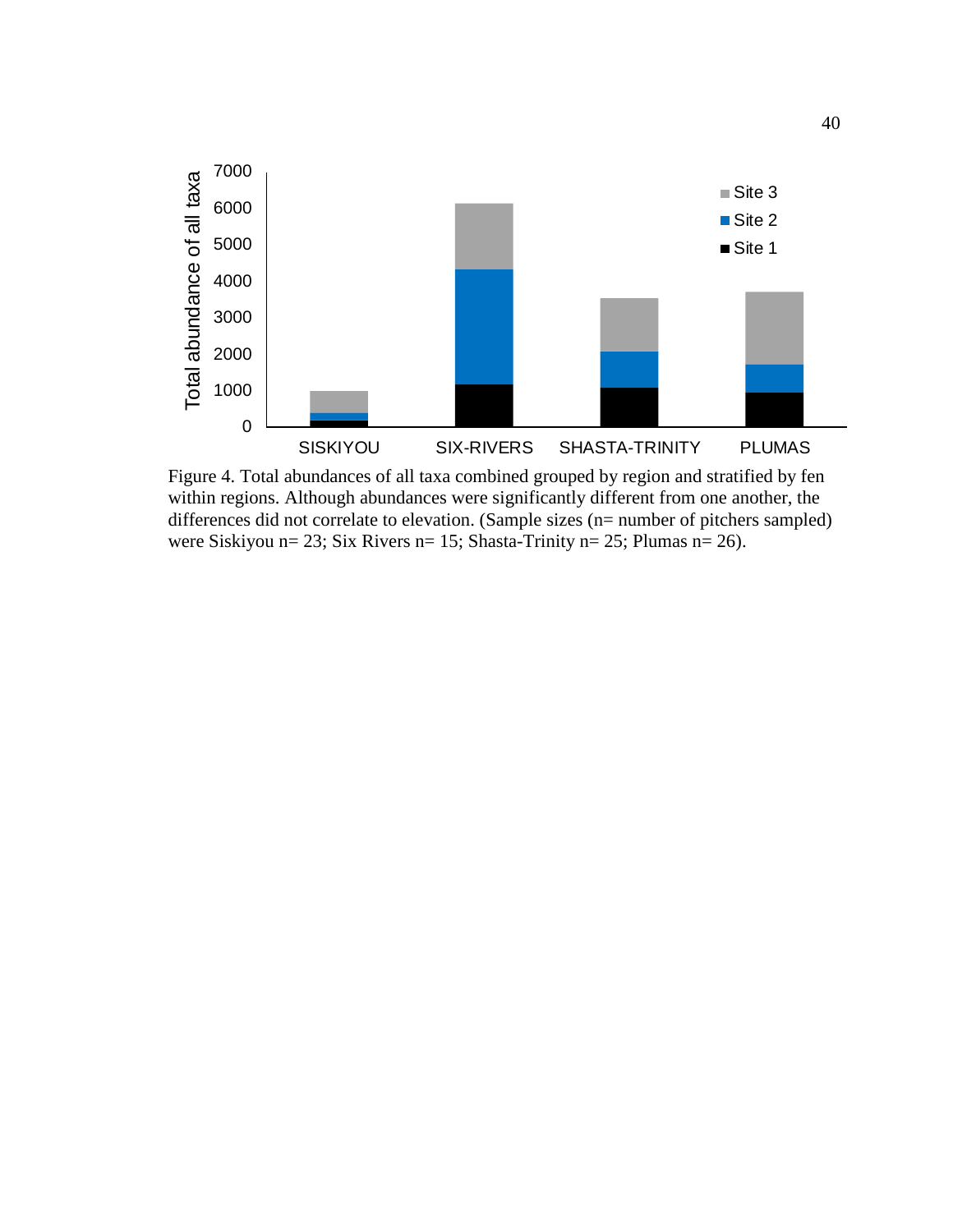

<span id="page-47-0"></span>Figure 5. Abundances of each taxon grouped by fens, with fens color coded by region. From left to right: *S. darlingtoniae*, nematode, *M. edwarsi*, *M. orestes*, mite, *Corynoptera* sp., spider.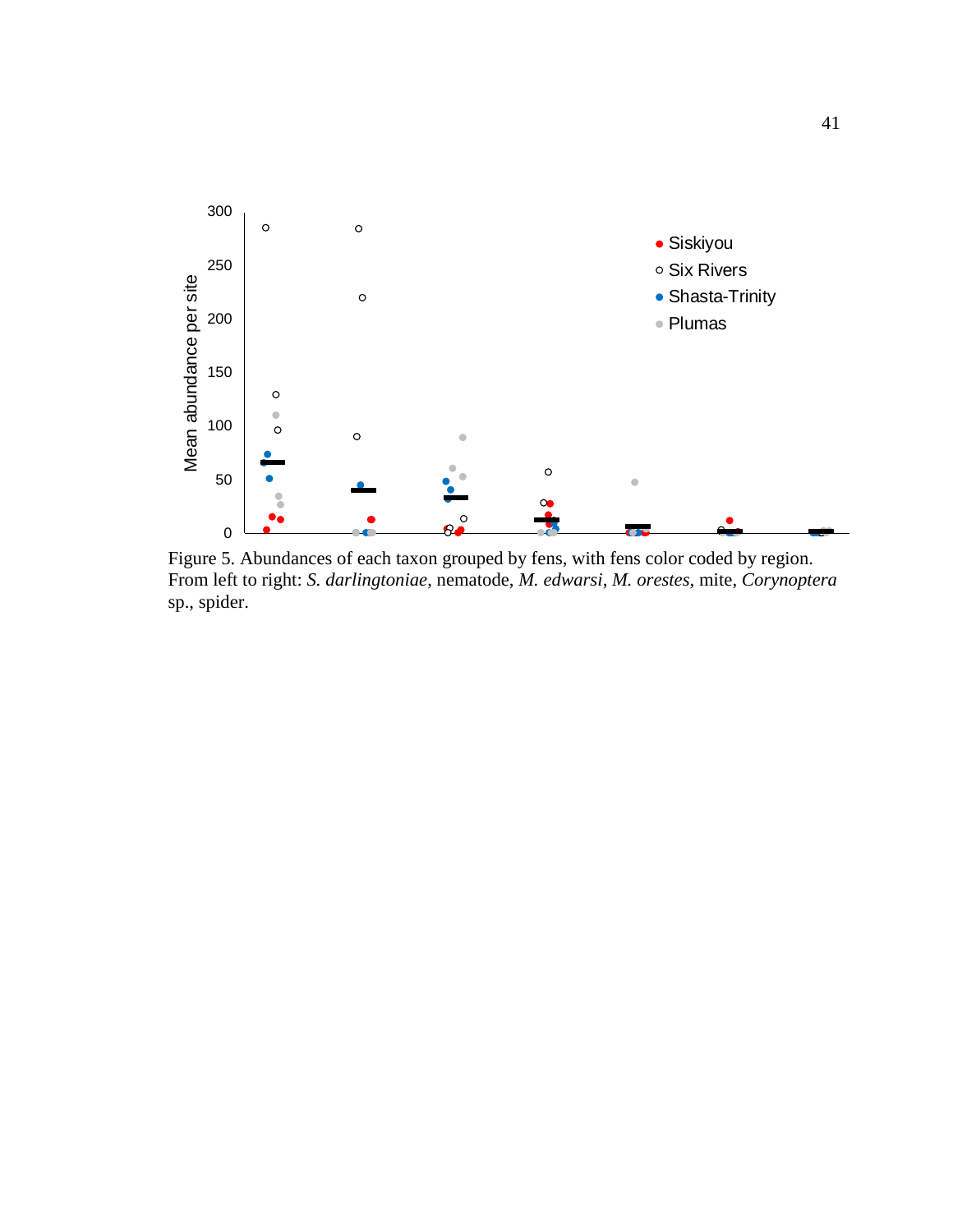

<span id="page-48-0"></span>Figure 6. Nonmetric multidimensional scaling (NMDS) ordination of community composition data from 93 pitchers. Vector information presented in Table 1. Vector arrow length and direction correspond to the magnitude of the correlation with the two axes.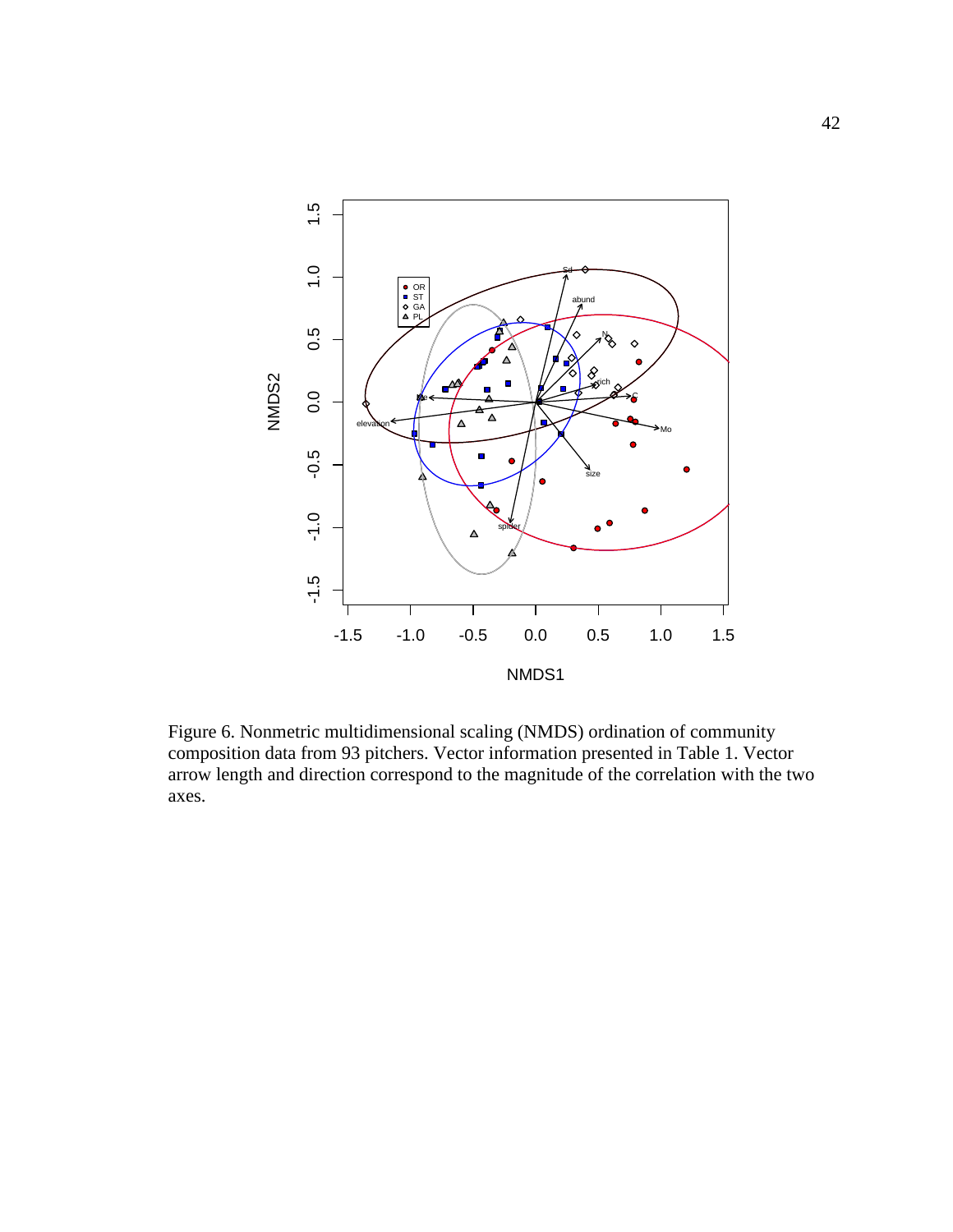

Figure 7. A dendrogram of Bray-Curtis mean dissimilarity by region. (OR= Siskiyou; GA= Six Rivers; PL= Plumas; ST= Shasta-Trinity.) Each region's segment terminated to the within-region dissimilarity value represented on the y-axis. The closer any two are on the dendrogram, the less dissimilar they are between regions. For example, Siskiyou (OR) had more within-region dissimilarity than the group containing the other three regions. Plumas' (PL) segment is reversed because it had more dissimilarity within the region than the combination of Plumas and Shasta-Trinity (ST).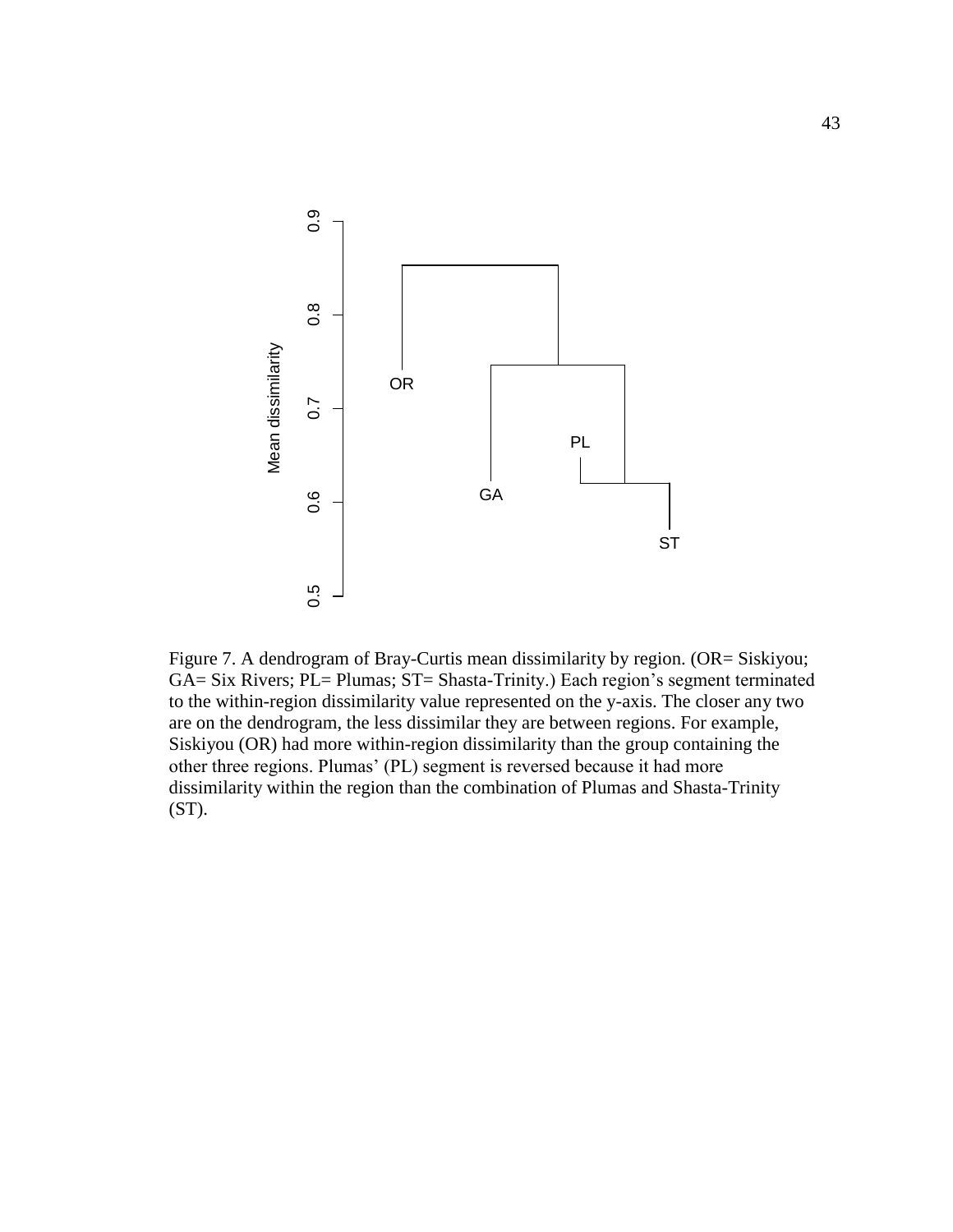#### APPENDIX

#### Region and Fen Descriptions

<span id="page-50-1"></span><span id="page-50-0"></span>The range of *Darlingtonia californica* stretches diagonally from the northern Sierra Nevada mountains to the far northwest corner of California and continues in a narrow stretch along the coast through most of Oregon. Populations of the plant are not contiguous throughout its range, and it can be found in a variety of habitats and microhabitats. *Darlingtonia californica* is found outside of the four regions sampled, but this study was also limited by denial of permission from other US Forest Service stations. This study sampled pitchers for community composition from 12 fens, three chosen by government officials in each of the four regions, each of which is described below.

Rogue River-Siskiyou National Forest, Oregon: This was the northernmost region in the study, and the only one beyond California's border. Although populations of *D. californica* reach at least 150 miles north of here, stretching most of the Oregon coast, this region was chosen for its proximity to HSU, and because I had permission to take samples. All three fens were within the Rogue River-Siskiyou National Forest. No serpentine rock was visibly exposed, although *Chamaecyparis lawsoniana*, a serpentine affiliate, was present on one fen. *Pseudotsuga menziesii* and *Thuja plicata* were the major conifers here, and *Rhododendron occidentale* was present at all three fens. The first fen sampled in Oregon was in a fen with a couple centimeters of above-ground water, pebble-sized rocks, and some deep mud. There were many downed and mostly-soaked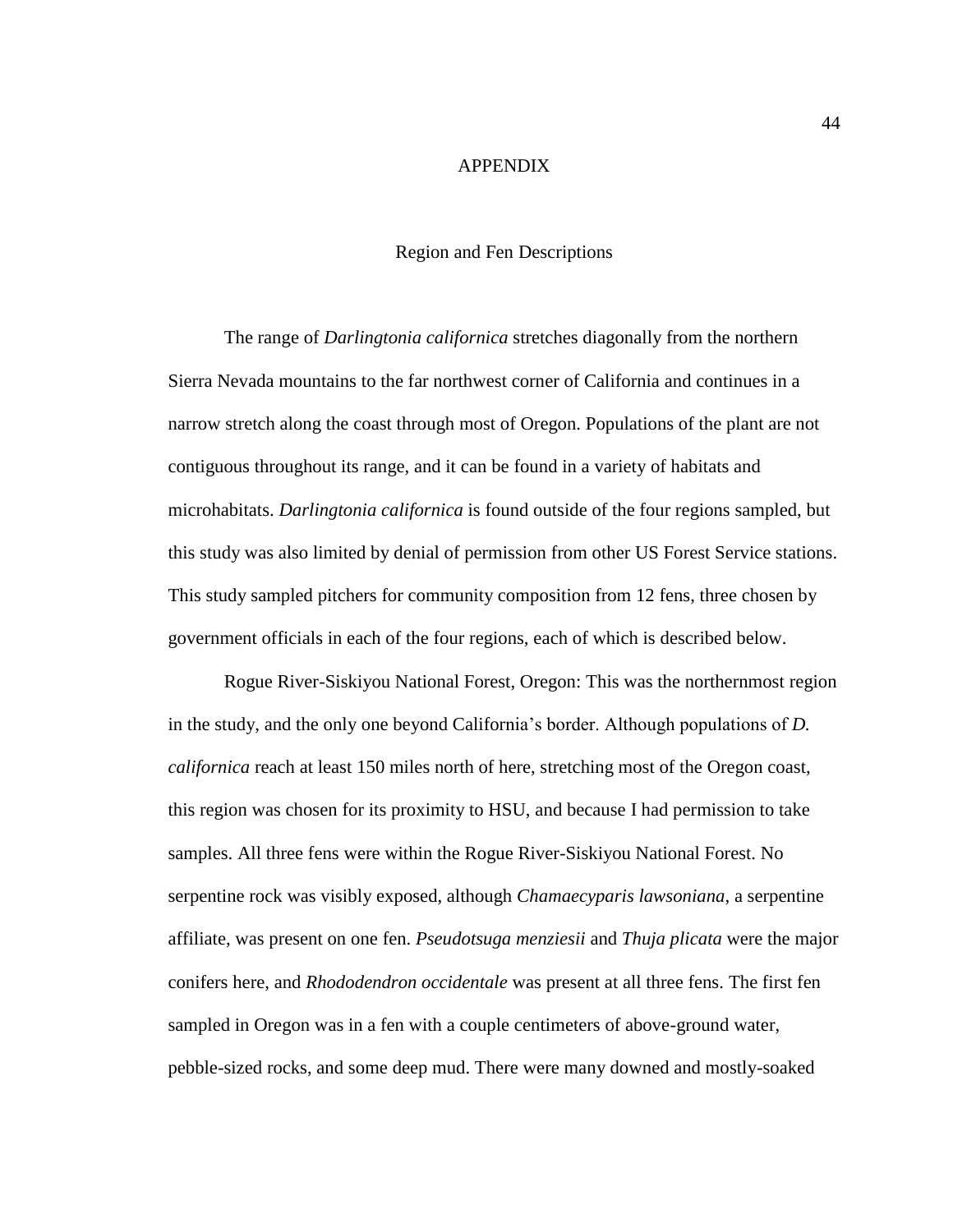logs present in the fen. Rare *Gentiana plurisetosa* was present. Peat moss covered the ground in spaces between grass clumps and other plants, so very little water was exposed. Large trees bordered the outside of the fen but caused little shadow over pitchers. The second fen had more canopy cover from alders and low branches of *Pseudotsuga menziesii*. *Darlingtonia californica* was scattered throughout a lightly flowing stream with rocks averaging around 30 cm wide throughout the growing area, with many rosettes attached to these rocks. Very little mud or peat moss occurred on the ground surface. At fen three there was a large pond adjacent to the population of *D. californica* sampled. Small *D. californica* plantlets were seen floating in 'self-made' islands with peat moss. Pitchers were collected near a foot trail in an area with deep mud where no rocks or water were present. Most of the vegetation around the pond was *Quercus vaccinifolium* and azalea, and large trees were absent from the immediate vicinity.

Six Rivers National Forest, California: This region had high levels of serpentine determined both by observations of exposed rock and presence of serpentine-indicating plants. These fens were almost directly due south of the Rogue River-Siskiyou fens and represent one of the farthest northwest populations of *D. californica* in California. The Smith River or one of its forks was never more than about 1 kilometer away, and it was the lowest elevation region at 155m above sea level. Pitchers from fen four, the first fen sampled in this region, were collected from a ditch directly adjacent to California state highway 199 with flowing water. *Chamaecyparis lawsoniana* and *Pinus jeffreyi* were present and causing about 20% canopy cover over the group of sampled pitchers. Small trees of *Chamaecyparis lawsoniana* and *Pinus jeffreyi* also caused scattered canopy cover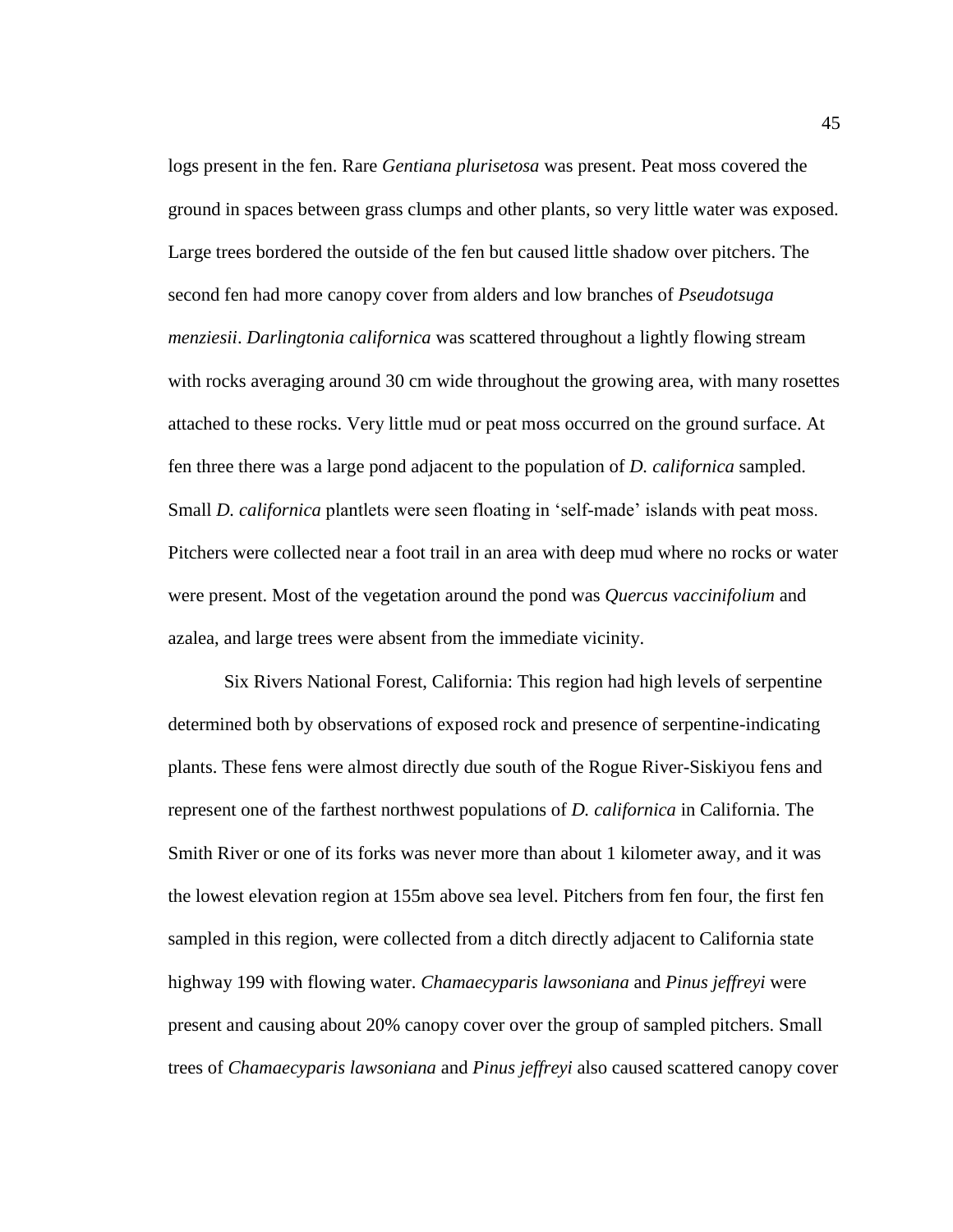at fen five, and young Azalea shrubs were abundant. *Pinguicula*, another carnivorous plant was also present. Water was slightly flowing over boulders and bedrock, and peat moss covered around 30% of the ground. fen six had *Chamaecyparis lawsoniana, Pinus jeffreyi, Alnus* sp., and tree-like *Rhododendron occidentale* covering about 40% of the sampled population with their canopy. *Darlingtonia californica* plants were growing on mats of moss-covered bedrock with a very slight water flow.

Shasta-Trinity National Forest, California: Fens at this mountainous California region were the highest elevation fens in this study with an average elevation of 1582 meters above sea level. The pitchers were significantly shorter than the other four regions, with the average pitcher height being only 24cm. Fen seven was unique because *D. californica* was sparsely spread among tall grass in a large open fen/prairie containing a diverse plant community. The ground was mostly deep mud with tiny streams of water throughout, and no bedrock or stone was visible. This fen is at the highest point of California State Highway 3, where it meets the Pacific Crest Trail. At fen eight, pitchers were collected in a flowing stream running adjacent to California state highway 3, about two miles south of fen one. Large rocks averaging around 75 cm lined the stream and *D. californica* was found in fragmented patches of relatively small rosettes every 5 meters or so. There was about 20% canopy cover coming from *Pseudotsuga menziesii, Pinus monticola, Alder*, and *Rhododendron*. Fen nine was in the Trinity Alps Wilderness off of the Swift Creek trail. *Abies concolor* and *Salix* sp. Trees stretched across the small stream causing 40% canopy cover. Large boulders and various sized rocks lined the small stream, and most of the rosettes were submerged at their base by flowing water.